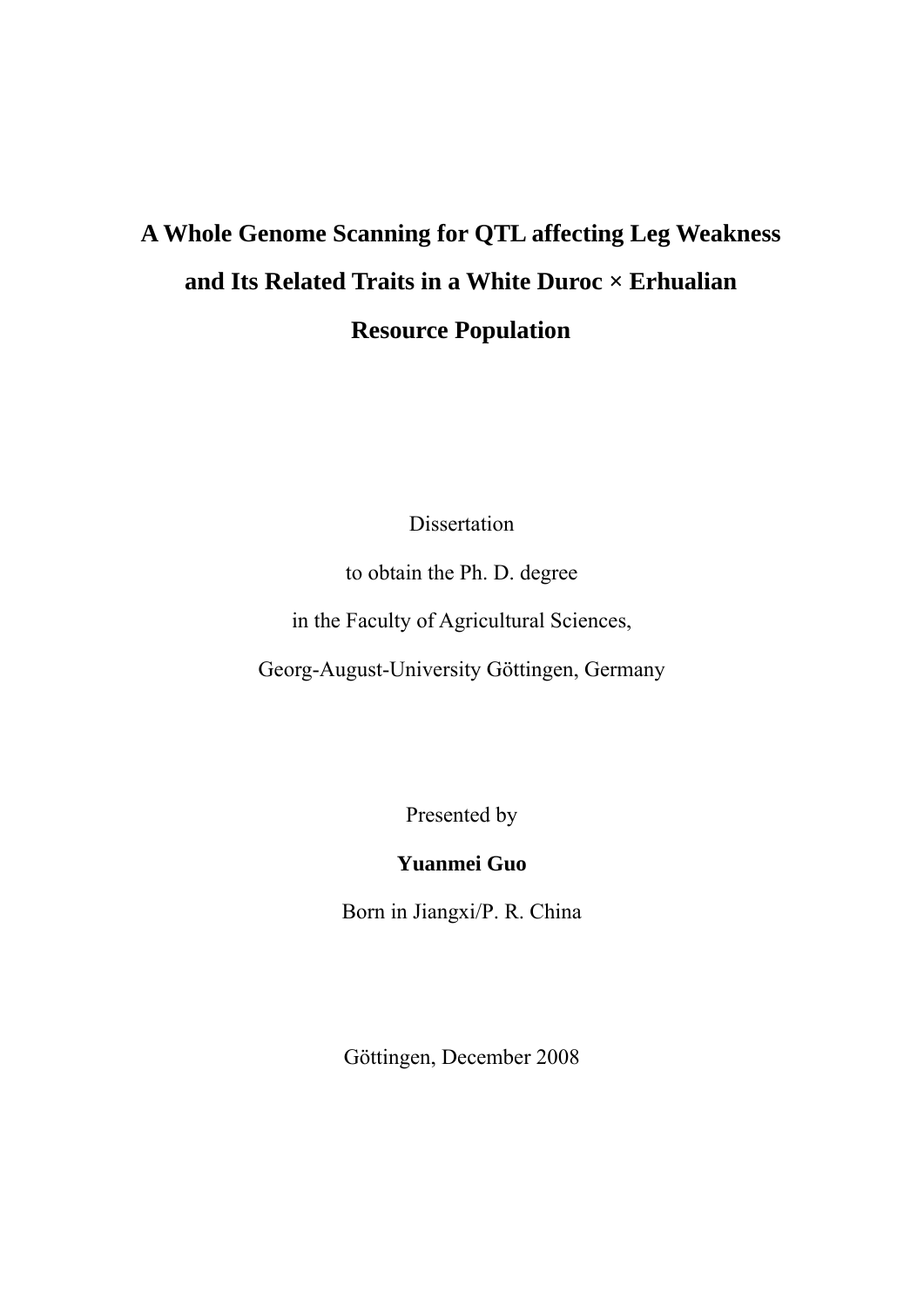**D7** 

# **1. Name of referee: Prof. Dr. Dr. Bertram Brenig**

# **2. Name of co-referee: Prof. Dr. Henner Simianer**

**Date of dissertation: 11th December, 2008**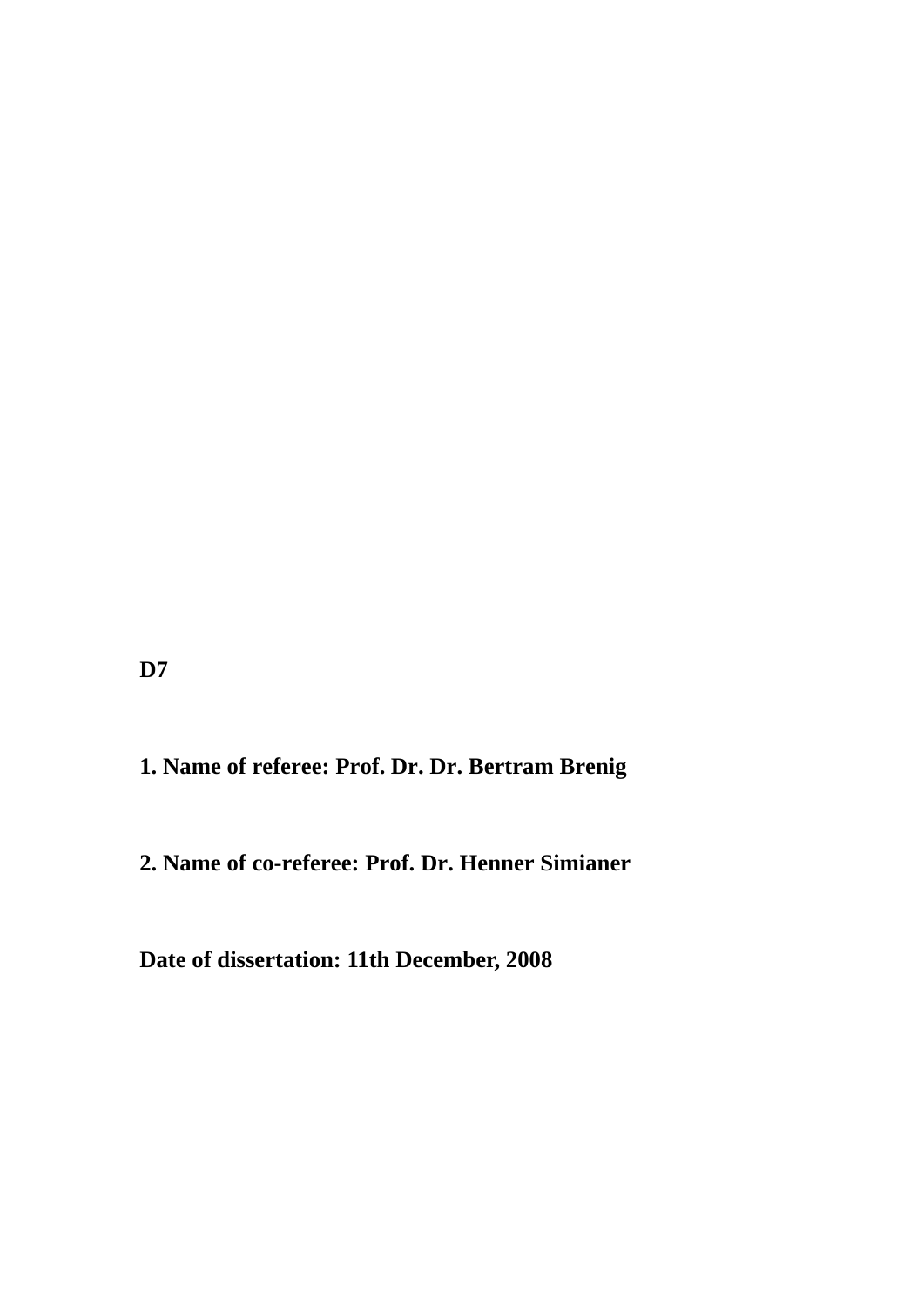**To my deeply beloved family**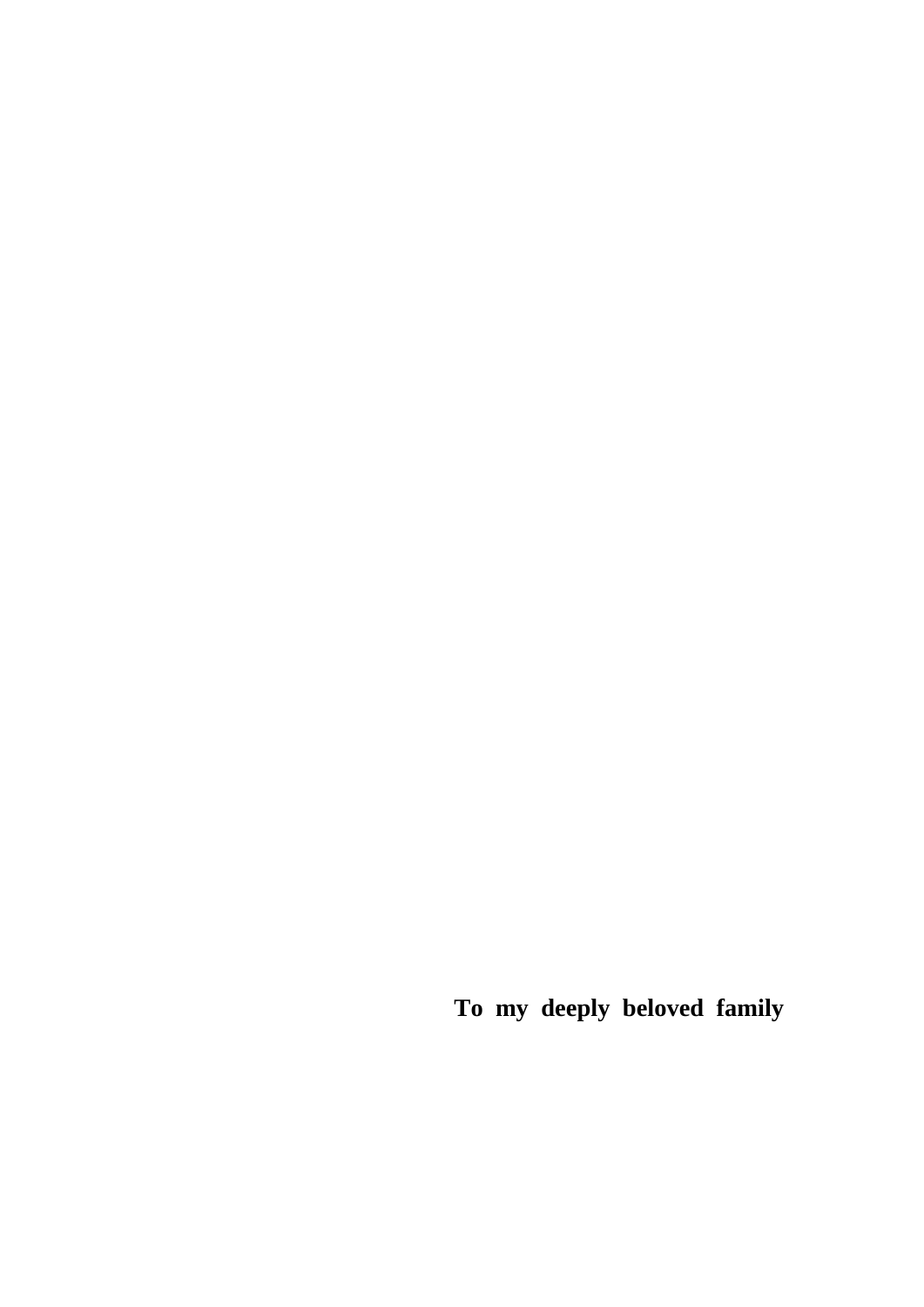# **Table of Contents**

| Publications of this dissertation                             | $\bf I$        |
|---------------------------------------------------------------|----------------|
| Abstract                                                      | $\mathbf{1}$   |
| Abbreviations                                                 | $\overline{3}$ |
| Chapter 1: General introduction                               | $\overline{4}$ |
| Chapter 2: A combined QTL analysis of two populations         | 41             |
| Chapter 3: Construction of a porcine whole-genome linkage map | 42             |
| Chapter 4: QTL for leg weakness and it related traits in pigs | 43             |
| Chapter 5: QTL for bone growth and quality in pigs            | 44             |
| Acknowledgements                                              | 45             |
| List of publications                                          | 46             |
| Curriculum vitae                                              | 49             |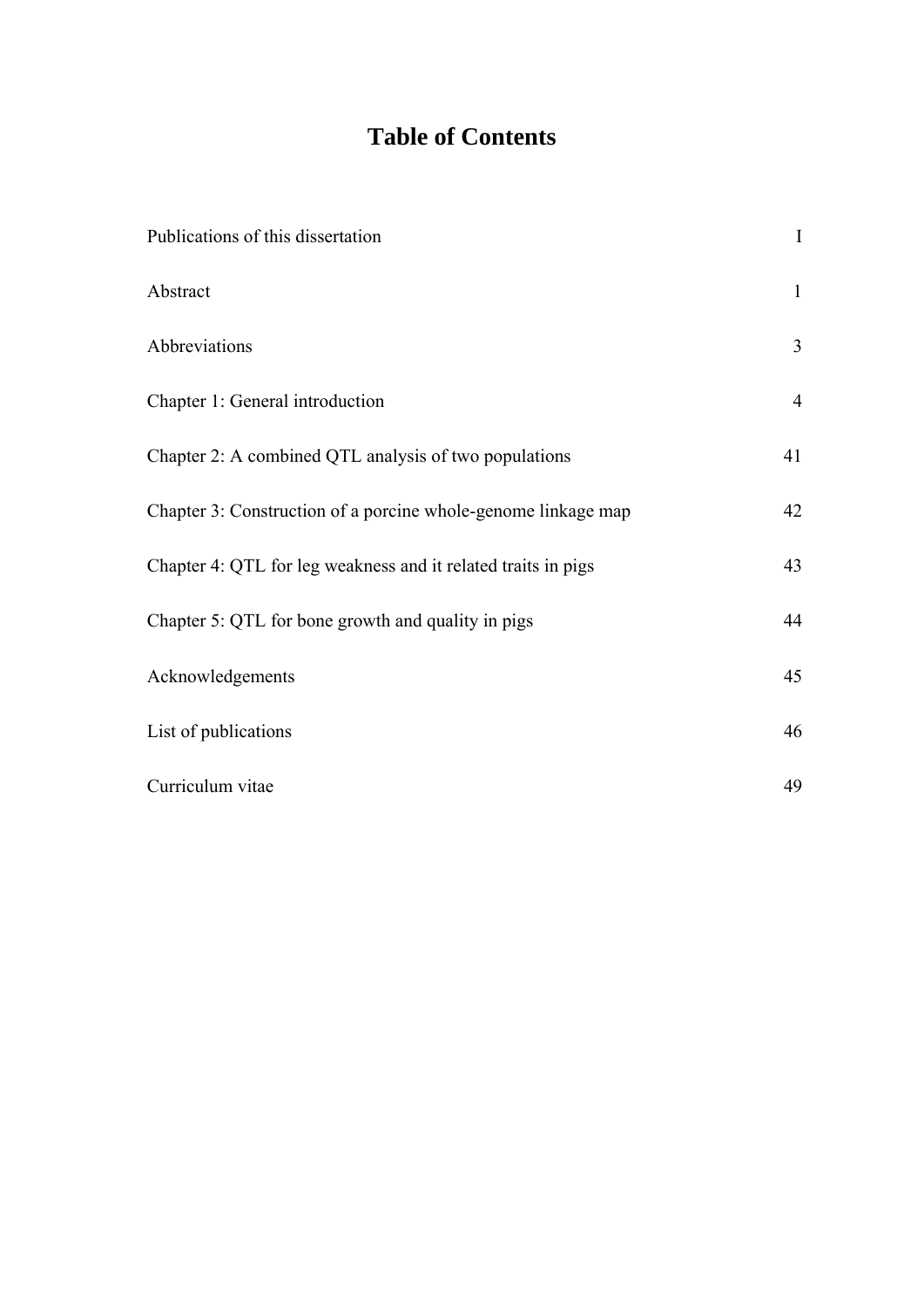## **Parts of this dissertation have been published**

- 1. *Guo Y. -M.*, Lee G. J., Archibald A. L., Haley C. S. (2008) Quantitative trait loci for production traits in pigs: a combined analysis of two Meishan  $\times$  Large White populations. *Animal Genetics* 39(5): 486-95.
- 2. *Guo Y. -M.*, Mao H. -R., Ren J., Yan X. -M., Duan Y. -Y., Yang G. -C., Ren D. -R., Zhang Z. -Y., Yang B., Ouyang J., Brenig B., Haley C. S., Huang L. -S. (2009) A linkage map of the porcine genome from a large scale White Duroc  $\times$  Erhualian resource population and evaluation of factors affecting recombination rates. *Animal Genetics* 40(1): 47-52.
- 3. Mao H. -R.\*, *Guo Y. -M***.**\*, Yang G. -C., Yang B., Ren J., Liu S. -F., Ai H. -S., Ma J. -W., Brenig B., Huang L. -S. (2008) A Genome-wide scan for quantitative trait loci affecting limb bone lengths and areal bone mineral density of the distal femur in a large White Duroc  $\times$  Erhualian F<sub>2</sub> population. *BMC Genetics* 9: 63.
- 4. *Guo Y. -M.*, Ai H. -S., Ren J., Wang G. -J., Wen Y., Mao H. -R., Lan L. -T., Ma J. -W., Brenig B., Rothschild M. F., Haley C. S., Huang L. -S. (2009) A whole genome scanning for quantitative trait loci for leg weakness and its related traits in a large F2 intercross population between White Duroc and Erhualian. *Journal of Animal Science* (Accepted).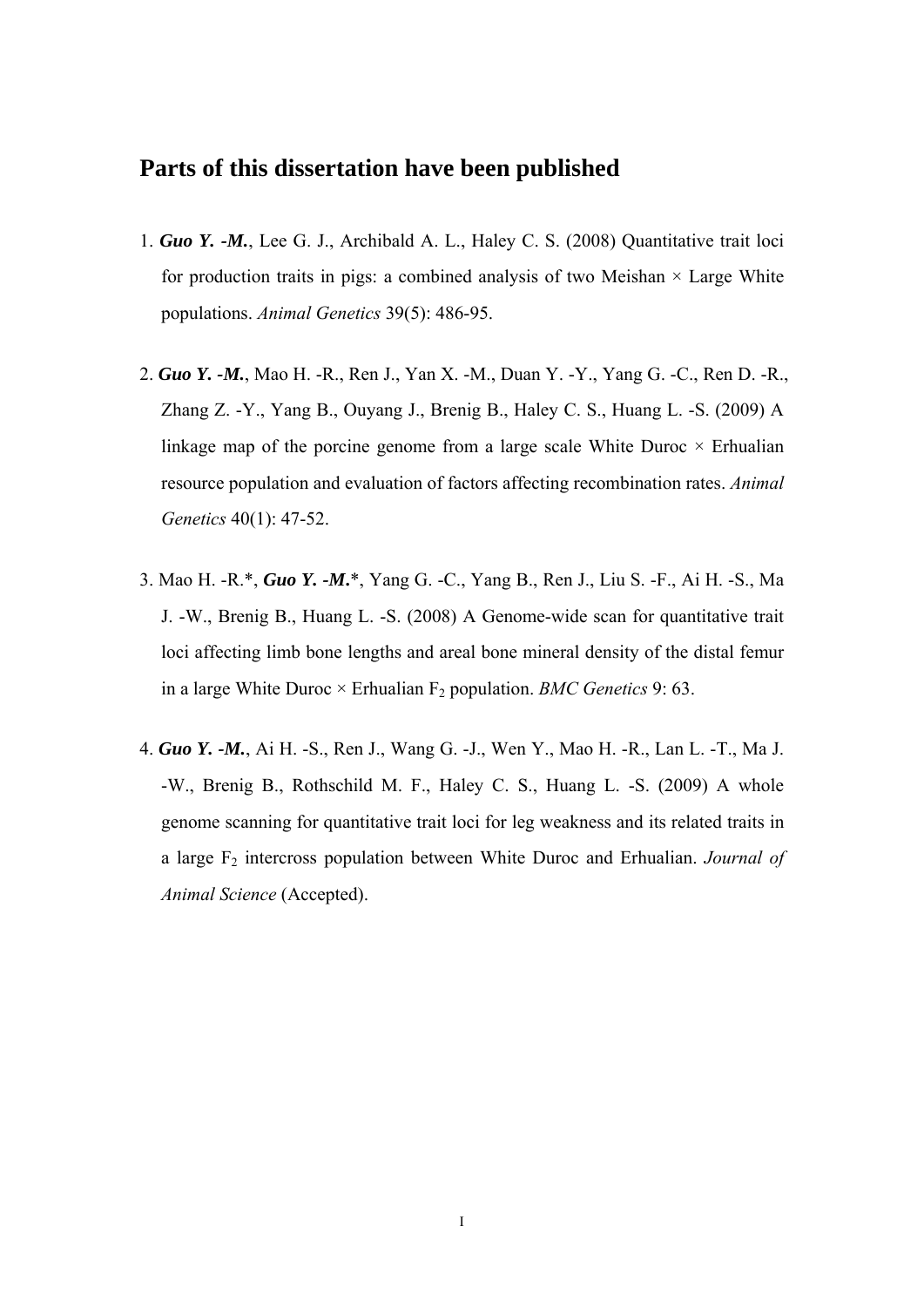## **Abstract**

A linkage map comprising 194 microsatellite markers across the pig genome was constructed with a large scale White Duroc  $\times$  Erhualian resource population. The marker order on this linkage map was consistent with the USDA-MARC reference map except for 2 markers on pig chromosome (SSC) 3, 2 markers on SSC13 and 2 markers on the X chromosome. The length of the sex-average map (2,344.7 cM) was nearly the same as those of the USDA-MARC and the NIAI maps. A highly significant heterogeneity in recombination rates between sexes was observed. The female autosomes had higher average recombination rates than the male autosomes except for SSC1 and SSC13. However, recombination rates in the pseudoautosomal region were greater in males than in females. These observations are consistent with the previous reports. The recombination events on each paternal and maternal chromosome of  $F_2$  animals were also inferred by SimWalk2. Recombination rates were not significantly affected by the age (in the unit of day) and the parity of  $F_1$ animals. However, the recombination rates on the paternal chromosomes were affected by the mating season of  $F_1$  animals. This could represent an effect of environmental temperature on spermatogenesis.

To detect quantitative trait loci (QTL) for leg weakness in pigs, a total of 1,484  $F<sub>2</sub>$  pigs were recorded for their leg scores (at 76 d and 213 d) and gait scores (at 153 d) and 223 d) in the White Duroc  $\times$  Erhualian resource population. Moreover, the lengths of the limb bones, the areal mineral density of the femoral bone (aBMD) and the length and the weight of the *biceps brachii* muscle were recorded after these  $F_2$ animals were harvested at 240 d. A whole genome scan was performed with 194 microsatellite markers in the resource population to identify QTL for these traits. A total of 79 QTL were detected, including 35 at the 1% genome-wide significant level and 9 at the 5% genome-wide significant level. Seventy-two of the 79 QTL showed significant additive effects and 20 of the 79 QTL had significant dominance effects.

1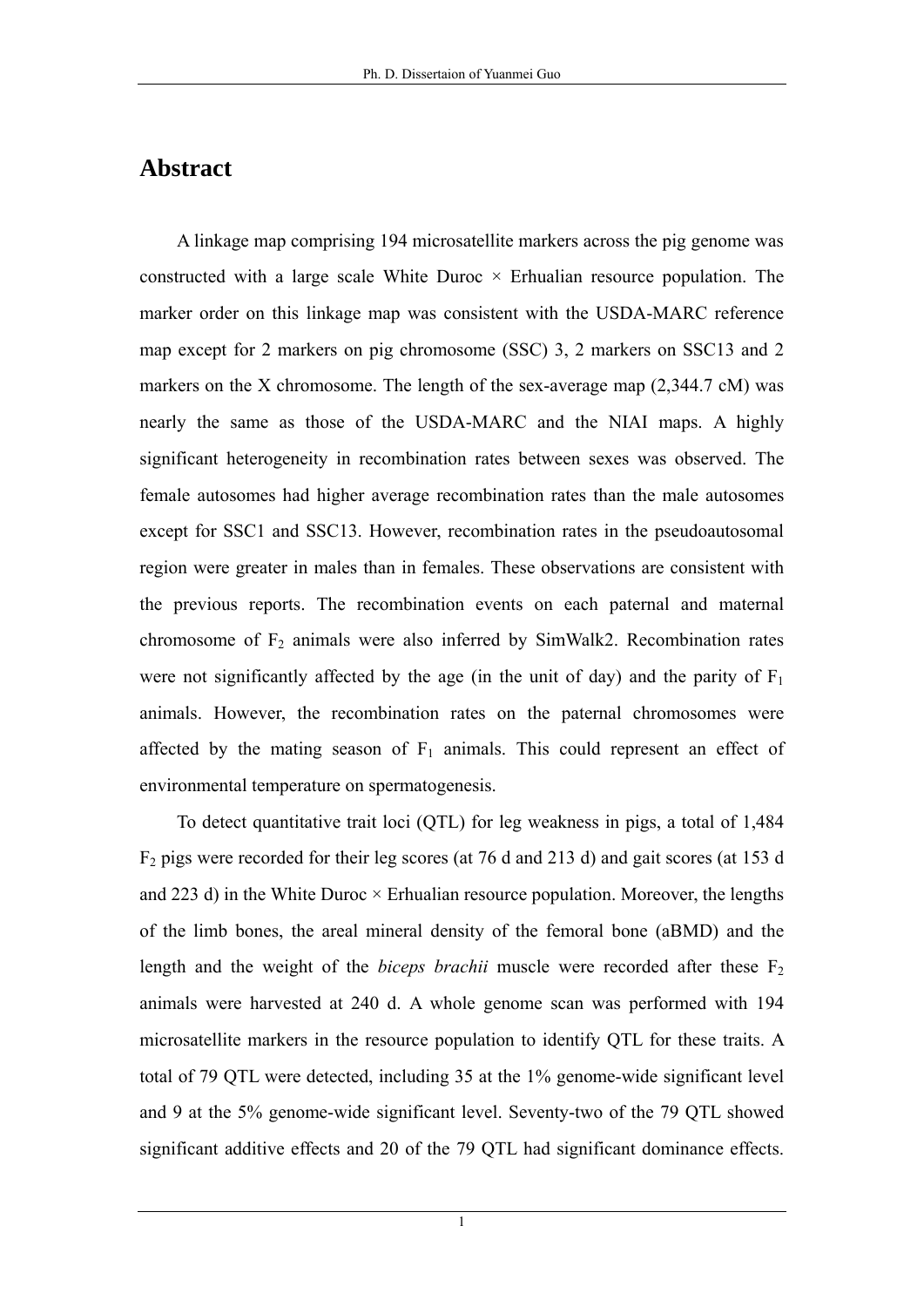At least two QTL were detected for each trait except for the leg score at 76 d, for which no QTL was identified. Some of QTL for leg scores, gait scores and lime bone lengths confirmed previous findings. Eighteen QTL for the weight and the length of the *biceps brachii* muscle and two QTL for the aBMD were detected in present study. To our knowledge, this was the first report about QTL for the three traits in pigs. Two chromosome regions each on SSC4 and SSC7 showed significant and multiple associations with leg weakness and the growth of the *biceps brachii* muscle and the lime bones, which are worthwhile for further investigation.

Combined analysis of data from two or more resource populations can improve the power and accuracy of QTL mapping and allow some cross-validation of results. In this study, we performed a genome-wide scan using combined data from two  $F_2$ populations derived from a cross between Large White and Chinese Meishan pigs. A total of 739 pigs were included in the analysis. In total 187 markers were genotyped in the two populations, including 115 markers genotyped in both populations, and these markers covered 2,282 cM of the pig genome with an average of 13.58 cM between adjacent markers. Seven traits (teat number, birth weight, weaning weight, test-end weight, fat depth at shoulder, fat depth at mid back and fat depth at loin) were analyzed for both individual populations and the combined population. There were 9  $(2, 10)$ ,  $(4, 4)$  and  $(5, 18)$  QTL that achieved  $1\%$  genome-wide,  $5\%$  genome-wide and suggestive significance levels, respectively, in population 1 (population 2, combined population). Additive effects of QTL detected in the two populations at all significance levels were largely consistent suggesting that the QTL represent real genetic effects, but this was not the case for dominance or imprinting effects. There were also a number of significant interactions between detected QTL effects and population.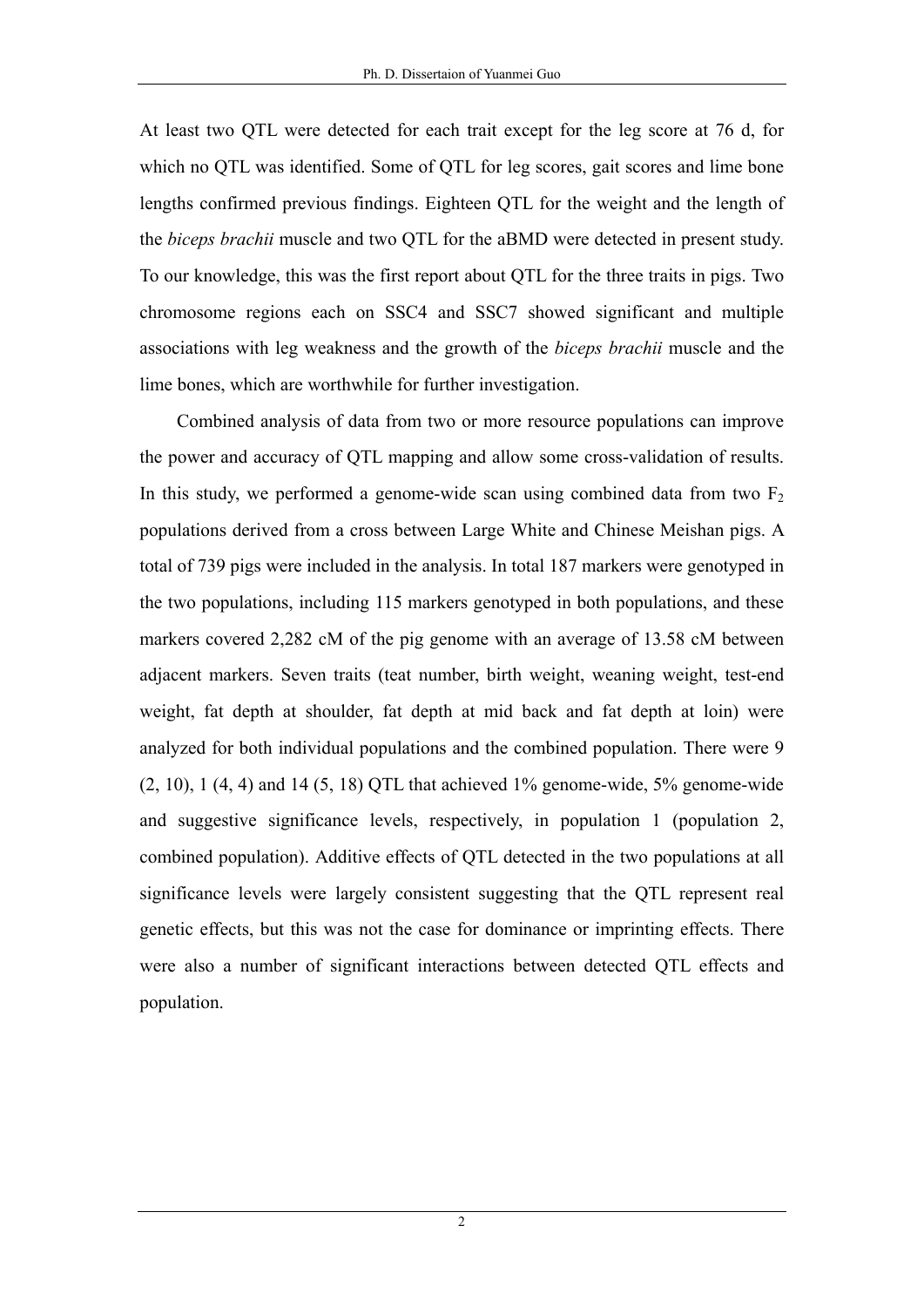# **Abbreviations**

| aBMD               | areal bone mineral density                     |
|--------------------|------------------------------------------------|
| AIL                | advanced intercross lines                      |
| <b>BMD</b>         | bone mineral density                           |
| $C_a$              | additive coefficient                           |
| $C_d$              | dominance coefficient                          |
| CI <sub>0.95</sub> | 95% confidence interval                        |
| cM                 | Centimorgan                                    |
| <b>DXA</b>         | dual energy X-ray absorptiometry               |
| FGS                | gait score of front legs                       |
| <b>FLS</b>         | front leg score                                |
| IGF <sub>2</sub>   | insulin-like growth factor 2                   |
| <b>LOD</b>         | likelihood of odds                             |
| LR                 | likelihood ratio                               |
| <b>MARC</b>        | Meat Animal Research Center                    |
| ML                 | maximum likelihood                             |
| <b>NIAI</b>        | National Institute of Animal Industry of Japan |
| PiGMaP             | European Pig Gene Mapping Project Consortium   |
| PRKAG3             | protein kinase AMP-activated gamma 3           |
| QTL                | quantitative trait locus                       |
| <b>RFLP</b>        | restriction fragment length polymorphism       |
| <b>RGS</b>         | gait score of rear legs                        |
| <b>RLS</b>         | rear leg score                                 |
| <b>SAS</b>         | <b>Statistics Analysis System</b>              |
| <b>SNP</b>         | single nucleotide polymorphism                 |
| <b>SSC</b>         | Sus scrofa chromosome                          |
| <b>USDA</b>        | United States Department of Agriculture        |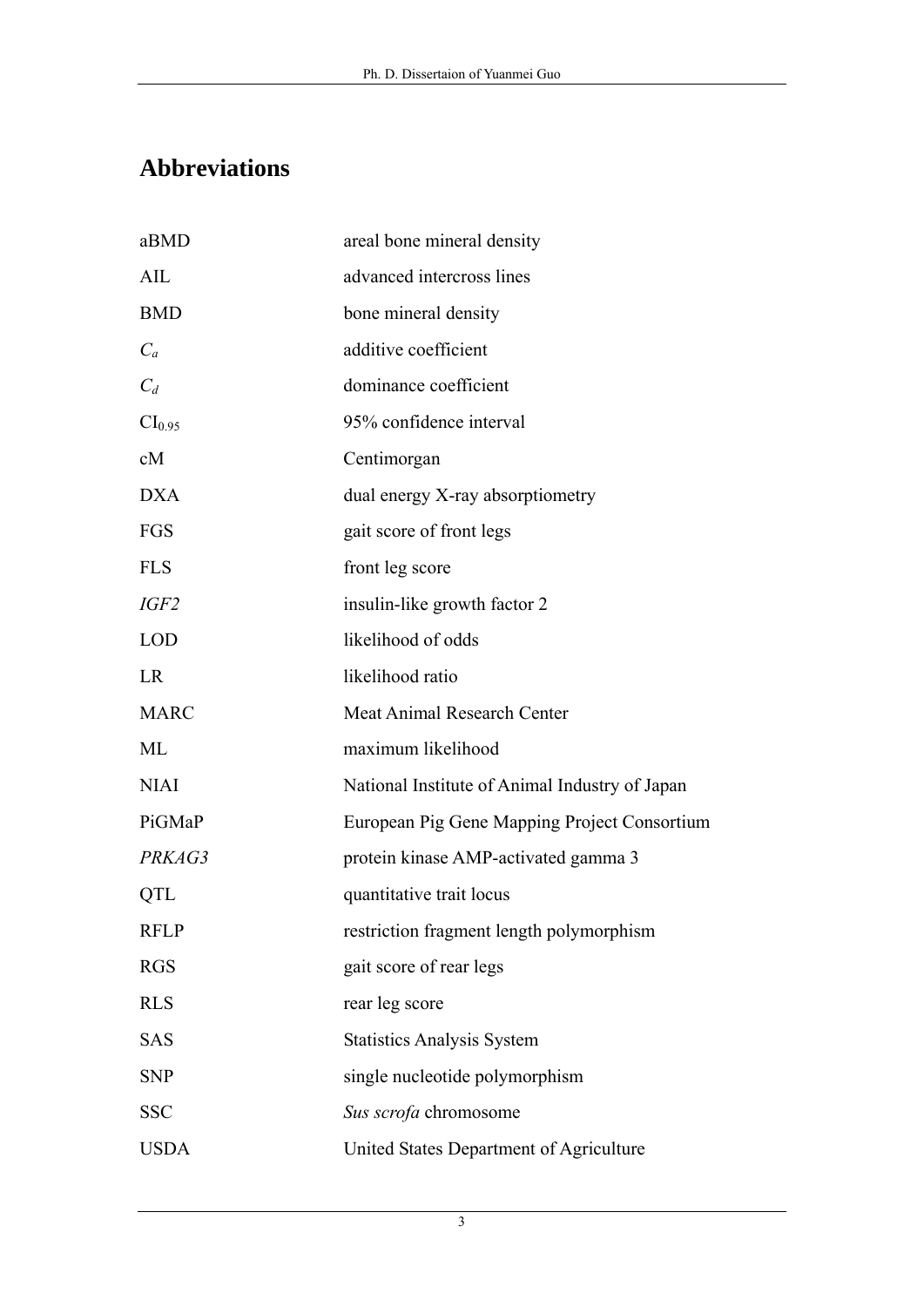# **General Introduction**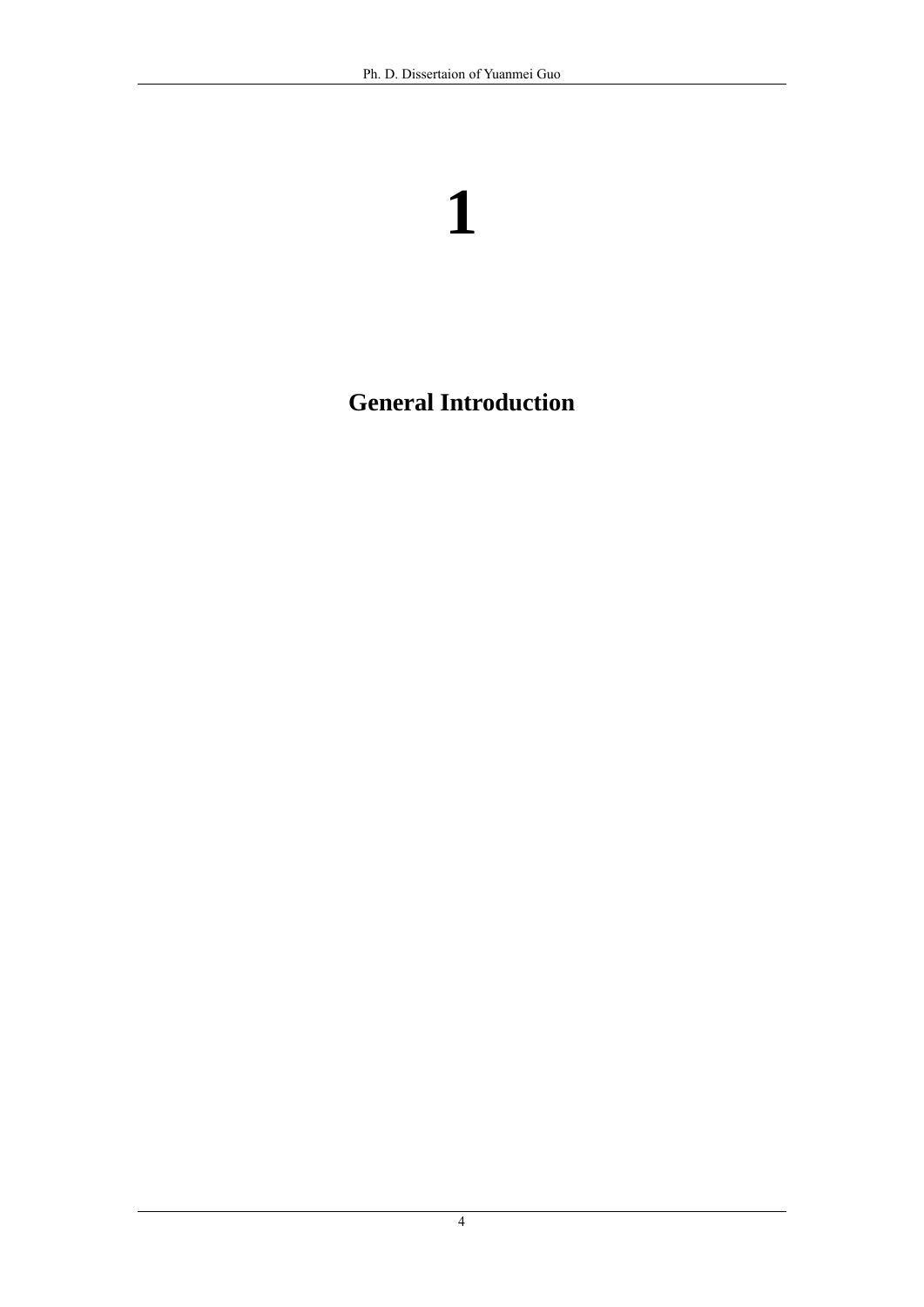# **1.1 Introduction**

Pork is the most popular meat in the world, and occupies 43% of red meat market in the world (Rothschild and Ruvinsky, 1998). As an animal domesticated over 7,000 years ago and a kind of very important agricultural livestock, pigs have undergone artificial selections in the history. In recent decades, the artificial selections imposed on pigs became more intensive, and some economical traits of the pig, such as average daily gain (ADG) and backfat thickness, have got a substantial improvement. However, artificial selections for production traits have adverse effects on leg structures, and poor leg structures cause leg weakness (Lee *et al*., 2003). Leg weakness or leg soundness disorder becomes more popular and has resulted in huge economical loss in the pig industry (Rothschild and Christian, 1988). Leg weakness can be evaluated with leg scores and gait scores, and is related with the weight and the length of the *biceps brachii* muscle and the length and the mineral density (BMD) of limb bones (Draper *et al*., 1991), but the genetic architecture of leg weakness is still poorly understood.

Combined analysis of data from two or more resource populations can improve the power and accuracy of quantitative trait locus (QTL) mapping and allow some cross-validation of results. But just few joint analyses of specific chromosomes have been reported (Walling *et al.*, 2000; Kim *et al.*, 2005; Pérez-Enciso *et al.*, 2005).

In the present study, a three-generation population was developed by a cross between two White Duroc boars and 19 Erhualian sows at Jiangxi Agricultural University (Ren *et al*., 2006). The lengths of limb bones, the weight and the length of the *biceps brachii* muscle, leg scores and gait scores of the  $F_2$  animals were recorded. A total of 194 microsatellite markers were genotyped and a linkage map was constructed. The effects of some environmental factors including sex and season on

5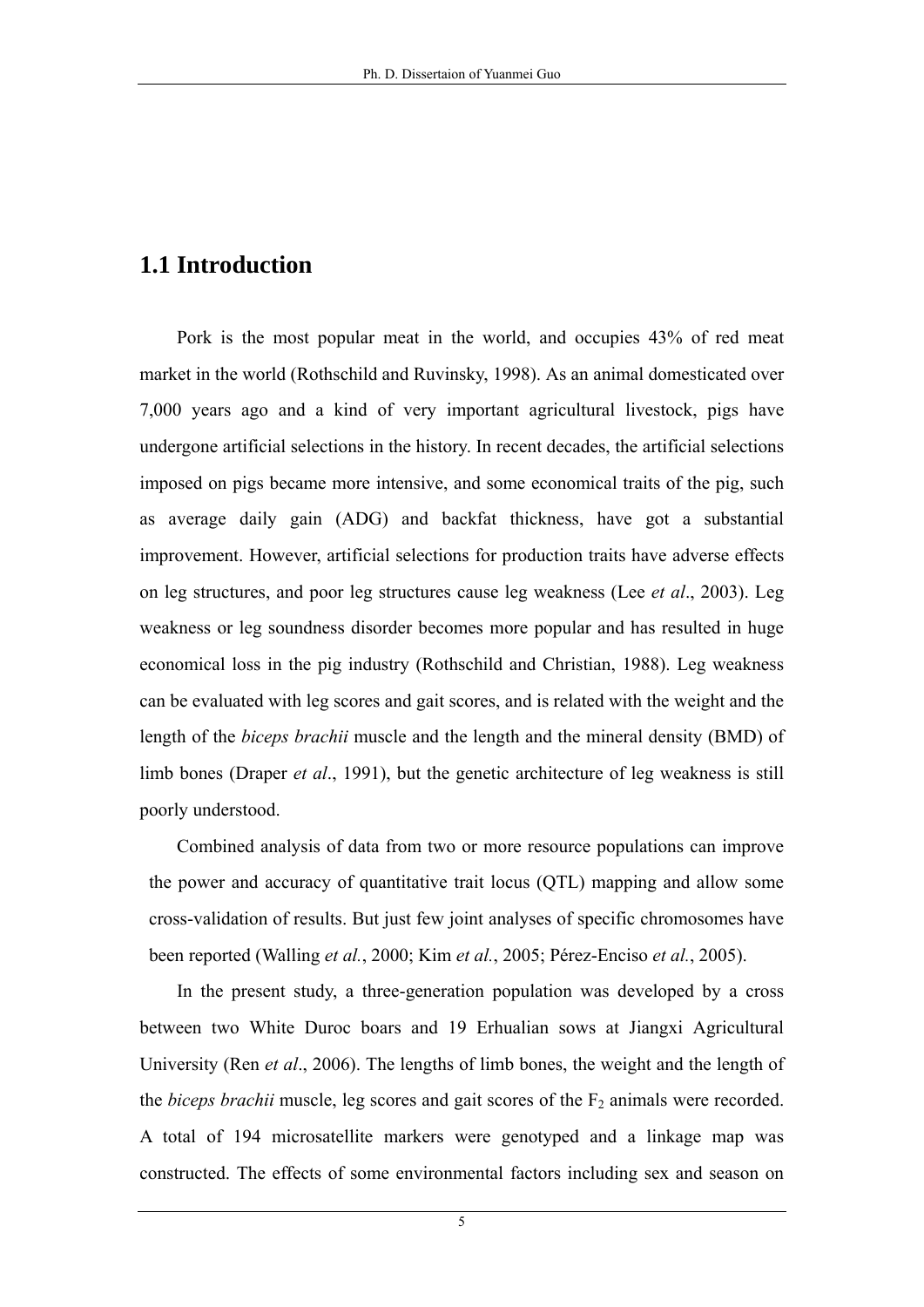recombination ratios were also investigated. Furthermore, a whole genome scan was performed to identify QTL for leg weakness and its related traits. Finally, to evaluate the merits of the joint data QTL analysis, a genome-wide scan was performed using combined data from two  $F_2$  populations derived from a cross between Large White and Chinese Meishan pigs.

# **1.2 Linkage maps of pig**

Linkage map, also called genetic map, is the fundament of the QTL mapping, and a lot of efforts have been devoted to construct and extend the swine linkage map in the recent decades. Until now, four linkage maps have been reported, and more than 3,000 genetic markers have been assigned on the swine genome. The four genetic maps are the Meat Animal Research Center of United States Department of Agriculture (USDA-MARC) map (Rohrer *et al*., 1994; Rohrer *et al*., 1996), the European Pig Gene Mapping Project consortium (PiGMaP) map (Archibald *et al*., 1992; Archibald *et al*., 1995), the Scandinavian map (Ellegren *et al*., 1994; Marklund *et al*., 1996) and the National Institute of Animal Industry of Japan (NIAI) map (Mikawa *et al*., 1999). On these linkage maps, most of the common markers have the same order except for few closely linked markers having different orders. But the distances between adjacent markers are more variable than the order, which might be caused by the small population size (the number of  $F_2$  animals varying from 94 to 200 in the four reference populations). To improve the swine linkage map, a large scale experimental population with more informative meioses is required (Rohrer *et al*., 1996).

6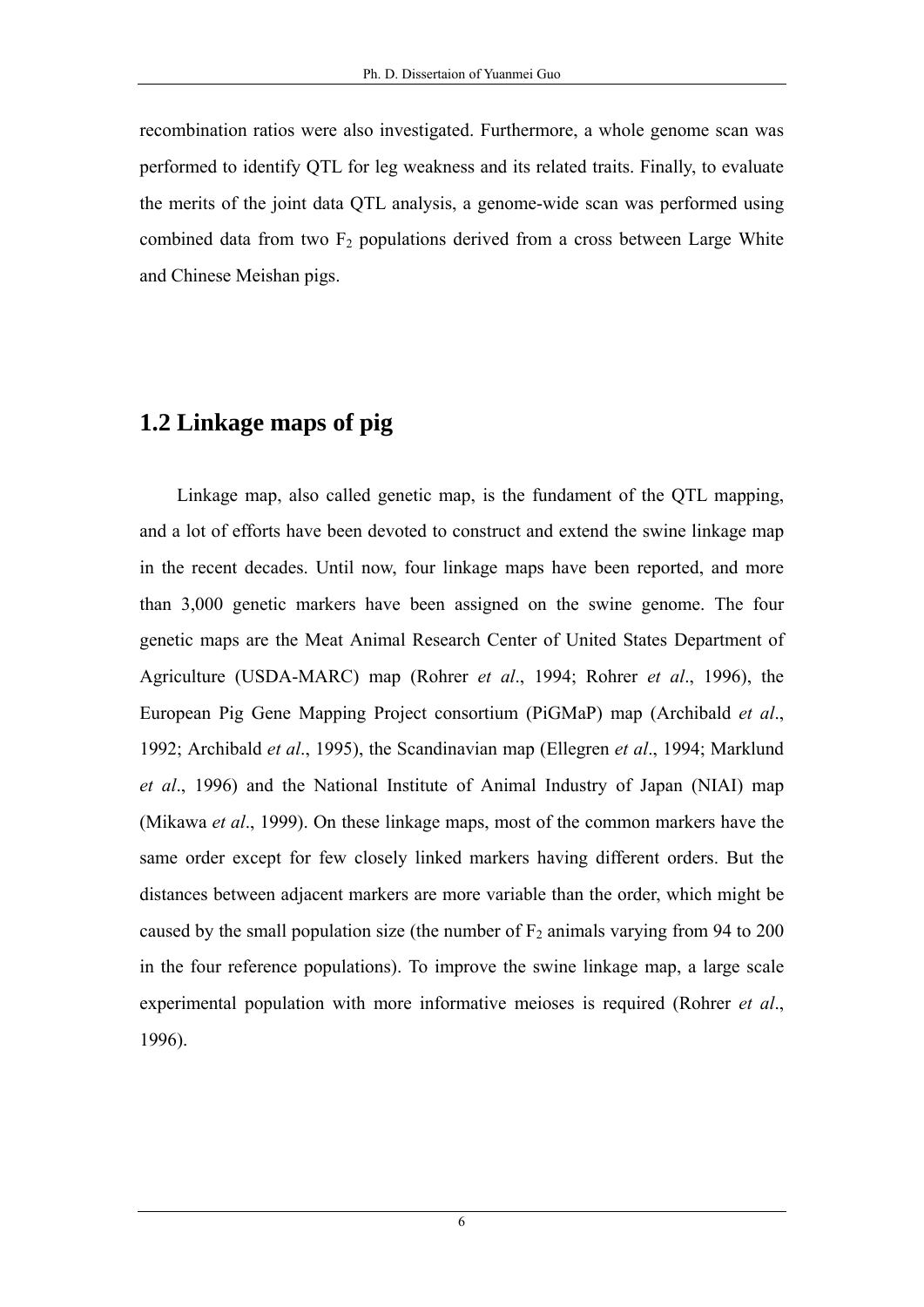## **1.2.1 The factors affecting the linkage maps**

It has been reported that recombination occurs unevenly across chromosomes, and their occurrences are also influenced by several other factors, such as sex, age of the animal producing the gamete and environmental temperature (Morgan *et al*., 1925; Simchen and Stamberg, 1969).

#### **1.2.1.1 Sex**

Sex has remarkably significant effects on recombination frequency in a number of species, such as human, cattle, horse, dog, chicken (Dunn and Bennett, 1967; Callan and Perry, 1977; Andersson and Sandberg, 1984; Broman *et al*., 1998; Groenen *et al*., 1998; Neff *et al*., 1999). The general tendency for recombination is less frequent in the heterogametic sex. Pig is not an exception; the recombination of the female is greater than that of the male in most chromosomal regions (Archibald *et al*., 1995; Marklund *et al*., 1996; Rohrer *et al*., 1996; Mikawa *et al*., 1999).

The average ratios of the recombination rates between females and males were 1.402, 1.545 and 1.303 in the Scandinavian, the NIAI and the PiGMaP maps, respectively. The USDA-MARC map did not consider the different recombination rates between sexes because the population size was too small to get a reliable estimate. On the four reported maps, linkage maps of all chromosomes were longer in females than in males except for few chromosomes. On the NIAI and the PigMap maps, although females had higher recombination rates at both ends of SSC1, they had lower recombination rate in the *SW781*-*SW974* region, which ultimately caused the male linkage map to be longer than the female (Figure 1). Besides SSC1, the linkage maps of SSC2, SSC9, SSC13 and SSC14 were also longer in males than in females on the PigMap map. On the Scandinavian map, only the linkage map of SSC13 was longer in males than in females.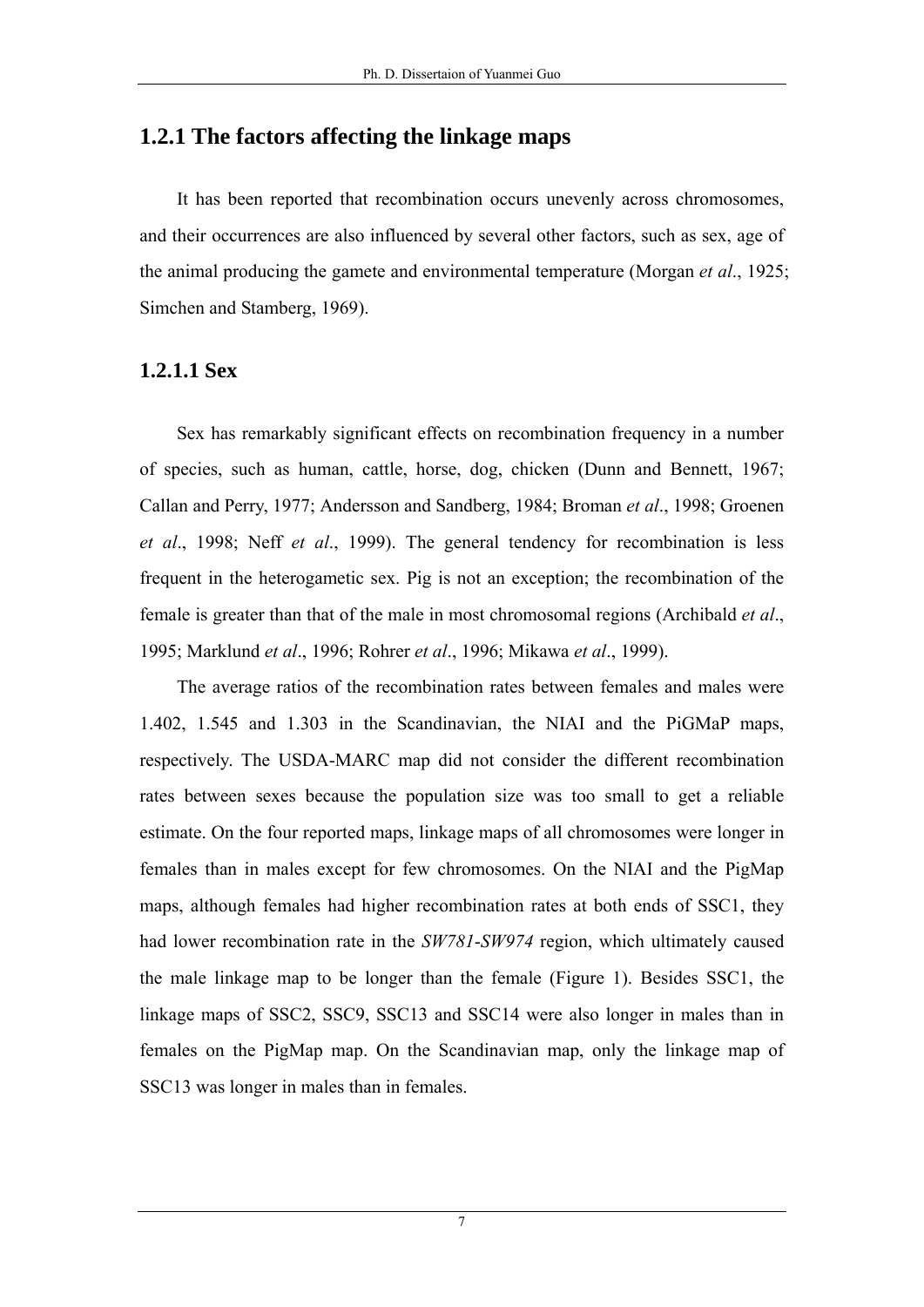

Figure 1 The sex-specific linkage maps of SSC1 from the PiGMaP, the Scandinavian and the NIAI maps.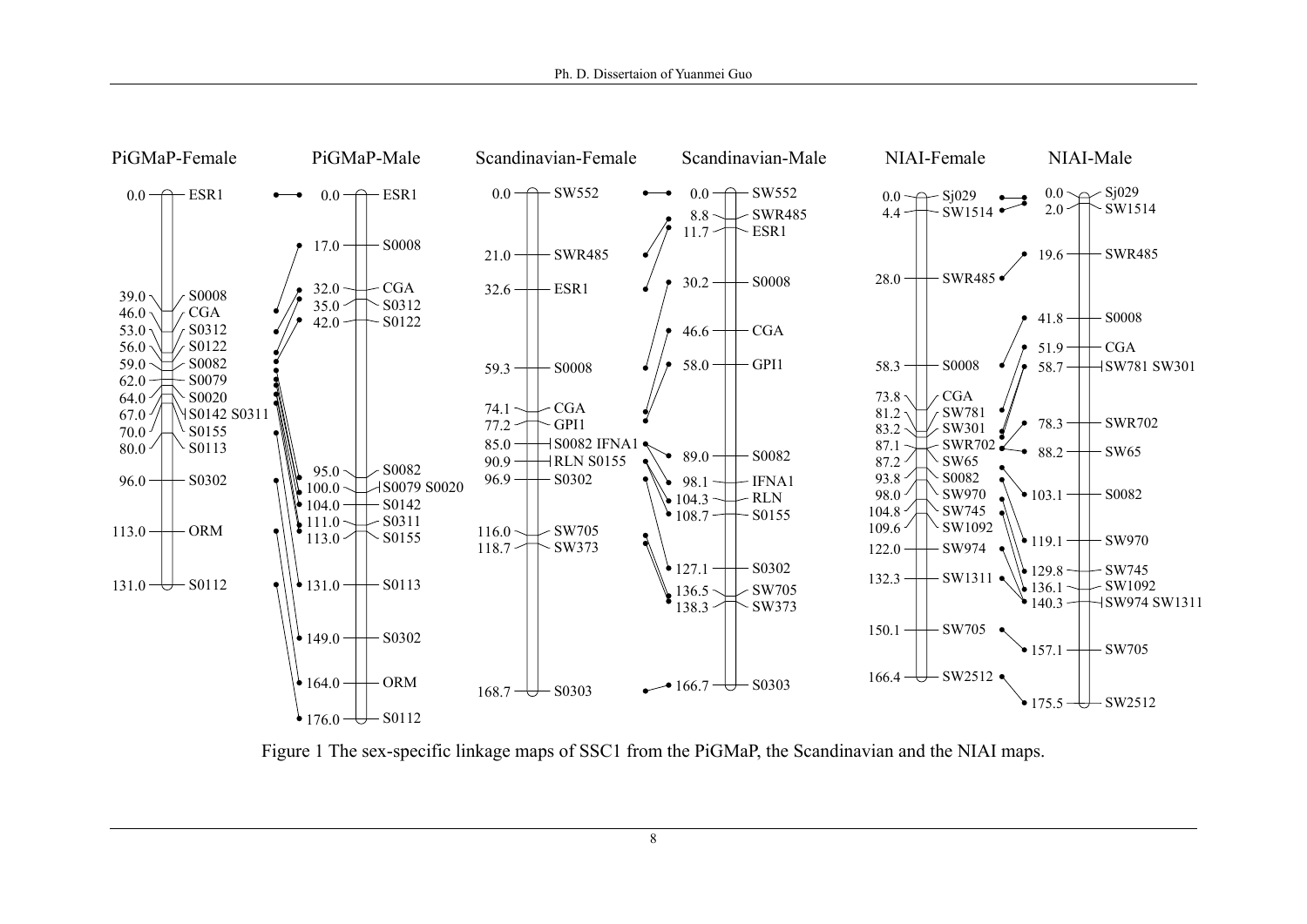#### **1.2.1.2 Age of the animal producing the gamete**

The age of the animal producing the gamete is another factor affecting the recombination. Bridges reported as early as 1915 that crossing over in *Drosophila* varied with the age of the mother, which was confirmed later (Redfield, 1966). In *C. elegans*, recombination frequency varied with the maternal age (Rose and Baillie 1979). In humans, some studies also indicated that the recombination was related with age (Weitkamp, 1973), but it was not confirmed in other studies (Renwick and Schulze 1965; Weitkamp *et al*., 1973; Lange *et al*., 1975; Elston *et al*., 1976). There was no significant evidence of an age effect in the horse (Andersson and Sandberg, 1984).

#### **1.2.1.3 Environmental temperature**

The environmental temperature also has an influence on the recombination rate. In *C. elegans*, recombination frequency was increased two times when the ambient temperature increased from 13.5 °C to 26 °C in some regions on linkage groups *I* and *V* (Rose and Baillie, 1979). Temperature shock treatments at 0  $\degree$ C and 37  $\degree$ C usually increased recombination frequency in *Drosophila* (Grushko *et al*., 1991). In *Coprinus lagopus*, both descending and ascending temperature could increase the recombination frequency (Lu, 1974). The increased recombination frequency by low temperature might be attributable to the increased duration of pachytene, because the recombination frequency is a function of the duration of pachytene. The longer the homologous chromosomes are holding together, the higher is the recombination frequency (Lu, 1974).

#### **1.2.1.4 Genes**

The recombination rate can be influenced by genetic variation (Simchen and Stamberg, 1969; Maynard Smith, 1978). Domesticated animals are different from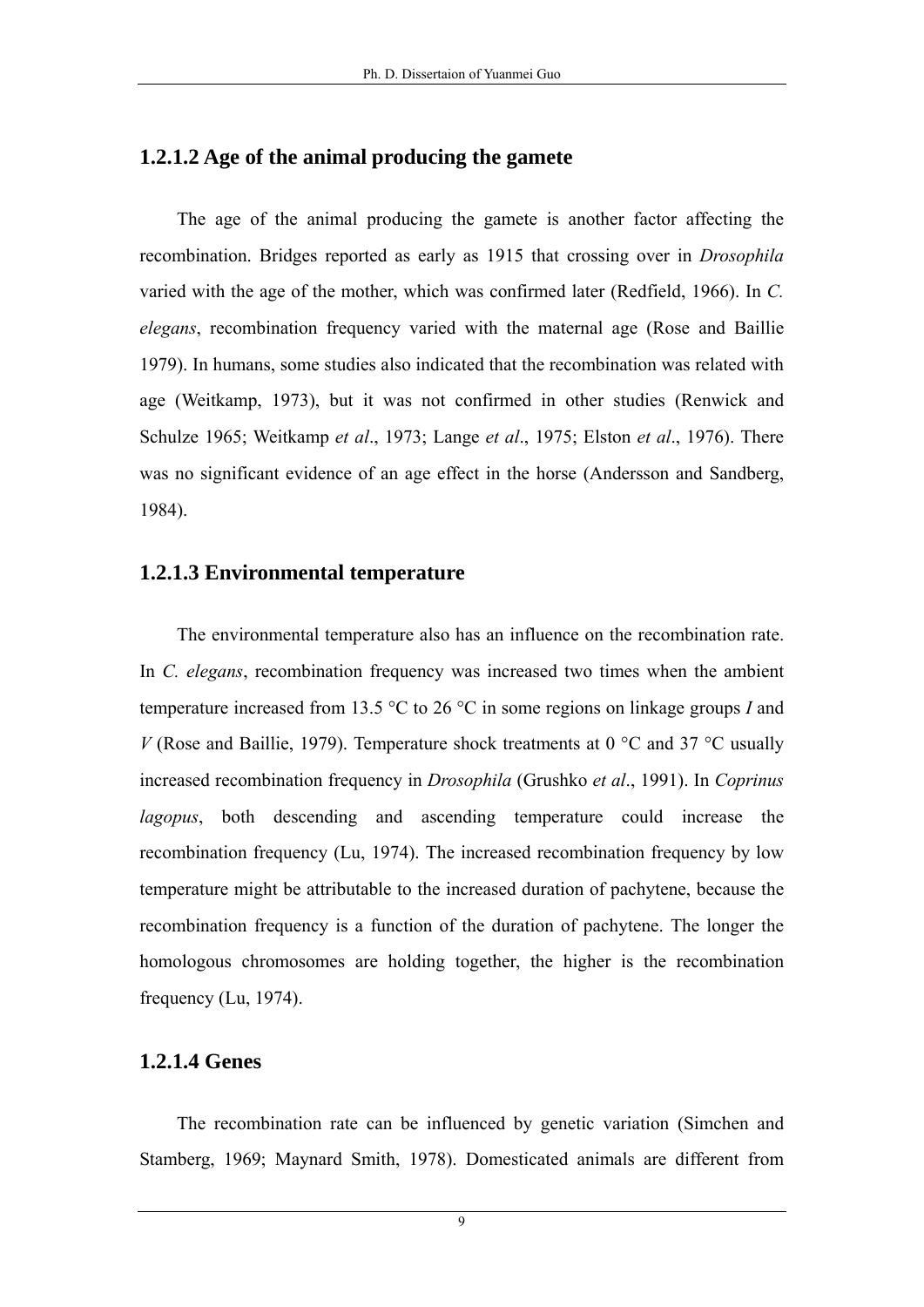natural populations for having unusually high chiasmata counts (Burt and Bell, 1987). In *C. elegans*, a recessive mutation (rec-1) can expand map distances across the gene cluster and contract map distances near the right end of the chromosome *I* (Zetka and Rose, 1995)

## **1.2.1.5 Location on the chromosome**

Short chromosomal arms have higher recombination rates than long arms, and recombination rates are more frequent in telomeric regions than in pericentric regions (Marklund *et al*., 1996; Rohrer *et al*., 1996).

# **1.2.2 The length of the swine linkage map**

The estimated length of the sex-average linkage map was 2,470 cM on the USDA-MARC map (Rohrer *et al*., 1996), 2,500 cM on the Scandinavian map (Marklund *et al*., 1996), and 2,561.9 cM on the NIAI map (Mikawa *et al*., 1999). Considering that the NIAI map extended the USDA-MARC map about 48.5 cM at the ends of SSC1, SSC5, SSC11 and SSCX, the sizes of these three maps have no significant difference, and 2,500 cM is possible the best estimated length. The PiGMaP map did not cover the whole genome, so the reported 1,800 cM on this map obviously underestimated the length of the sex-average linkage map (Archibald *et al*., 1995). The lengths of male-specific (female-specific) linkage maps were 1,931.3 (2,984) cM, 1,650 (2,150) cM and 1,830 (2,565) cM in NIAI, PiGMaP and Scandinavian maps, respectively (Archibald *et al*., 1995; Marklund *et al*., 1996; Mikawa *et al*., 1999).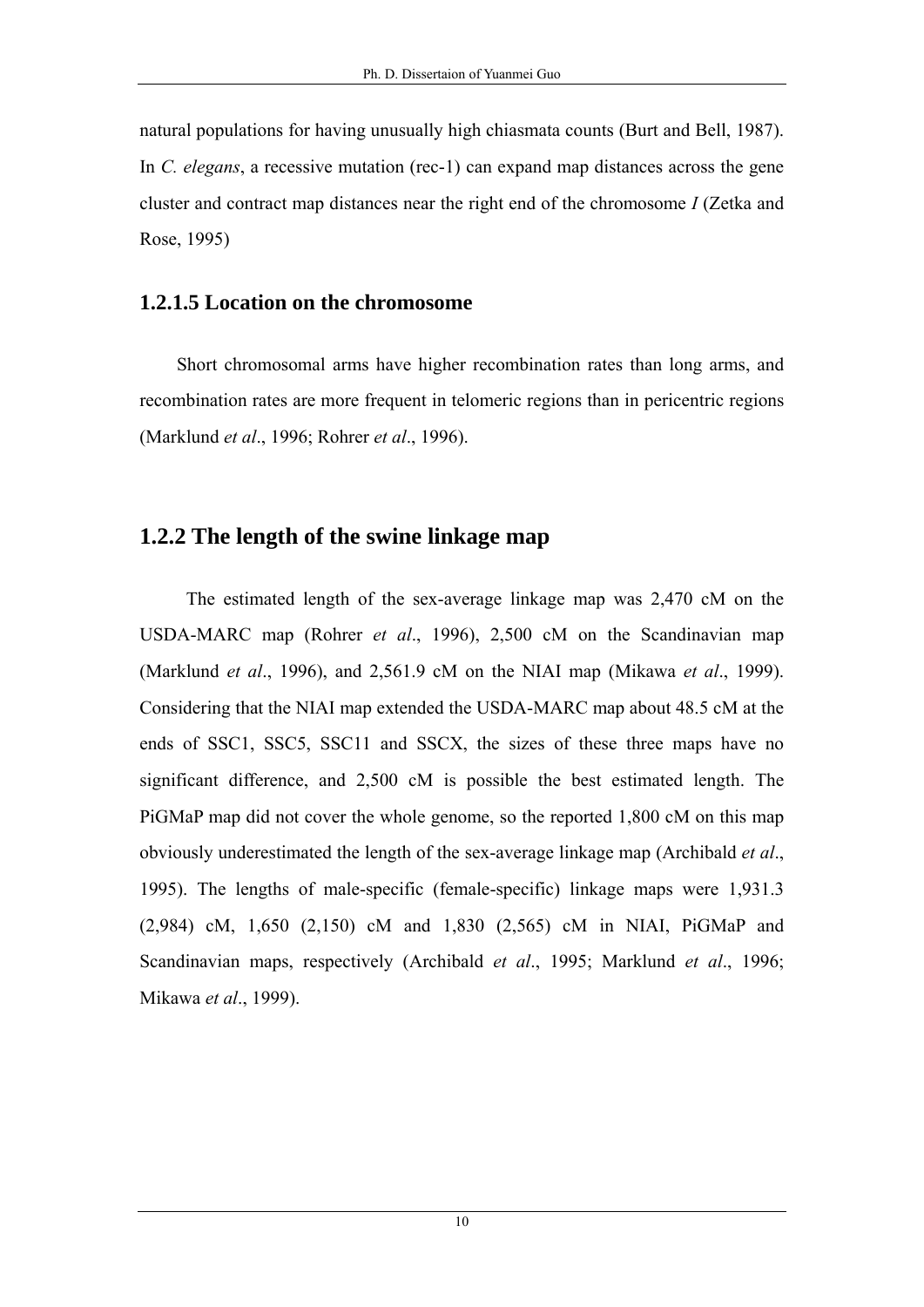# **1.3 QTL mapping**

Mapping of QTL is the first step of positional cloning and position candidate gene approach. Following the first study of QTL mapping in pigs in 1994 (Andersson *et al*., 1994), a number of QTL studies have been carried out (Rothschild *et al*., 1995; Knott *et al*., 1998; Lee *et al*., 2003; Ren *et al*., 2006). So far a total of 1,831 QTL across the pig genome have been recorded in the pig QTL database (PigQTLdb: http://www.animalgenome.org/QTLdb/pig.html). Studies of QTL mapping have contributed to the identification of some economically important genes in pigs, such as the protein kinase AMP-activated gamma 3 gene (*PRKAG3*) (Milan *et al*., 2000) and the insulin-like growth factor 2 gene (*IGF2*) (Van Laere *et al*., 2003).

# **1.3.1 Resource family**

A specific experimental population, namely resource family, is required for QTL mapping. Resource families include backcross populations,  $F_2$  (the second filial generation) populations, advanced intercross lines (AIL) and other complex populations.

#### **1.3.1.1 Backcross population**

To produce a backcross population, two parental lines cross each other to produce the first filial generation  $(F_1)$ , and then  $F_1$  animals mate with the animals from the parental lines to generate the backcross population. In a backcross population, the segregation and recombination events of each backcross animal can be traced only in one gamete (the male or the female  $F_1$  gamete). But in an  $F_2$  population, they can be traced in both gametes (the male and the female  $F_1$  gametes). At the same population size, backcross populations have less statistic power than  $F_2$  populations and are gradually replaced by  $F_2$  populations.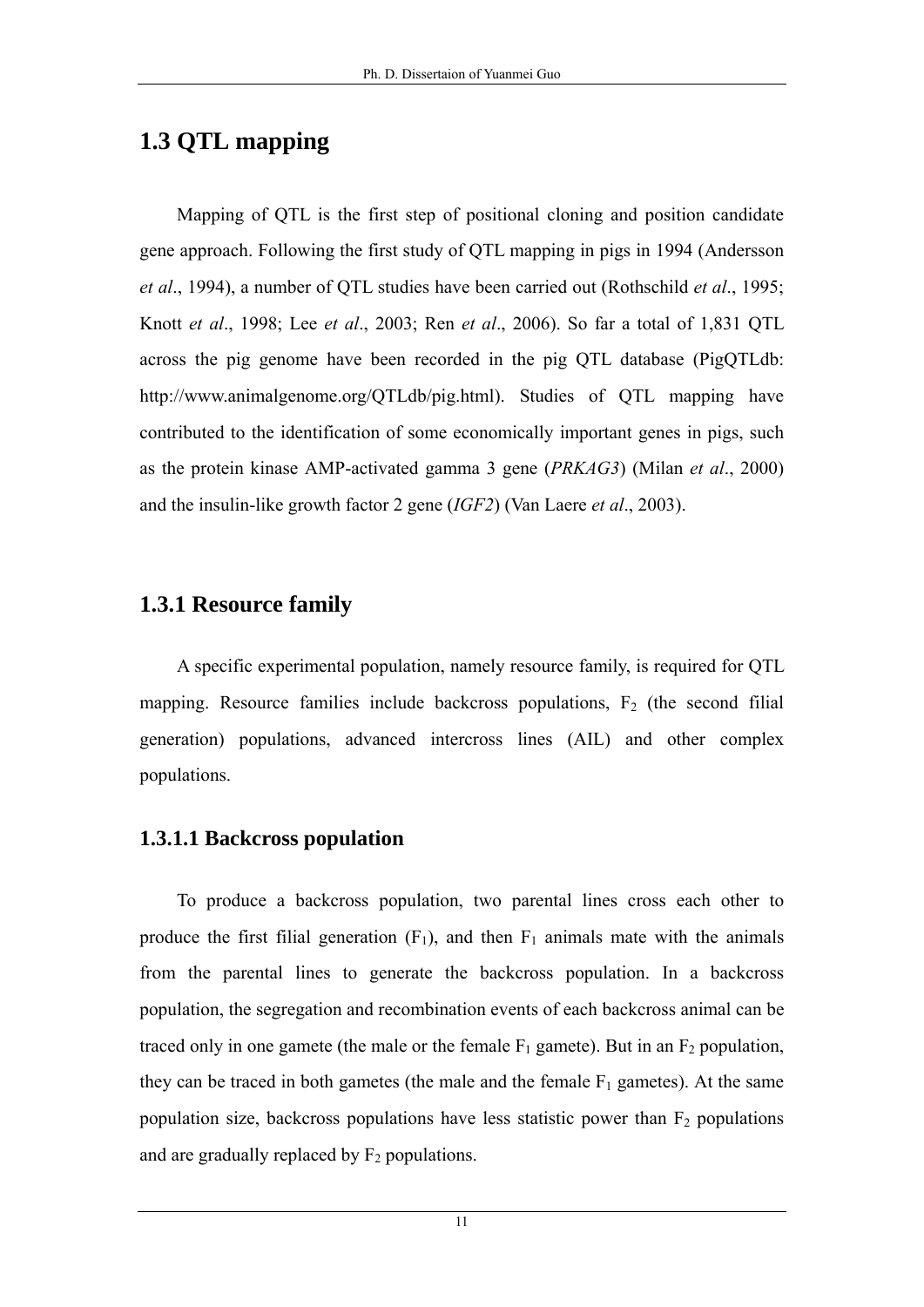# 1.3.1.2  $F_2$  population

The first step to produce an  $F_2$  population is the same as that for the development of a backcross population, but the second step is different. Instead of mating to the paternal lines,  $F_1$  individuals intercross to get  $F_2$  animals. The  $F_2$  population is widely used in QTL mapping now, because they are more powerful than other populations (Knott *et al*., 1998; de Koning *et al*., 2001; Ren *et al*., 2006).

# **1.3.1.3 Advanced intercross lines**

Advanced intercross lines (AIL) are based on  $F_2$  populations. The  $F_2$  population keeps randomly and sequentially intercrossing for *n* generations, resulting in an advanced intercross line (Darvasi and Soller, 1995). Sequentially intercrossing of AIL increases the probability of recombination between loci, so AIL has high resolution of QTL map position. However, construction of AIL is time consuming, especially for livestock with long generation intervals, so AIL populations are not widely engaged in QTL mapping in farm animals. Usually, they are applied in QTL fine mapping in crops or small animals with short generation intervals (Iraqi, 2000; Iraqi *et al*., 2000; Wang *et al*., 2003a; Wang *et al*., 2003b; Balint-Kurti *et al*., 2007).

## **1.3.1.4 Other complex populations**

For the large livestock species, such as dairy cattle, the experimental populations described above are impractical for establishment because of the cost and the time consumption. The natural populations from farms can be applied in QTL mapping in these species with less statistical power. The half-sib design and the grand-daughter design are two mainly methods used in QTL mapping of dairy cattle (Heyen *et al*., 1999; Bennewitz *et al*., 2003; Mariasegaram *et al*., 2007).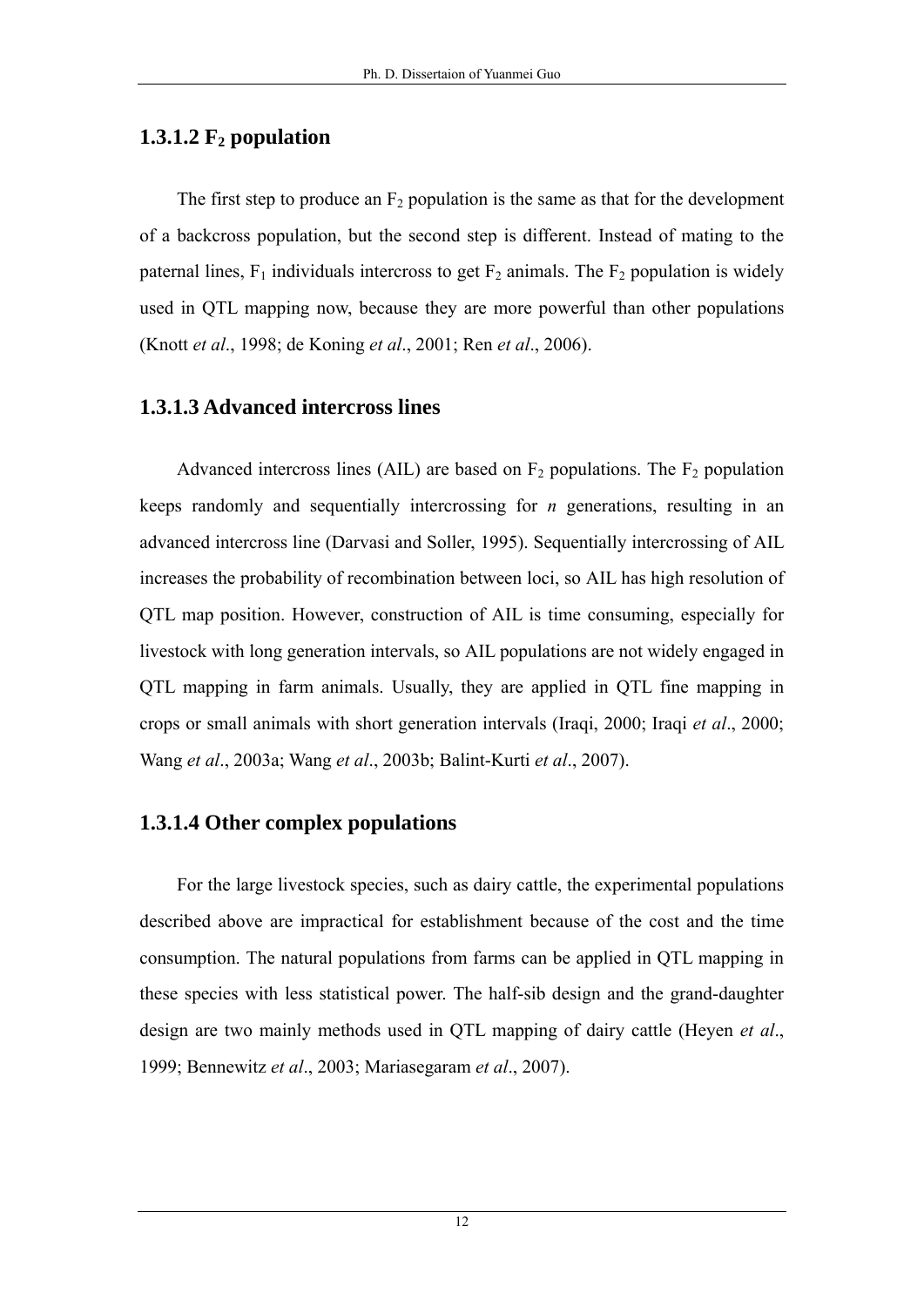# **1.3.2 Marker selection**

A genetic marker is a segment of DNA with an identifiable physical location on a chromosome and tracable inheritance. A genetic marker can be a gene or a fragment of DNA with unknown function, for example an anonymous marker.

## **1.3.2.1 Classification of genetic markers**

There are four kinds of genetic markers: type I, type II, type III and type IV. A type I marker is a segment of a gene; a type II marker is an anonymous sequence, including restriction fragment length polymorphism (RFLP) and microsatellite; a type III marker is a single nucleotide polymorphism (SNP); and a type IV marker is a copy number variation. The type II marker is widely used in QTL mapping because it is more polymorphic than the others. The type III marker is usually applied in the QTL fine mapping for its abundance in the genome.

## **1.3.2.2 Criterion of maker selection**

Marker selection is a key step for QTL mapping. The criteria for the selection of genetic marker are listed below: (1) coverage of the whole swine genome at an interval of 20 to 30 cM; (2) informative in the population; (3) ease to genotype; (4) usage in other studies (Lee *et al*., 2003).

# **1.3.3 Information content and segregation distortion**

Information content and segregation distortion are two factors reflecting the quality of the genotype data. In general, information content is increasing with the increment of the marker's polymorphism, and segregation distortion is decreasing with the enhancement of the accuracy of the marker's genotypes.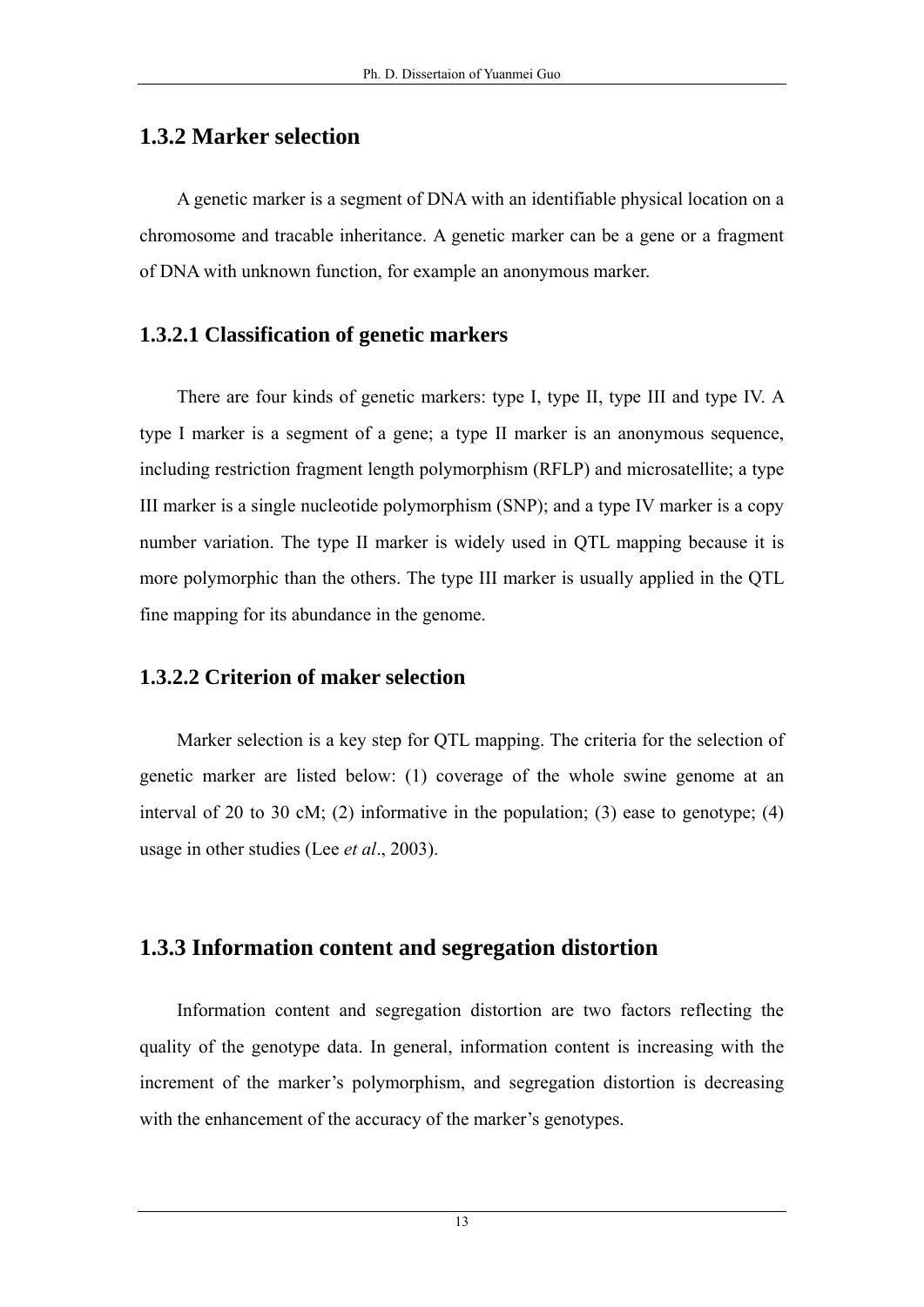#### **1.3.3.1 Information content**

Information content indicates how much information that marker can provide at any location on the genome. If the location is full informative for an  $F_2$  animal, then the QTL genotype of the  $F_2$  animal can be known without error. So the additive coefficient  $(C_a)$  of the  $F_2$  animal is 1 (when the QTL genotype of this animal is QQ), 0 (Qq or qQ) or -1 (qq), and the dominance coefficient  $(C_d)$  is 1 (Qq or qQ) or 0 (QQ or qq). If the location is completely non-informative for an  $F_2$  individual, then all of the probabilities of the QTL genotypes of QQ, Qq, qQ and qq are 0.25, and *Ca* of the animal is 0 (equal to 0.25 minus 0.25) and  $C_d$  is 0.5 (equal to 0.25 plus 0.25). The variance of  $C_a$  plus twice the variance of  $C_d$  is used to indicate the information content, which varies between 0 and 1.125 (Knott *et al*., 1998).

#### **1.3.3.2 Segregation distortion**

There are two kinds of segregation distortion, one is an excess of alleles from either of the original lines and the other is an excess or lack of heterozygotes (Knott *et al*., 1998).

The expected values of  $C_a$  and  $C_d$  are zero and 0.5 in an  $F_2$  population, respectively. When the alleles from one original line excess those from the other, the population mean of  $C_a$  tends to 1 or -1. If the heterozygote is more or less than its expected value, then the population mean of  $C_d$  tends to 1 or 0. A *t* test can determine whether a segregation distortion exists at a given location on the genome. The deviations of the population mean of  $C_a$  and  $C_d$  from their expected values probably arise from the genotypic errors in the data.

#### **1.3.4 QTL analysis method**

Two methods are often applied in QTL analyses. One is linear regression and the other is maximum likelihood (ML). The former is easy to extend the linear regression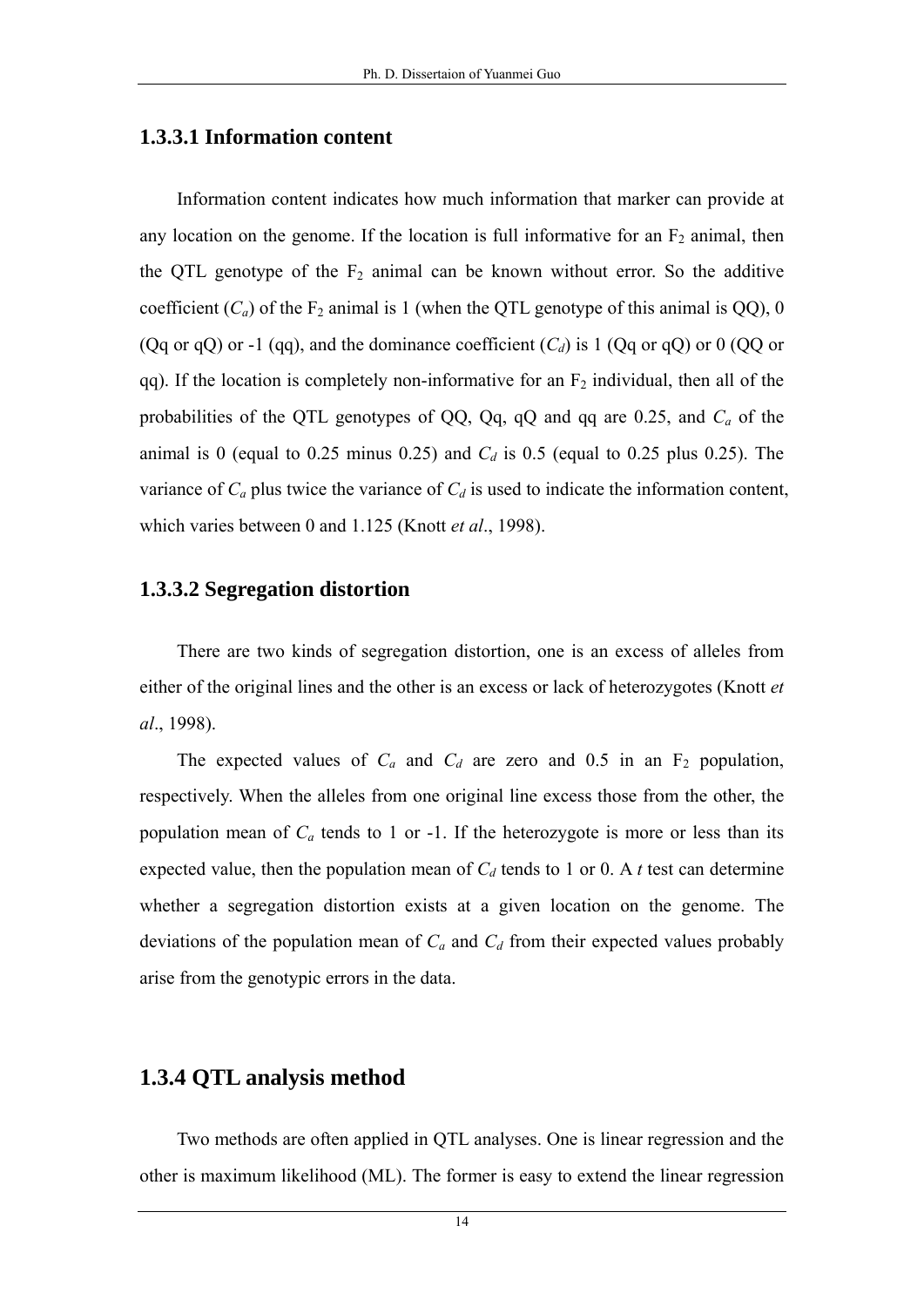model and requires few computing time, so it can fix more factors into the model and consider more models (Haley and Knott 1992; Haley *et al*., 1994). The latter uses the full information from the marker-trait distribution, so it is considered more powerful, but it need more computing time (Lander and Botstein, 1989; Jansen and Stam, 1994).

#### **1.3.4.1 Linear regression**

The linear regression method has been widely used in QTL mapping (Nii *et al*., 2005; Nii *et al*., 2006; Reiner *et al*., 2007; Edwards *et al*., 2008). This method includes the following four steps.

Firstly, determine the fixed effects and the covariates of the regression models. To enhance the power of the QTL analysis, the fixed effects and covariates should be included into the model to reduce the residual variance.

Secondly, infer the coefficients of the additive, the dominance and/or the imprinting effects at a given point based on the information of flanking markers (Haley and Knott, 1992; Haley *et al*., 1994).

Thirdly, regress these coefficients to the phenotype and estimate the effects of additive, dominance and/or imprinting. Comparing the model with QTL (full model) to the model without QTL (reduce model), if the full model is significantly better than the reduce model, the analysis point probably exists a QTL. In a linkage group, it might be that many test statistics exist that are greater than the threshold value, but only the analysis point with the maximum test statistics is considered as the position of the QTL.

Finally, determine whether the QTL effects exist. It exists if the effect of the QTL is significantly greater than zero. Usually, if the estimate of the effect is more than two times of its standard error, the effect is considered to exist.

#### **1.3.4.2 Maximum likelihood**

The maximum likelihood (ML) method had been popular in the QTL mapping in the past (Lander and Botstein, 1989; Jansen and Stam, 1994; Jansen, 1996). But now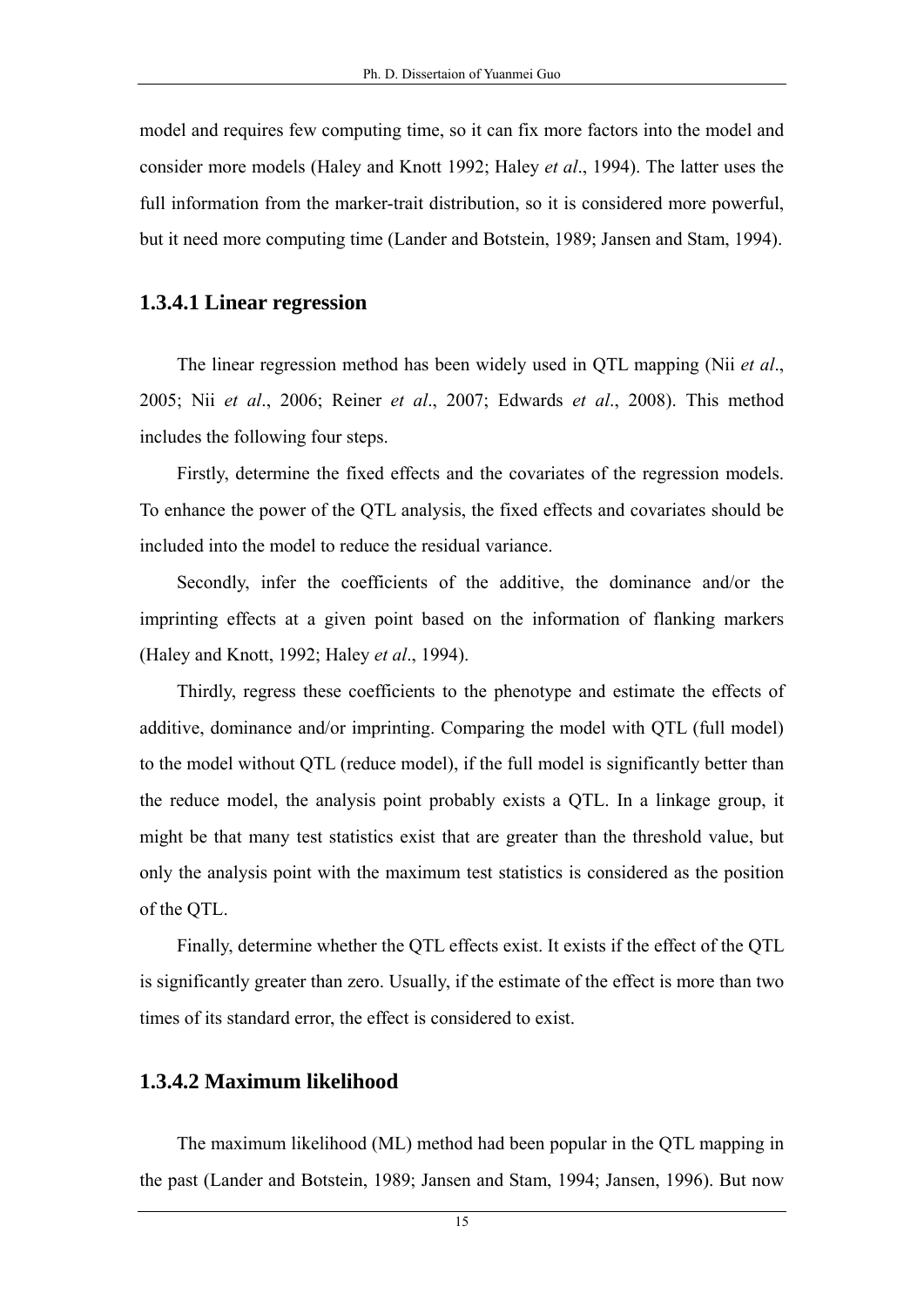it is gradually replaced by the linear regression method.

If there exists a QTL linkage with a marker *M* (the alternative hypothesis), assuming that the phenotypes of all individuals with QTL genotype  $Q_k$  follow a normal distribution with mean of  $\mu_{Q_k}$  and variance of  $\sigma^2$ , then the likelihood for an individual with phenotypic value  $z$  and marker genotype  $M_i$  at an analysis point is

$$
l(z | Mj) = \sum_{k=1}^{N} \varphi(z, \mu_{Q_k}, \sigma^2) \Pr(Q_k | M_j)
$$

where  $\varphi(z, \mu_{Q_k}, \sigma^2)$  is the density function for a normal distribution with mean of  $\mu_{Q_k}$  and variance of  $\sigma^2$ , and *N* is the number of genotype of the QTL. The Pr( $Q_k|M_i$ ) are the probability of  $Q_k$  given the marker genotype  $M_j$ , and can be calculated provided the genetic map and the genotypes of the markers. The overall likelihood for  $n \nvert F_2$ individuals at the analysis point is the product of the individual likelihoods,

$$
l(z) = \prod_{i=1}^n l(z_i \mid M_i)
$$

where *n* is the number of  $F_2$  individuals,  $l(z_i|M_i)$  is the likelihood of the *i*th individual.

If there doesn't exist a QTL linkage with the markers (the null hypothesis), assuming that the phenotypes of all individuals follow a normal distribution with mean of  $\mu$  and variance of  $\sigma^2$ , then the likelihood for an individual with phenotypic value *z* becomes

$$
l_N(z|M_j) = \varphi(z, \mu, \sigma^2)
$$

The overall likelihood for  $n \nabla_2$  individuals is the product of the individual likelihoods,

$$
l_N(z) = \prod_{i=1}^n l_N(z_i \mid M_i)
$$

where *n* is the number of  $F_2$  individuals,  $l_N(z_i|M_i)$  is the likelihood of the *i*th individual.

After the ML estimation under the null hypothesis and the alternative hypothesis, the likelihood ratio (LR) statistic can be used to test whether a QTL locates at the analysis point. The LR can be obtained from the MLs according to the following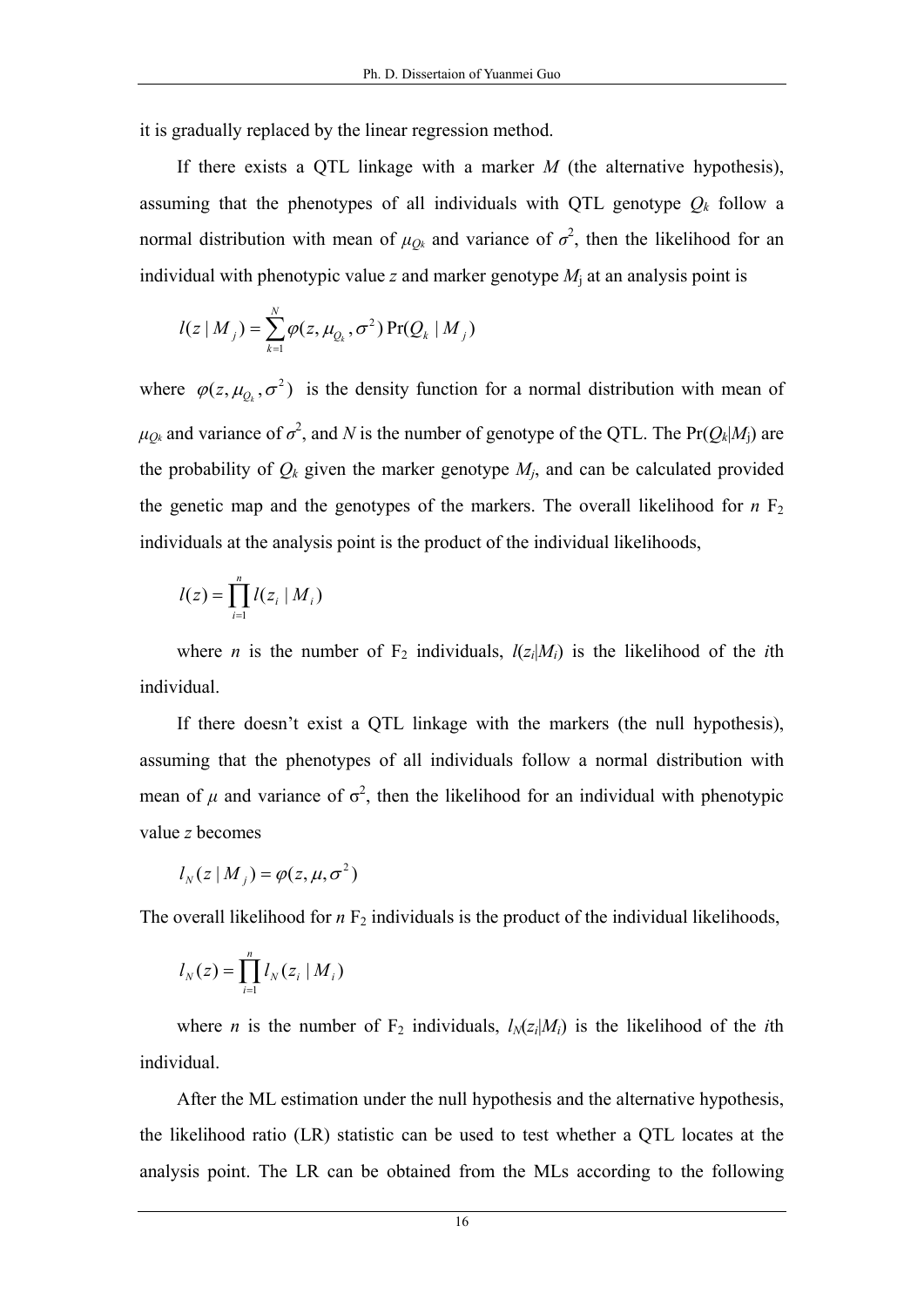equation,

$$
LR = -2 \ln \left[ \frac{Max \ l_N(z)}{Max \ l(z)} \right]
$$

The likelihood ratio follows an approximate chi-square distribution with the degrees of freedom equal to the extra number of parameters fitted in the alternative hypothesis model.

# **1.3.5 Threshold value**

There are a lot of analysis points in the QTL analysis. Each point needs a test, so a large number of tests are performed. Some of them are independent, but the others are not. In order to control false positive results arising from the multiple comparisons, a Bonferroni correction or a permutation approach is often used to adjust the threshold values (Churchill and Doerge, 1994; de Koning *et al*., 2001).

## **1.3.5.1 Significant level**

Four significant levels are widely applied in QTL mapping studies: 5% and 1% chromosome-wide and 5% and 1% genome-wide significant levels. When scanning QTL on a part of the chromosomes, the 5% and 1% chromosome-wide significant levels are often used. While identifying QTL across the whole genome, the 5% and 1% genome-wide significant levels are applied, and the average 5% chromosome-wide threshold is often considered as the suggestive significance level. The 5% and 1% genome-wide threshold values can be obtained directly from genome-wide permutation, and the suggestive threshold value is obtained from the formula:  $P_{Genome-wide} = 1 - (1 - P_{Chromosome-wide})^{1/r}$ , where *r* is the proportion of total genome length attributed to the chromosome (de Koning *et al*., 2001).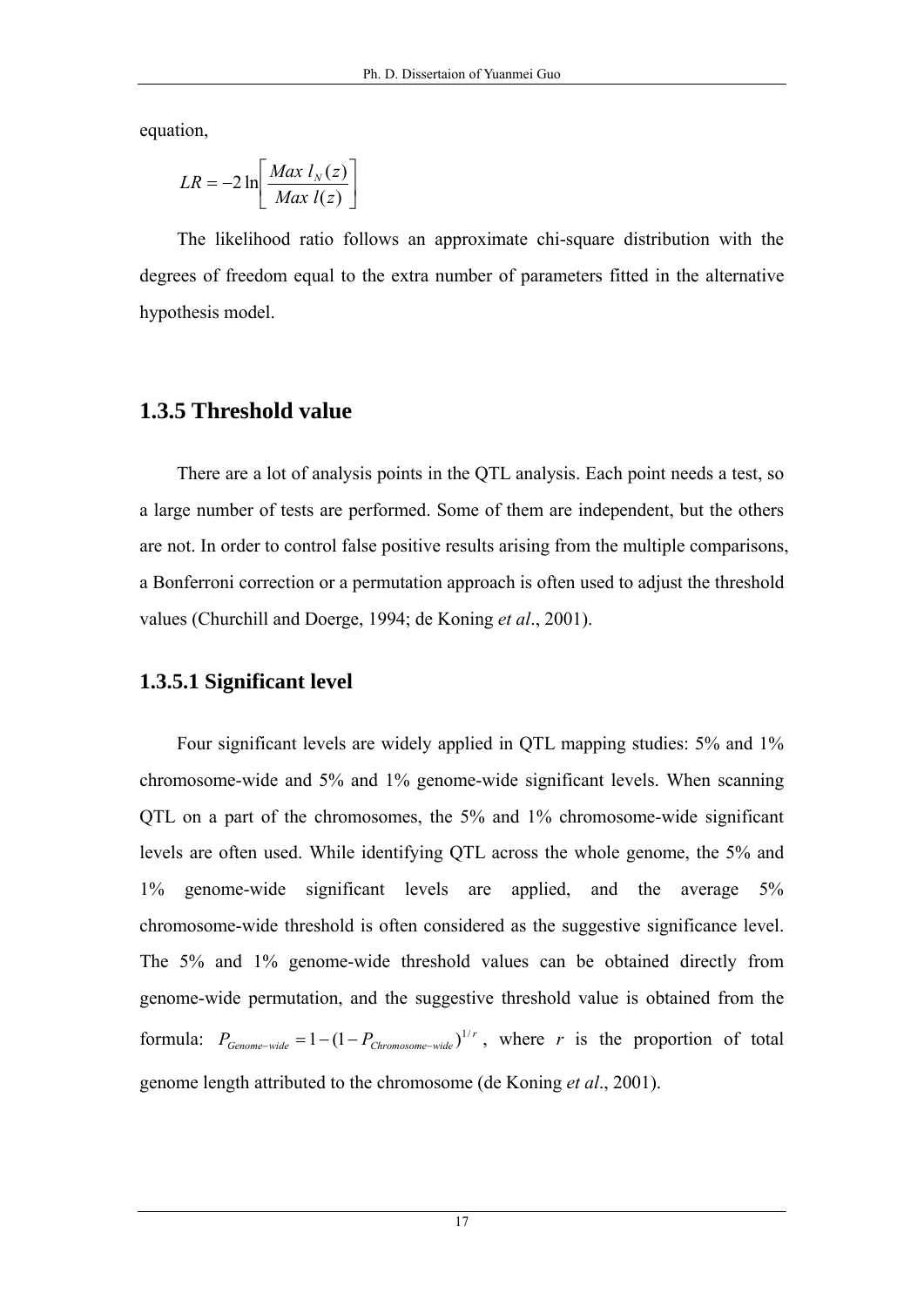## **1.3.5.2 Bonferroni correction**

The Bonferroni correction can be used for multiple dependent tests. Provided that an entire significant level  $\gamma$  is set for the whole experiment with *n* dependent tests, an overall significance level γ requires each individual test based on a significant level of  $\alpha = 1 - (1 - \gamma)^n$ 1  $\alpha = 1-(1-\gamma)^n$ . In QTL analyses, some tests are independent, but the others are not. The number of dependent tests is difficult to obtained, so the Bonferroni correction is not often used in QTL mapping (Lynch and Walsh, 1998).

### **1.3.5.3 Permutation approach**

A more robust method to obtain overall significant threshold value is a permutation approach proposed by Churchill and Doerge (1994). The principle of the method is to generate an empirical distribution of the test statistic under the null hypothesis. Significance thresholds can be determined based on the empirical distribution (Churchill and Doerge, 1994; Doerge and Churchill, 1996). To produce a population under null hypothesis with the original data, the association between the phenotype and the genotype must be removed by randomly reassigning the phenotypic values. Iterating *n* times of the reassignment procedure will generate *n* populations. The values of the test statistic from these populations will give an empirical distribution under the null hypothesis. When *n* is big enough, the empirical distribution of test statistics will be approximate to the true distribution of the test statistic.

#### **1.3.6 95% confidence interval**

The location with the maximum value of the test statistic is the point estimate of the QTL position, and the 95% confidence interval  $(Cl<sub>0.95</sub>)$  is the interval estimate of the QTL position. In QTL mapping, the interval estimate is more important than the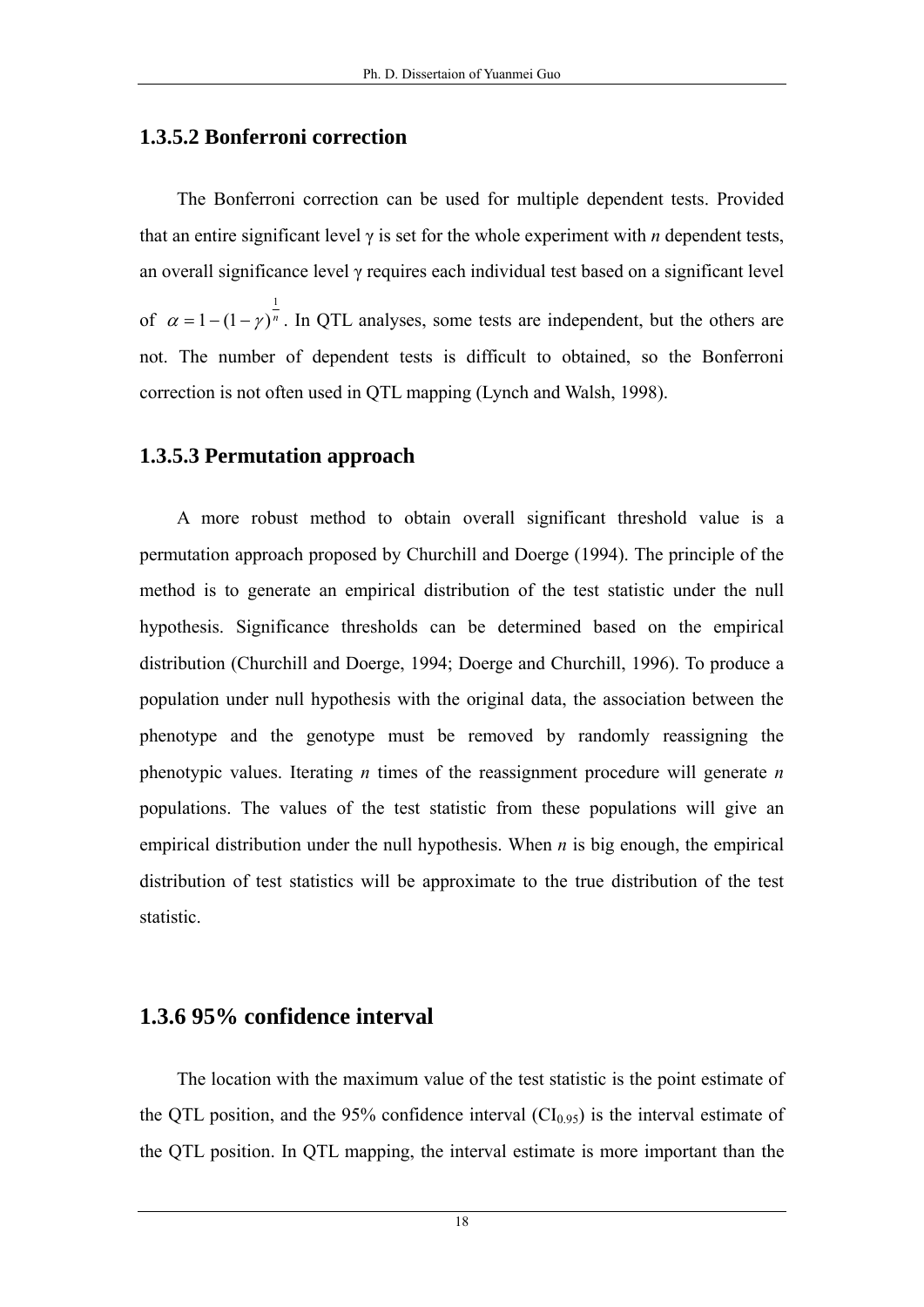point estimate, because it point out the direction of the study following the QTL study. If the  $CI<sub>0.95</sub>$  is large, a QTL fine mapping is required to narrow it. If it is small enough, the positional cloning or positional candidate gene approach can be followed to dissect the causative gene(s) and mutation(s). There are two ways to construct the CI0.95 (Lander and Botstein, 1989; Visscher *et al*., 1996).

#### **1.3.6.1 One-LOD rule**

The  $CI_{0.95}$  comprises all of locations of which the logarithm of odds (LOD score) are greater than the maximum LOD score minus one. In a large sample, the statistic of likelihood ratio (LR) follows a chi-square distribution. Dropping one LOD score is equal to the LR decrement of 4.61, which corresponds to  $P = 0.0318$  for a chi-square distribution with one degree of freedom. So if the degree of freedom of LR statistic is one, one-LOD support interval approximates the CI0.95 (Conneally *et al*., 1985; Lander and Botstein, 1989). But in most of QTL mapping studies, the degree of freedom is more than one, so the one-LOD support interval constructs an unconservative confidence interval. Thus, some researchers proposed that a 1.5 or 2-LOD support interval may be a better choice (van Ooijen, 1992; Mangin *et al*., 1994). When the ML method is used to do the QTL analysis, the bootstrap approach is not suitable to set up the  $CI<sub>0.95</sub>$  due to its requirement of computer time, so the one-LOD rule is often used to construct the  $CI_{0.95}$  (Lander and Botstein, 1989).

#### **1.3.6.2 Bootstrap approach**

The bootstrap approach is one kind of re-sampling method and a very robust and popular procedure for constructing the CI0.95 of a QTL position (Visscher *et al*., 1996). Suppose that the original data contain *n* individuals, a bootstrap sample is generated by drawing *n* individuals out of the original data with replacement. So a bootstrap sample contains some of the original values presenting multiple times and some are not present at all. When *N* times of such samples have been drawn, the empirical distribution of the position can be constructed. The  $CI<sub>0.95</sub>$  can easily be determined on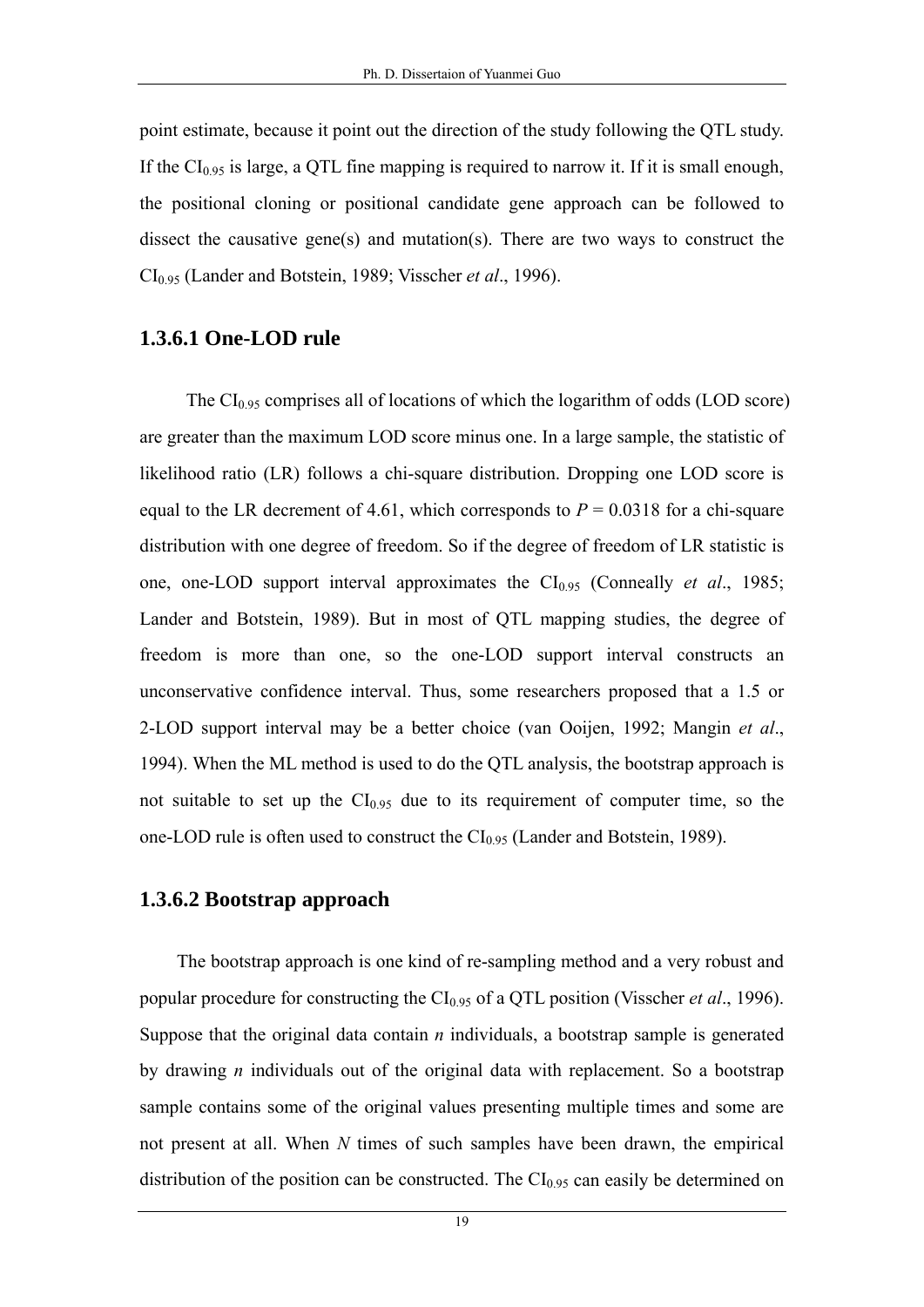the base of the empirical distribution.

#### **1.3.7 Joint analysis**

In most cases, data from different studies were analyzed separately (Andersson *et al*., 1994; Rothschild *et al*., 1995; Knott *et al*., 1998), but in principle, the data can be put together to perform a more powerful combined analysis (Lander and Kruglyak, 1995). Until now, only few combined QTL studies have been reported in farm animals (Walling *et al*., 1998; Walling *et al*., 2000; Bennewitz *et al*., 2003; Lee *et al*., 2003; Kim *et al*., 2005).

#### **1.3.7.1 The advantage and the disadvantage of a joint analysis**

A joint analysis can increase the power to detect QTL or confirm the QTL detected only in one population, and improve the accuracy with which QTL parameters are estimated, especially when population sizes were small (Lander and Kruglyak, 1995). Combined analyses also permit testing more highly parameterized or complicated models.

In the other hand, joint analyses also encounter some problems. Different populations will have different founder animals, potentially not from the same breeds, so the QTL genotypes are probably not common in these populations. Furthermore, each population is often reared in a different location, and the traits will be measured with different testing regimes. The genotyped markers are often not the same set across the populations.

Some methods have been proposed to solve these discordant problems among the populations (Walling *et al*., 1998; Walling *et al*., 2000; Bennewitz *et al*., 2003; Lee *et al*., 2003; Kim *et al*., 2005). Firstly, take the population as a fixed effect in the QTL analysis model to correct the environmental effect. Secondly, test the interaction between the QTL and the population. If the interaction is significant, then the QTL probably just exists in a subset of the populations; otherwise the QTL has different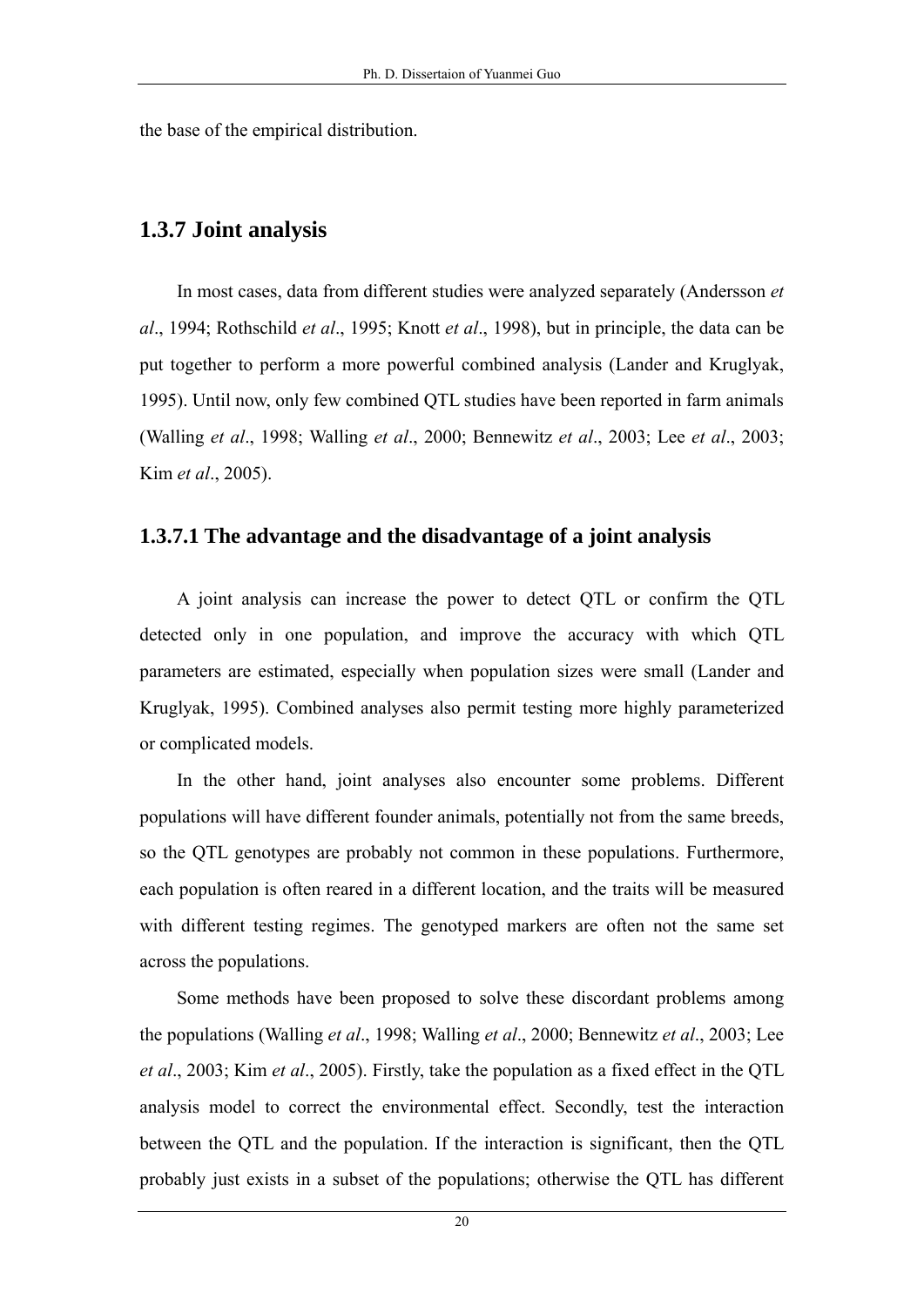effects in different populations. Thirdly, the phenotypes from each population are separately standardized to a mean of zero and variance of one. The standardization can get rid of the effect of the different testing regimes. Finally, use all of the genotyped markers in the populations; it can make the markers cover the genome as widely as possible.

#### **1.3.7.2 Advance of joint analysis in pigs**

Three joint analyses have been reported for specific chromosomes in pigs (Walling *et al*., 2000; Kim *et al*., 2005; Perez-Enciso *et al*., 2005). Walling *et al.*  (2000) collected data from almost 3,000 pigs in seven  $F_2$  crosses between Western commercial breeds and either the European wild boar or the Chinese Meishan breed, and scanned chromosome 4 for birth weight, average backfat depth and growth rate from birth to slaughter or end of test. A QTL influencing birth weight found in one population was confirmed by the joint analysis. Kim *et al*. (2005) combined the data from a Berkshire  $\times$  Yorkshire  $F_2$  population and a Berkshire  $\times$  Duroc  $F_2$  population, and scanned chromosomes 2, 6, 13 and 18 for 26 traits. The results suggested that the combined analysis using a range of QTL models increased the power of QTL mapping. Pérez-Enciso *et al.* (2005) demonstrated the advantages of a multibreed analysis for analysing the X chromosome with data from five different crosses.

#### **1.3.8 Computer software and program**

Ordinary linear regression can be performed with commercial statistic packages, such as Statistics Analysis System (SAS) and Statistical Package for the Social Science (SSPS), but calculation of the coefficients of the additive and the dominance effects in the QTL analysis is required special programs. For ML, it also requires special programs to calculate the probability of each QTL genotype. There are many programs written for QTL analysis. Some of them can be download freely from http://linkage.rockefeller.edu/soft/, such as MAPMAKER/QTL (Lander and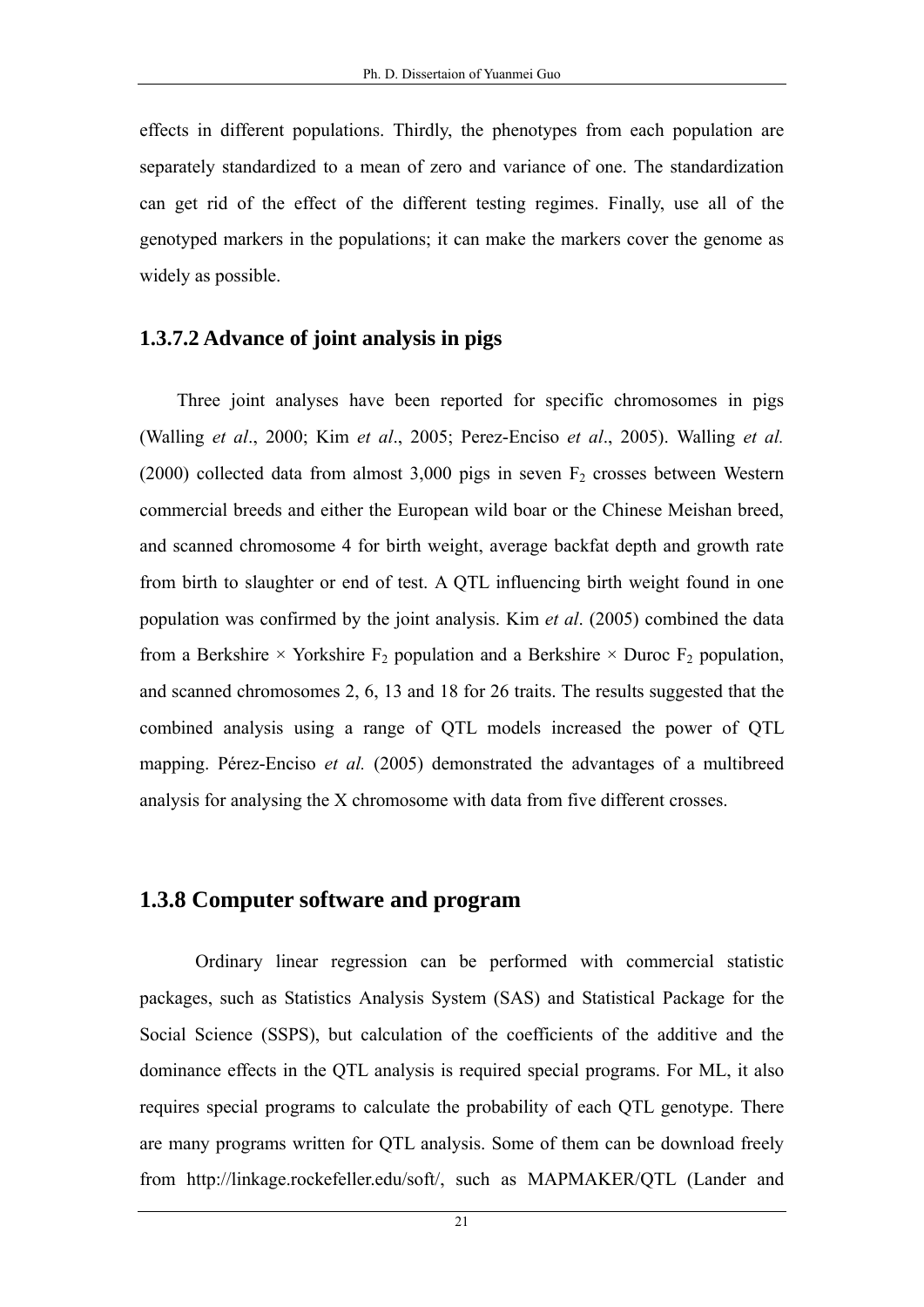Botstein, 1989) and MAPQTL (van Ooijen and Maliepaard, 1996). And some can be used online without charge, such as QTL Express at http://qtl.cap.ed.ac.uk/ (Seaton *et al*., 2002) and GridQTL at<http://www.gridqtl.org.uk/> (Seaton *et al*., 2006).

#### **1.3.8.1 QTL Express**

QTL Express is a free online program (http://qtl.cap.ed.ac.uk/), which is widely used in the QTL analysis in pigs (Seaton *et al*., 2002). The statistical approach adopted for QTL analysis in QTL Express is developed by Haley *et al*. (1994). It is a linear regression method as described above. For a cross between outbred lines, it is based on the assumption that the QTL is fixed for alternative alleles in the two founder breeds.

A positive value of the additive effect means that the allele from first line associates with the high numerical value of the trait. Both the dominance and the additive effects are positive or negative, the allele from the first line is dominant; otherwise the allele from second line is dominant. When both the additive and the imprinting effects are positive or negative, the paternal allele expresses; otherwise the maternal allele expresses.

#### **1.4 Leg weakness**

Leg weakness is used to describe a poor leg conformation or a clinical condition associated with lameness and stiffness. Leg weakness may occur in any leg at all ages and sexes of pigs. Leg weakness does not affect the daily gain or food conversion efficiency. However, it can restrict the sale and the utility of breeding boars and gilts. Leg weakness increases involuntary culling and results in huge economic loss. It makes 20-50% of otherwise eligible boars completing a performance test to be rejected as breeding animals (Webb *et al*., 1983; Sternbergen, 1989). Genetic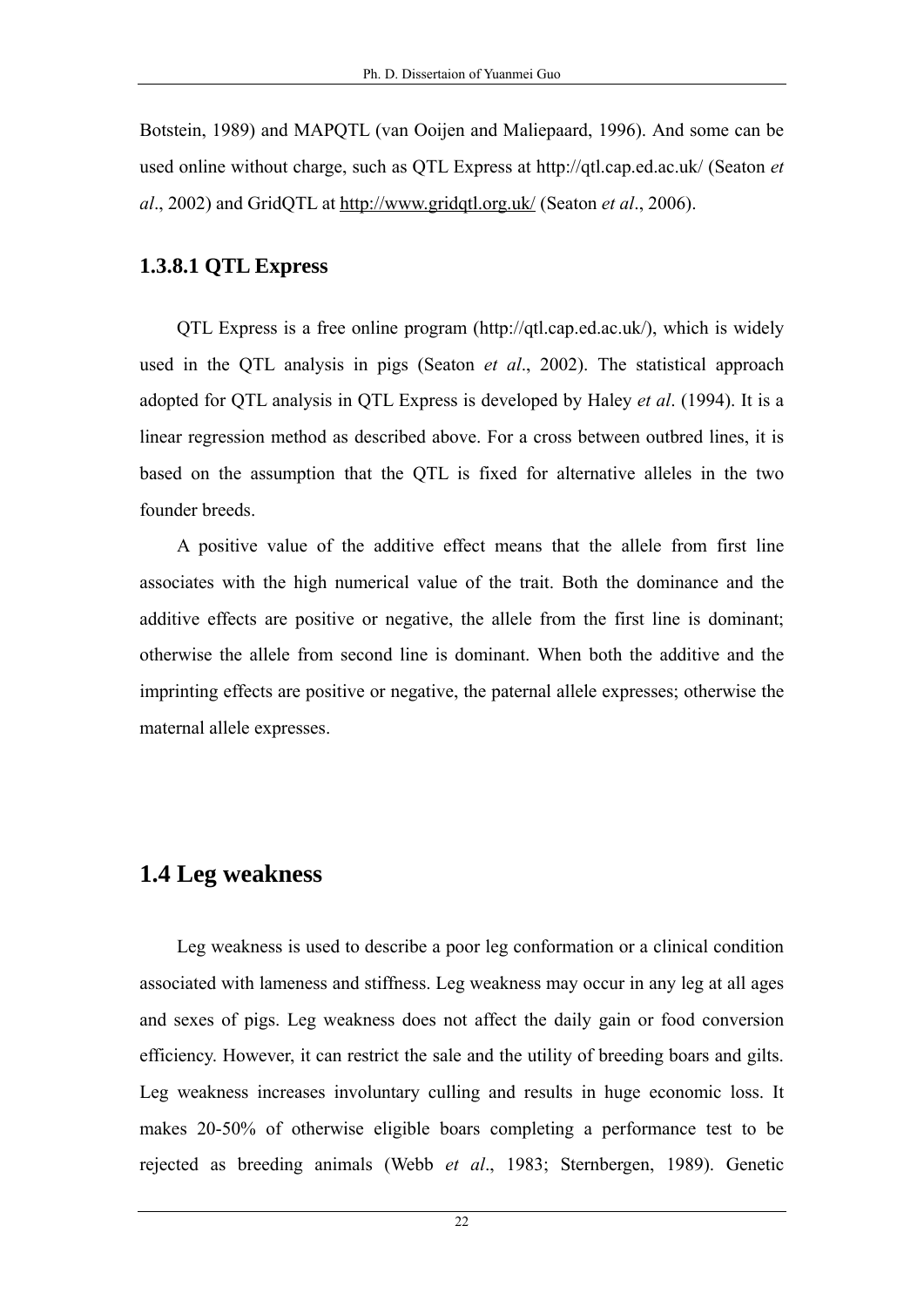correlations between leg weakness and stayability of breeding sows suggest that a better leg status would decrease involuntary culling (Lopez-Serrano *et al*., 2000).

# **1.4.1 The factors causing leg weakness**

There are many factors resulting in leg weakness in pigs, such as poor leg conformations, bone and joint diseases, nutritional imbalances or deficiencies, hereditary component, space available for exercise and others (Rothschild and Christian, 1988; Lee *et al*., 2003).

# **1.4.1.1 Poor leg conformation**

Leg conformation is definitely the primary determinant of leg weakness. Structures causing leg weakness in pigs include buckling of the knees, bowed legs, splayed legs, uneven toe size, pigeon toes and sickle hocks. A pig with weak legs tends to have straight front and/or rear legs, resulting in an arched back, short strides and unwillingness to move. In comparison, a pig with sound legs usually has a flatter top and higher tail setting.

# **1.4.1.2 Bone and joint disease**

Osteochondrosis, arthritis and osteoporosis are the three most common bone diseases, and also the major underlying causes of leg weakness in pigs (Grondalen, 1974; Hill, 1990a, b; Jorgensen *et al*., 1995; Jørgensen and Andersen, 2000).

Osteochondrosis, also called epiphyseal ischemic necrosis, is relatively common temporary orthopedic disorder, in which the epiphysis (growing end) of a bone dies and then is gradually replaced over a period of years. The immediate cause of bone death is loss of blood supply, so the bone cannot obtain the necessary nutrients for maintaining and endochondral ossification. Osteochondrosis usually occurs in rapidly growing pigs, especially when the growing pigs do not ingest enough of the essential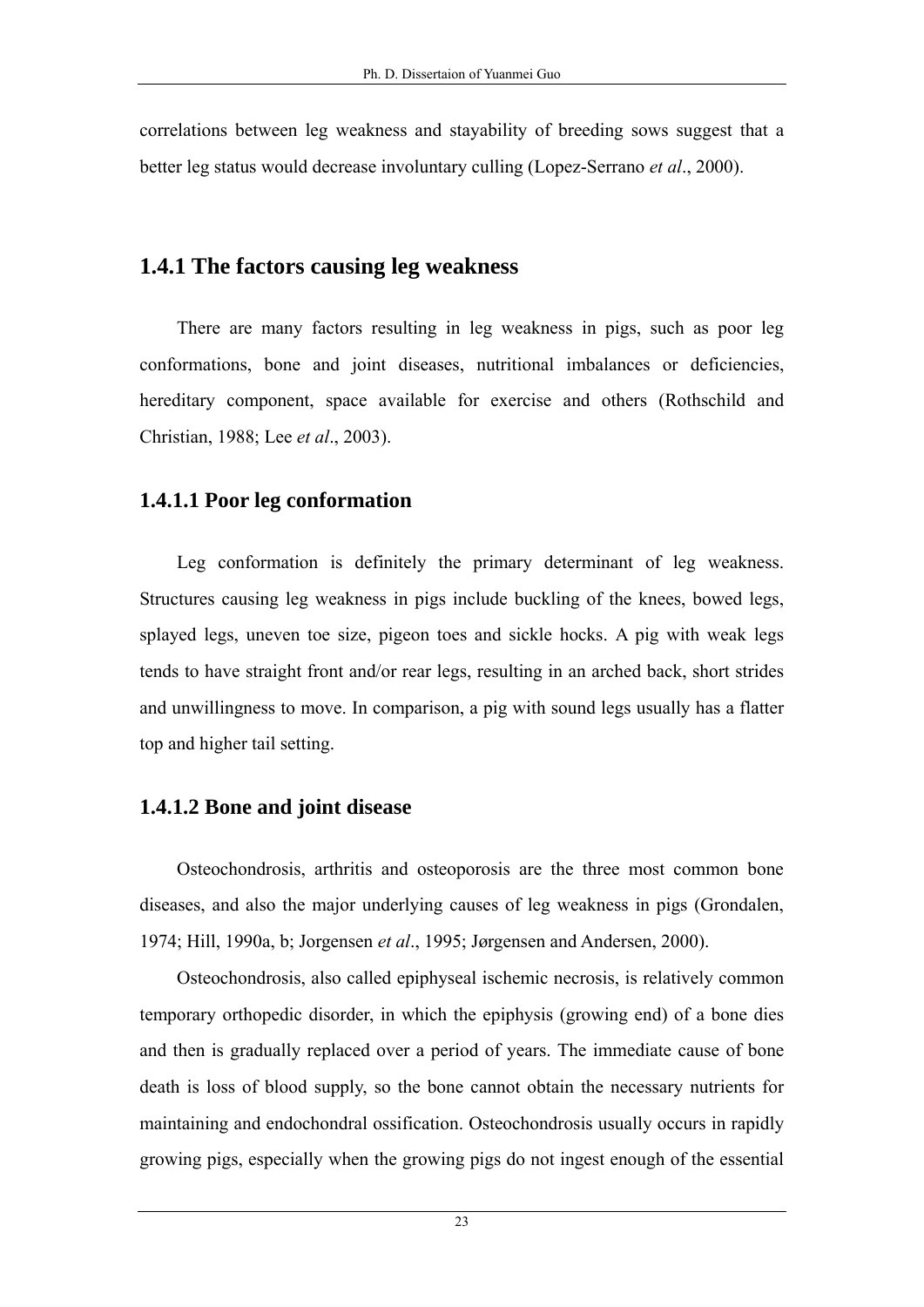trace element boron.

Arthritis literally means inflammation of one or more joints. It is a kind of joint disorder characterized by joint stiffness, swelling, redness, and warmth. Arthritis is frequently accompanied by joint pain and limited function of joints, and serious arthritis lead pigs to lose their movement. The causes of arthritis are injury, normal wear and tear, or disease.

Osteoporosis is a silent and painless disease, in which bones lose their normal density and become fragile and more likely to break. Osteoporosis leads to abnormally porous bone that is more compressible like a sponge than dense like a brick. This disorder of the skeleton weakens the bone, leading to an increase of the risk of breaking bones. Fractures, can occur in almost any skeletal bone area, but more often happen in the hip, spine and wrist. Bones that are affected by osteoporosis can fracture with only a minor fall or injury that normally would not cause a bone fracture. The bone mineral density test is the best way to check osteoporosis.

## **1.4.1.3 Nutritional deficiencies**

Normal bones are composed mainly of protein, collagen and calcium. If the intake quantities of these materials are less than the body requires, the bone will be absorbed and osteoporosis will occur. To keep bones strong, the diet must be rich in calcium, protein and vitamin D. Vitamin D significantly improves the absorption of calcium. As mentioned above, the deficiency of the essential trace element boron in rapidly growing pigs will also cause osteochondrosis.

## **1.4.1.4 Space available for exercise**

Appropriate exercise can improve leg soundness of pigs. But the space for pig exercise become limited with the modern confinement rearing systems widely applied in swine industry. The confinement rearing system deprives the possibility for exercise and fuels the prevalence of leg weakness.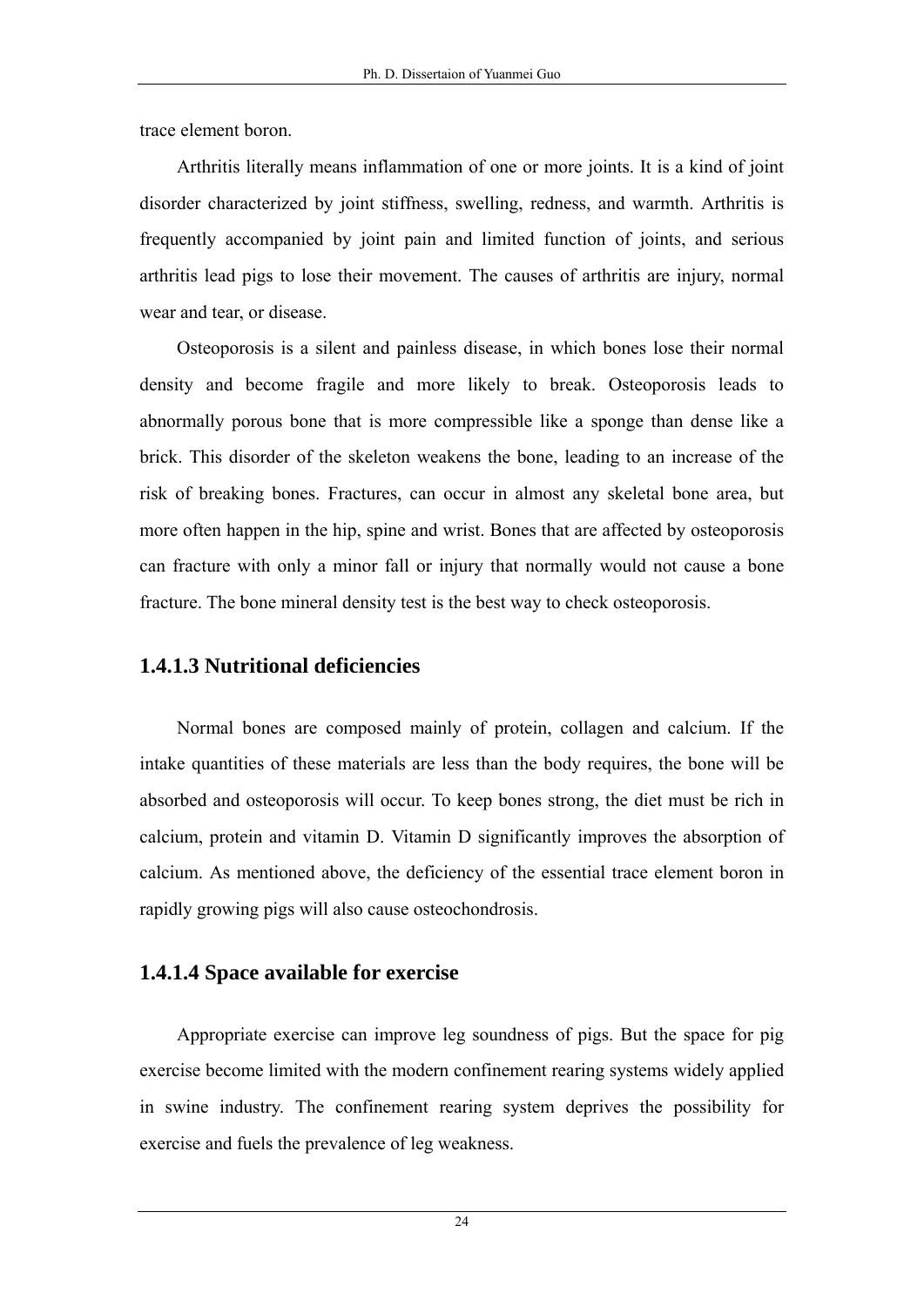## **1.4.1.5 Genetics**

Many reports have supported a hereditary component determining leg weakness, and the heritability of leg weakness is estimated from low to moderate (Reiland *et al*., 1978; Bereskin, 1979; Webb *et al*., 1983; Rothschild and Christian, 1988). A divergent selection experiment for leg weakness also proved that the leg weakness was determined by heredity. After five-generation selection, a line with sound legs and a line with weak legs had been developed (Rothschild and Christian, 1988).

# **1.4.2 Methods to assess leg weakness**

Leg weakness can be assessed in three ways: leg score (LS), gait score (GS) and bone mineral density (BMD).

### **1.4.2.1 Leg score and gait score**

Leg score is used to assess the weakness of the leg conformation and gait score is employed to record the smoothness of the legs' movement. There are two systems to score the leg conformation and the movement as supposed by Rothschild and Christian (1988) and Lee *et al.* (2003), respectively. The first system scores the structure and the movement of the front legs, and the latter assess the structure and the gait of both front legs and rear legs.

Leg score is determined according to the strength of the leg, buckling of the knees, even toe size and the damage and angles of the joints (shoulder angle for front leg and stifle angle for rear leg). Gait score assesses the speed of walking, the ease and the smoothness of leg movement and the steadiness of the body, especially the hindquarters while walking (Rothschild and Christian, 1988; Lee *et al*., 2003). The desirable and undesirable shoulder and stifle angles are shown in Figure 2. The smaller the angles, the more sound the legs are.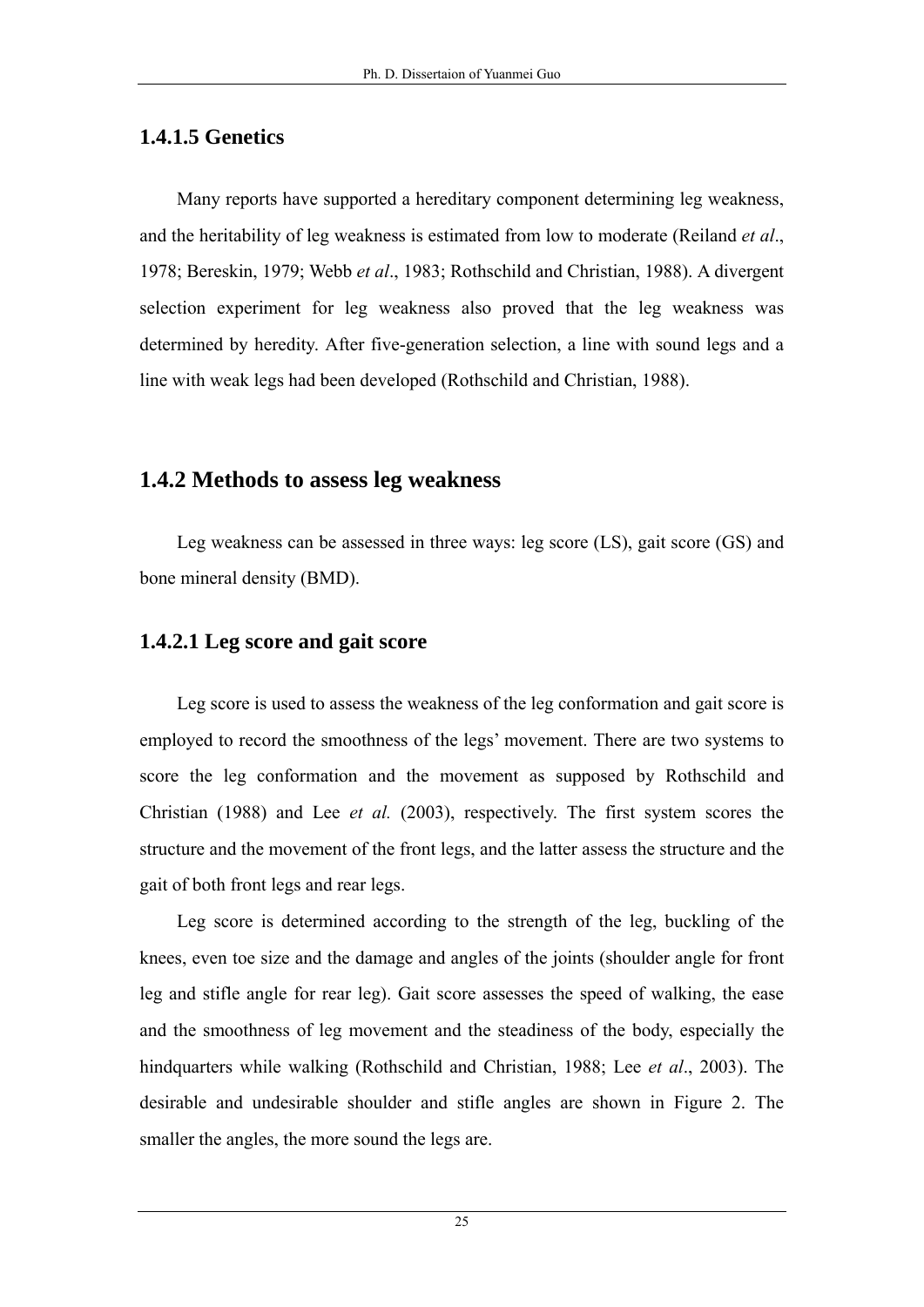

Figure 2 The desirable and the undesirable shoulder and stifle angles in pigs. (Cited from<http://www.thepigsite.cn/pighealth/article/189/leg-weakness>with slight modification)

#### **1.4.2.2 Bone mineral density**

Bone mineral density is a major determinant of risk for osteoporosis and bone fractures, and BMD screening can be applied in the fracture risk assessment in the pig industry (Dequeker *et al*., 1987; Melton *et al*., 1989; Nielsen *et al*., 2007). With the advance of technologies and the application of new equipments, dual energy X-ray absorptiometry (DXA) can measure BMD accurately, precisely and reliably (Mitchell *et al*., 2000, 2001; Fink *et al*., 2002). Bone mineral density scanning works by measuring the amount of X-rays that are absorbed by the bones. The bone with more mineral density absorbs more X-rays. The two X-ray energies can differentiate the bone density from the soft tissue density, giving a more accurate estimation of BMD.

## **1.4.3 The known QTL for leg weakness related traits in pigs**

To dissect the genes controlling the leg weakness in pigs, genome-wide scanning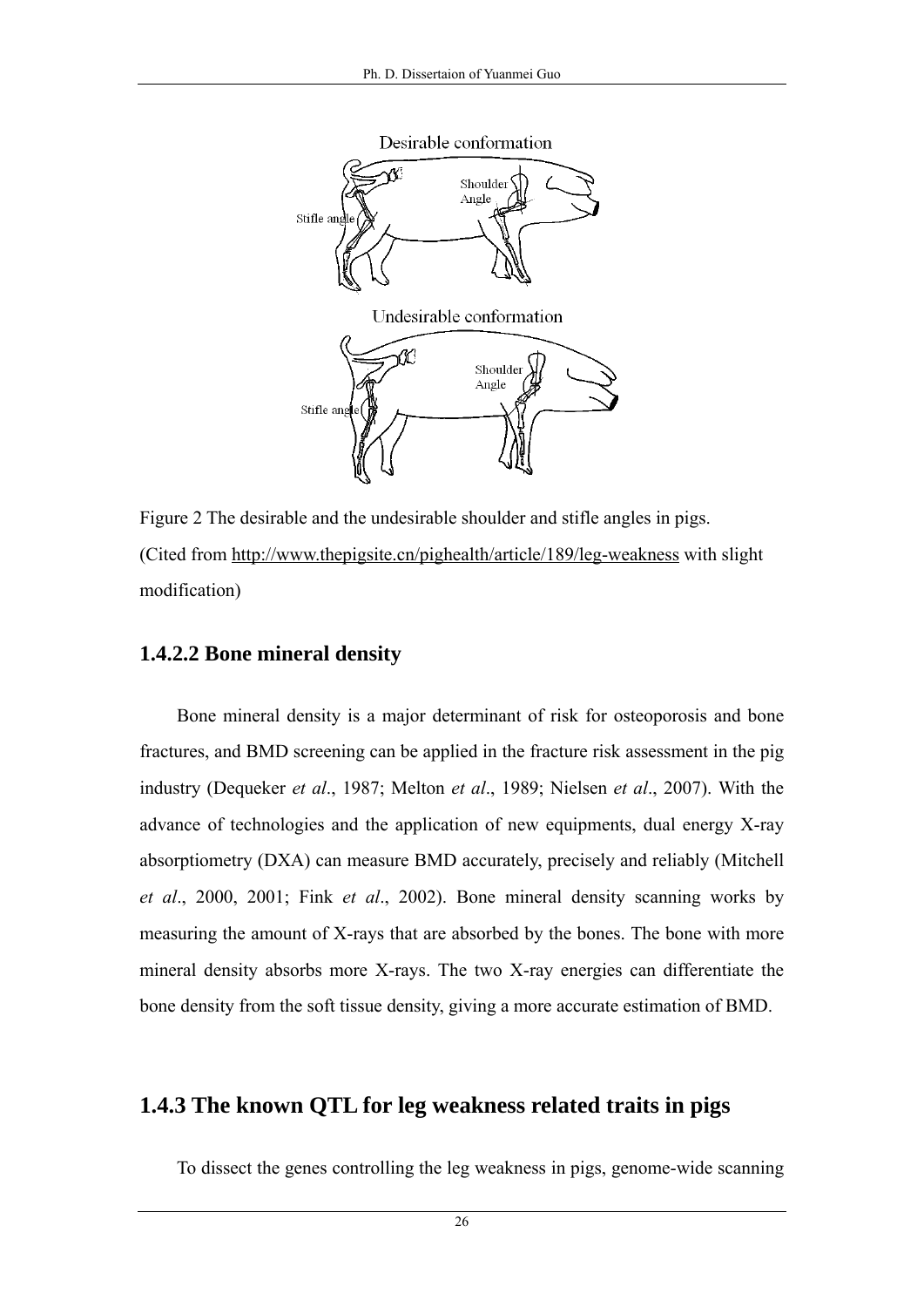for the loci affecting leg weakness and its related traits has been performed. The identified QTL significantly affecting leg weakness and their related traits in different populations are listed in Table 1 (Andersson-Eklund *et al*., 2000; Lee *et al*., 2003).

| Trait <sup>a</sup> | Population            | Chromosome $b$   | Favorable allele |
|--------------------|-----------------------|------------------|------------------|
| Osteochondrosis    | Wild boar×Large White | SSC <sub>5</sub> | Wild boar        |
| Osteochondrosis    | Wild boar×Large White | SSC13            | Wild boar        |
| Gait score         | Large White×Meishan   | SSC <sub>1</sub> | Large White      |
| Back legs score    | Large White×Meishan   | SSC1             | Large White      |
| Front feet score   | Large White×Meishan   | SSC1             | Large White      |
| Gait score         | Large White×Meishan   | SSC <sub>2</sub> | Meishan          |
| Back legs score    | Large White×Meishan   | SSC <sub>3</sub> | Large White      |
| Gait score         | Large White×Meishan   | SSC <sub>4</sub> | Large White      |
| Gait score         | Large White×Meishan   | SSC <sub>5</sub> | Meishan          |
| Physis score       | Large White×Meishan   | SSC7             | Meishan          |
| Gait score         | Large White×Meishan   | SSC10            | Large White      |
| Front feet score   | Large White×Meishan   | SSC13            | Meishan          |
| Front legs score   | Large White×Meishan   | SSC13            | Large White      |
| Front feet score   | Large White×Meishan   | SSC14            | Meishan          |
| Front legs score   | Large White×Meishan   | SSC14            | Large White      |
| Back legs score    | Large White×Meishan   | SSC14            | Large White      |
| Back feet score    | Large White×Meishan   | SSC15            | Large White      |

Table 1 QTL for leg weakness and their related traits in different populations

<sup>a</sup>. The QTL for osteochondrosis were reported by Andersson-Eklund et al. (2000) and the rest were identified by Lee *et al* (2003);  $<sup>b</sup>$ . Bold and regular fonts indicate the QTL</sup> reaching 5% genome-wide and suggestive significant level, respectively.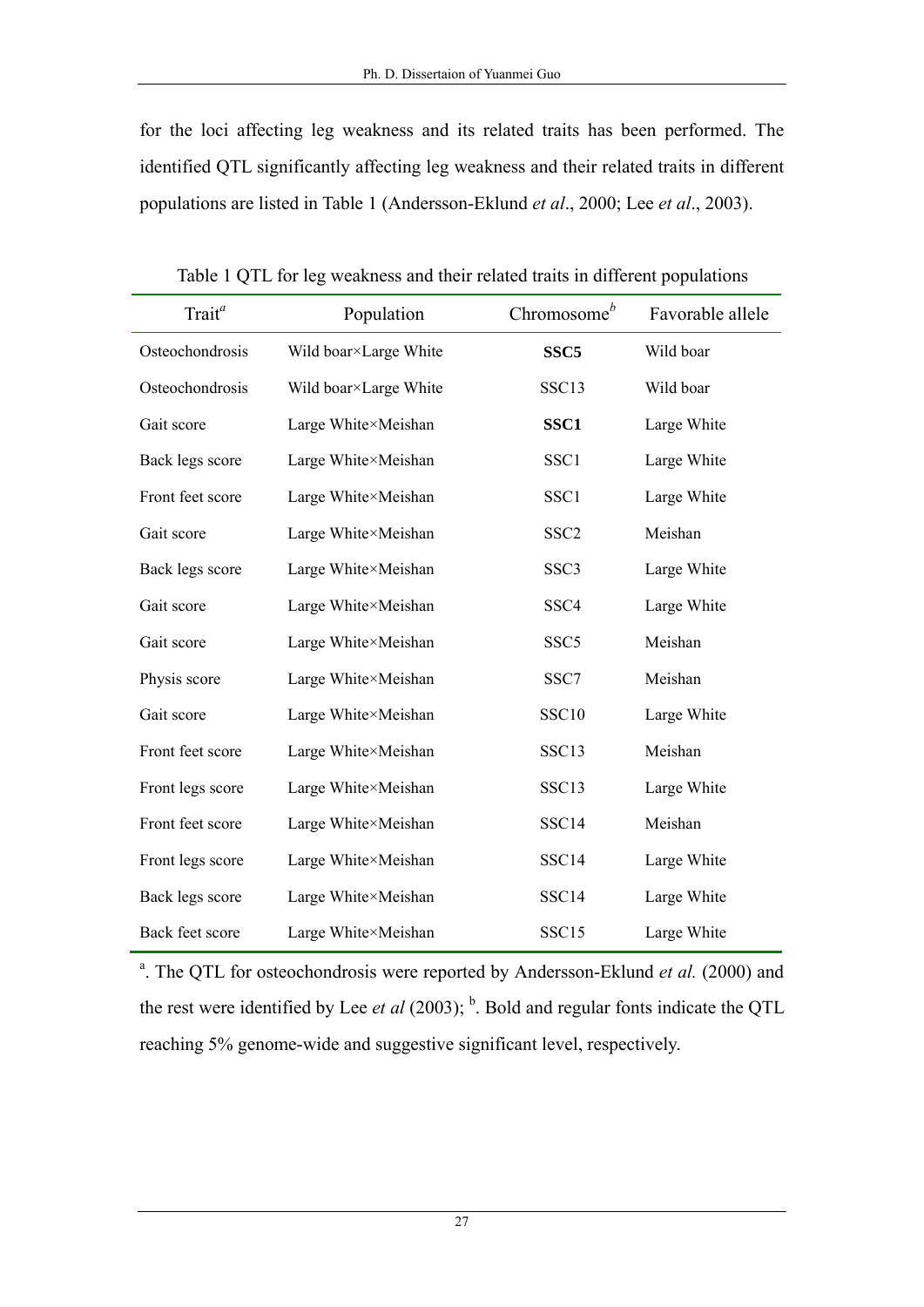## **1.5 Limb bones and** *biceps brachii* **muscle**

Limb bones and the *biceps brachii* muscle are related with the function of legs. Moderate lengths of limb bones combined with appropriate body length will improve leg soundness of pigs (Wood, 2001). Pigs from leg soundness lines have shorter and lighter *biceps brachii* muscles than those from leg weakness lines (Draper *et al*., 1991).

#### **1.5.1 Limb bones**

The lengths of limb bones are generally regarded as a very important parameter to assess the bone growth in pigs, and the growth of limb bones will affect the leg soundness. Dissection of the genes controlling the growth of limb bones in pigs will shed light on the genetics of the leg weakness in pigs.

#### **1.5.1.1 The relationship between limb bone length and other traits**

An individual with long limb bones usually has a tall body height or a tall height at shoulder. Previous studies indicate that the height at shoulder is an important parameter in determining the yield of some carcass characteristics in pigs, such as the yield of ham, loin, picnic shoulder and shoulder butt (Hetzer *et al*., 1950; Hetzer and Miller, 1972). It has been shown that visual selection for moderate length of the leg combined with appropriate body length in boars and gilts can improve structural soundness and decrease the economic loss resulting from structural unsoundness for producers (Wood, 2001).

#### **1.5.1.2 Bone growth**

Longitudinal growth of the skeleton occurs through the action of chondrocytes in the proliferative and hypertrophic zones of the growth plate (Karsenty and Wagner,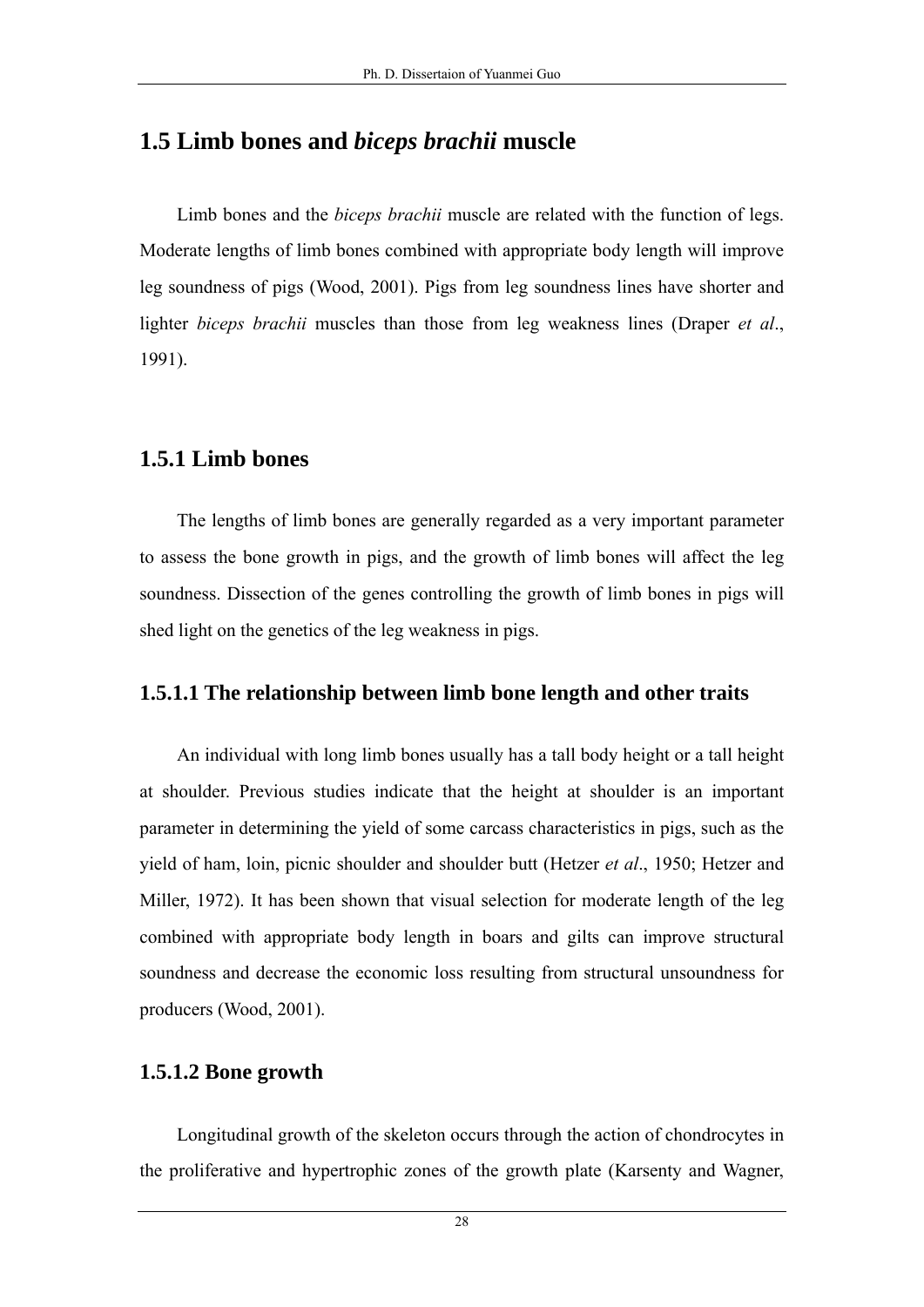2002). A long bone, such as the femur (thigh bone), grows in length at both ends in regions called epiphyseal plates (growth plates). Growth occurs when cartilage cells divide and increase in number in these growth plates. When cartilage cells become older, they will change into larger cartilage cells and will be towards the middle of a bone. Finally, these older cartilage cells die and the space they occupied is replaced with bone. Long bone growth comes to an end around the end of puberty, at that time the growth plates of bone are completely ossified.

Bone growth is under the influence of the intake quantity of protein, calcium and vitamin D. Deficiency of these nutriments will impede the growth of bone. Some other growth factors are also required for bone growth (Mitchell *et al*., 2001). Furthermore, bone growth is regulated by growth hormone from the anterior pituitary gland and sex hormones from ovaries or testes.

## **1.5.1.3 Advance of QTL mapping for limb bone length**

To my knowledge, so far, just one QTL study on limb bone length has been reported in pigs. Only one 5% genome-wide QTL and three suggestive QTL for femur dimensions were detected in pigs, which are located on SSC17, SSC2, SSC4 and SSC16, respectively (Andersson-Eklund *et al*., 2000).

# **1.5.2** *Biceps brachii* **muscle**

*Biceps brachii* muscle, as an important movement muscle, affects the front leg soundness. It was reported that both the weight and the length of *biceps brachii* muscle were significantly greater in leg weakness lines than in normal and leg soundness lines (Draper *et al*., 1991). No QTL study of *biceps brachii* muscle has been reported until now.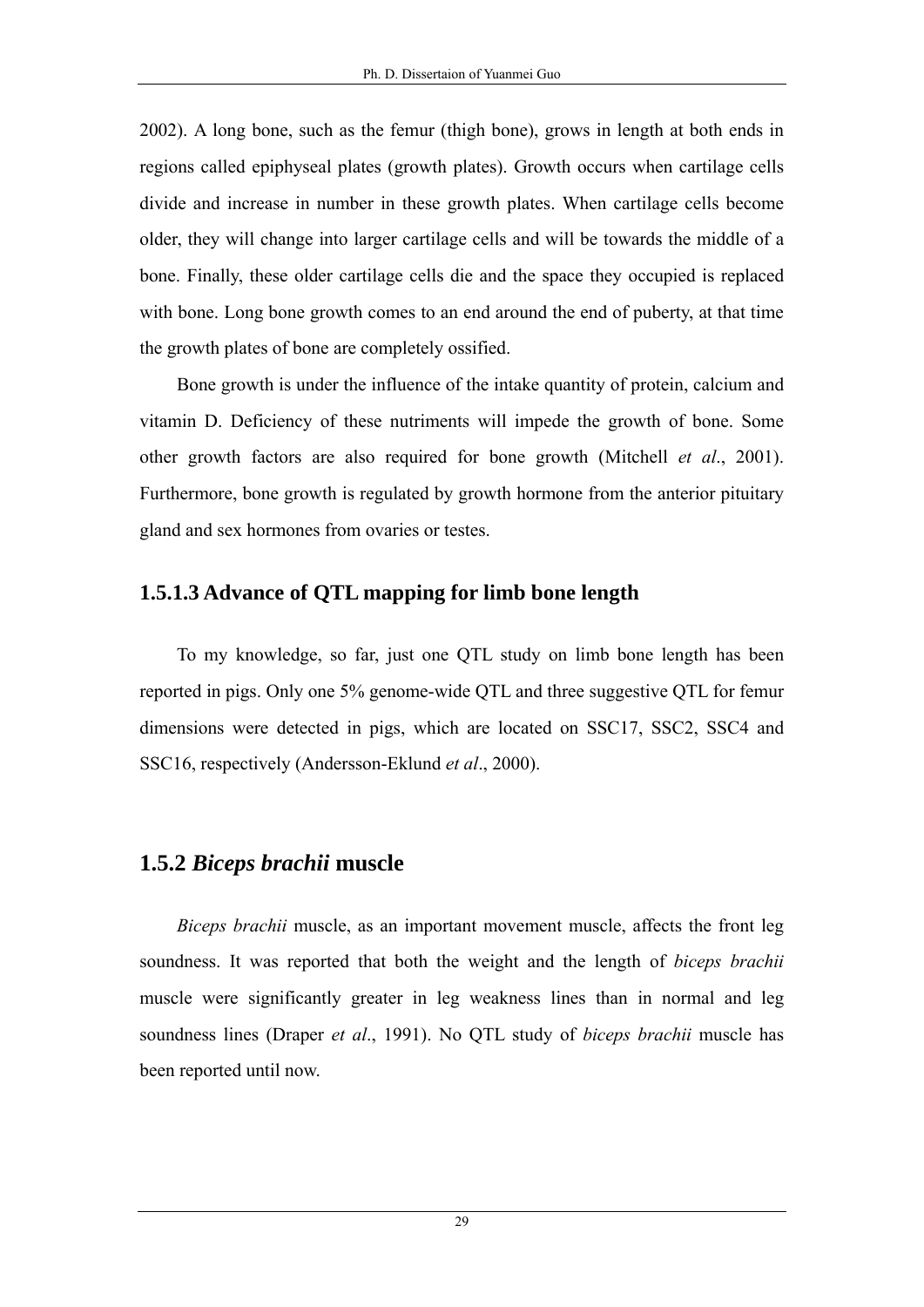# **1.5.2.1 Types of muscle**

There are three types of muscle (skeletal, cardiac and smooth muscle) in animals. Skeletal muscle is striated and voluntary; cardiac muscle is striated and involuntary; smooth muscle is non striated and involuntary. Skeletal muscles are attached to the bones through tendons, and their contraction gives rise to the body's movement. *Biceps brachii* muscle is a tubular skeletal muscle located in the front legs, and its weight and length will affect the function of front legs.

# **1.5.2.2 Relationship between the weight and the length of brachial muscle and leg weakness**

Both the weight and length of *biceps brachii* muscle are significantly greater (*P*  $0.05$  and  $P < 0.01$ , respectively) in leg weakness than in normal or leg soundness lines. But the weights and lengths of other brachial muscles show no differences between these lines except for the *tensor fascia antibrachii*, which is significantly longer ( $P < 0.01$ ) in the leg weakness than in normal or soundness lines (Draper *et al.*, 1991). *Biceps brachii* muscle is the most important brachial muscle that affects the front leg soundness. With the increase of the weight and length of *biceps brachii* muscle the front legs become weaker.

# **1.6 References**

Andersson-Eklund L., Uhlhorn H., Lundeheim N., Dalin G. and Andersson L. (2000) Mapping quantitative trait loci for principal components of bone measurements and osteochondrosis scores in a wild boar  $\times$  large white intercross. *Genet Res* **75**, 223-30.

Andersson L., Haley C.S., Ellegren H., Knott S.A., Johansson M., Andersson K.,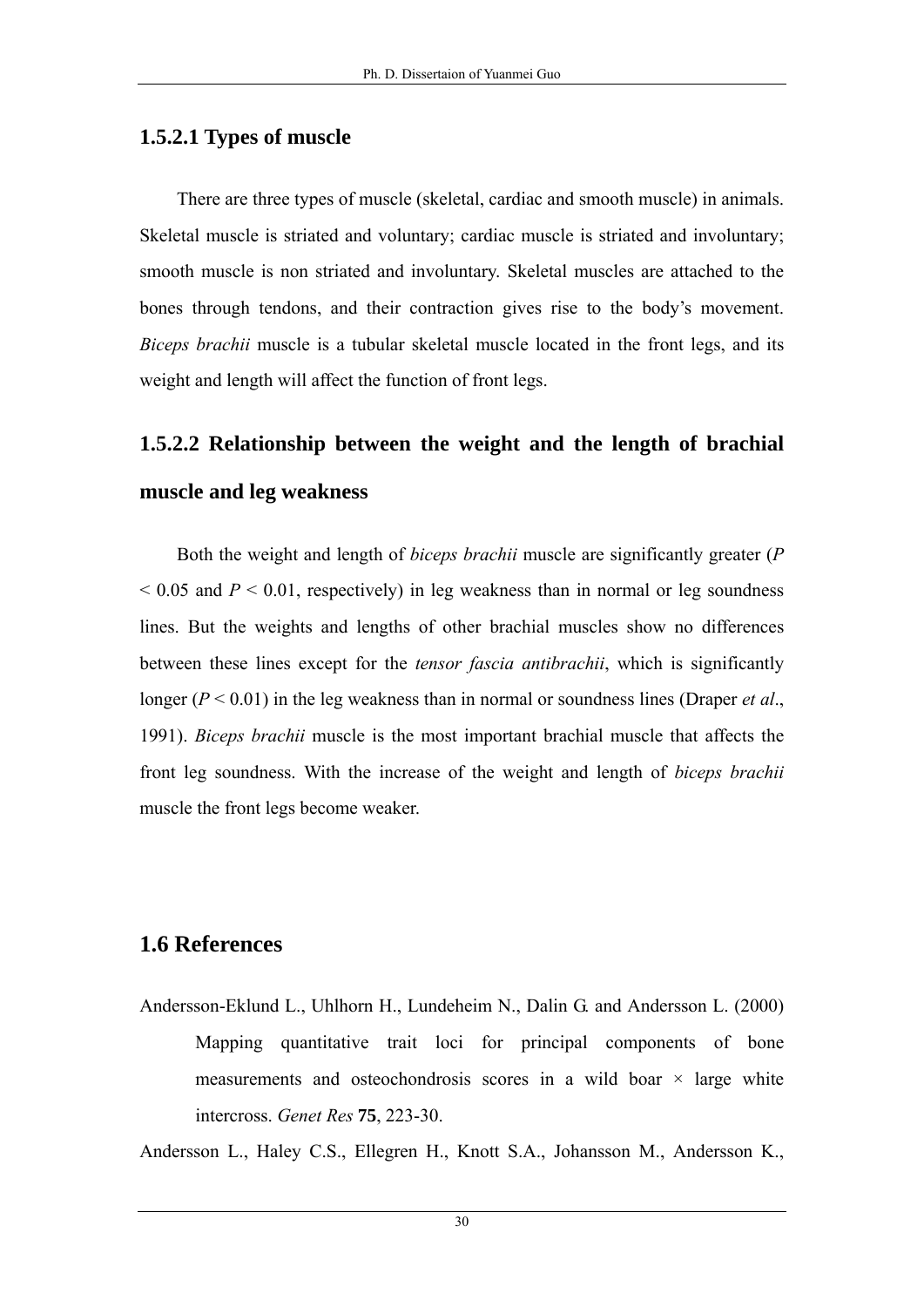Andersson-Eklund L., Edfors-Lilja I., Fredholm M., Hansson I., Håkansson J. and Lundström K. (1994) Genetic mapping of quantitative trait loci for growth and fatness in pigs. *Science* **263**, 1771-4.

- Andersson L. and Sandberg K. (1984) Genetic linkage in the horse. II. Distribution of male recombination estimates and the influence of age, breed and sex on recombination frequency. *Genetics* **106**, 109-22.
- Archibald A.L., Brown J.F., Haley C.S., Fredholm M., Wintero A.K., Coppieters W., Van de Weghe A., Signer E., Larsen N.J., Nielsen V.H., Johansson M. and Andersson L. (1992) Linkage mapping in the domestic pig (Sus scrofa). *Anim Genet* **23**, 88.
- Archibald A.L., Haley C.S., Brown J.F., Couperwhite S., McQueen H.A., Nicholson D., Coppieters W., Van de Weghe A., Stratil A., Winterø A.K., Fredholm M., Larsen N.J., Nielsen V.H., Milan D., Woloszyn N., Robic A., Dalens M., Riquet J., Gellin J., Caritez J.-C., Burgaud G., Ollivier L., Bidanel J.-P., Vaiman M., Renard C., Geldermann H., Davoli R., Ruyter D., Verstege E.J.M., Groenen M.A.M., Davies W., Høyheim B., Keiserud A., Andersson L., Ellegren H., Johansson M., Marklund L., Miller J.R., Anderson Dear D.V., Signer E., Jeffreys A.J., Moran C., Le Tissier P., Muladno, Rothschild M.F., Tuggle C.K., Vaske D., Helm J., Liu H.-C., Rahman A., Yu T.-P., Larson R.G. and Schmitz C.B. (1995) The PiGMaP consortium linkage map of the pig (Sus scrofa). *Mamm Genome* **6**, 157-75.
- Balint-Kurti P.J., Zwonitzer J.C., Wisser R.J., Carson M.L., Oropeza-Rosas M.A., Holland J.B. and Szalma S.J. (2007) Precise mapping of quantitative trait loci for resistance to southern leaf blight, caused by Cochliobolus heterostrophus race O, and flowering time using advanced intercross maize lines. *Genetics* **176**, 645-57.
- Bennewitz J., Reinsch N., Grohs C., Leveziel H., Malafosse A., Thomsen H., Xu N., Looft C., Kuhn C., Brockmann G.A., Schwerin M., Weimann C., Hiendleder S., Erhardt G., Medjugorac I., Russ I., Forster M., Brenig B., Reinhardt F., Reents R., Averdunk G., Blumel J., Boichard D. and Kalm E. (2003)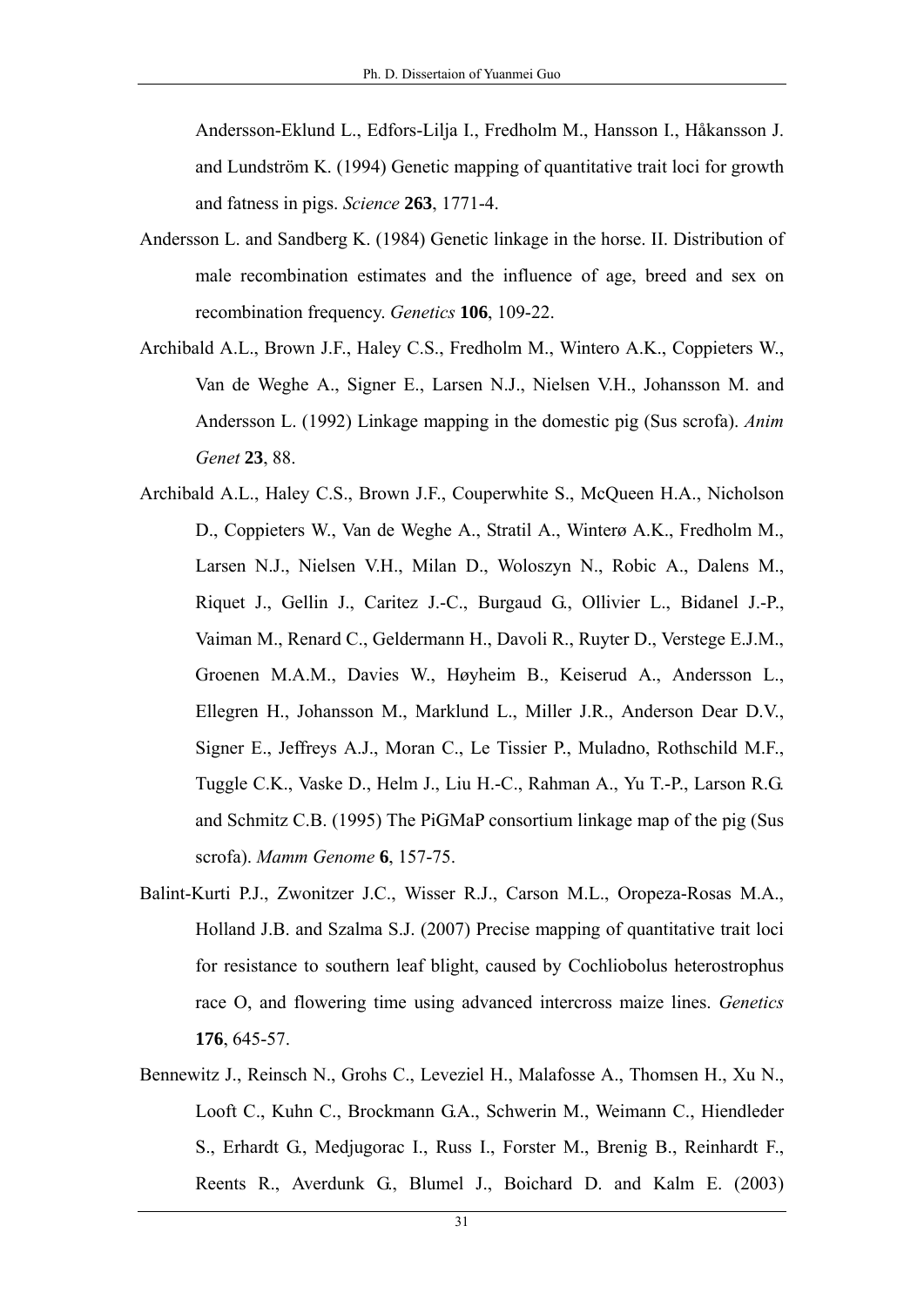Combined analysis of data from two granddaughter designs: A simple strategy for QTL confirmation and increasing experimental power in dairy cattle. *Genet Sel Evol* **35**, 319-38.

- Bereskin B. (1979) Genetic aspects of feet and leg soundness in swine. *J Anim Sci* **48**, 1322-28.
- Bridges C.B. (1915) A linkage variation in *Drosophila*. *J. Exp. Zool.* **19**, 1-21.
- Broman K.W., Murray J.C., Sheffield V.C., White R.L. and Weber J.L. (1998) Comprehensive human genetic maps: individual and sex-specific variation in recombination. *Am J Hum Genet* **63**, 861-9.
- Burt A. and Bell G. (1987) Mammalian chiasma frequencies as a test of two theories of recombination. *Nature* **326**, 803-5.
- Callan H.G. and Perry P.E. (1977) Recombination in male and female meiocytes contrasted. *Philos Trans R Soc Lond B Biol Sci* **277**, 227-33.
- Churchill G.A. and Doerge R.W. (1994) Empirical threshold values for quantitative trait mapping. *Genetics* **138**, 963-71.
- Conneally P.M., Edwards J.H., Kidd K.K., Lalouel J.M., Morton N.E., Ott J. and White R. (1985) Report of the Committee on Methods of Linkage Analysis and Reporting. *Cytogenet Cell Genet* **40**, 356-9.
- Darvasi A. and Soller M. (1995) Advanced intercross lines, an experimental population for fine genetic mapping. *Genetics* **141**, 1199-207.
- de Koning D.J., Harlizius B., Rattink A.P., Groenen M.A., Brascamp E.W. and van Arendonk J.A. (2001) Detection and characterization of quantitative trait loci for meat quality traits in pigs. *J Anim Sci* **79**, 2812-9.
- Dequeker J., Nijs J., Verstraeten A., Geusens P. and Gevers G. (1987) Genetic determinants of bone mineral content at the spine and radius: a twin study. *Bone* **8**, 207-9.
- Doerge R.W. and Churchill G.A. (1996) Permutation tests for multiple loci affecting a quantitative character. *Genetics* **142**, 285-94.
- Draper D.D., Rothschild M.F. and Christian L.L. (1991) Effects of Divergent Selection for Limb Weakness on Bone and Muscle Cross-Sectional Areas in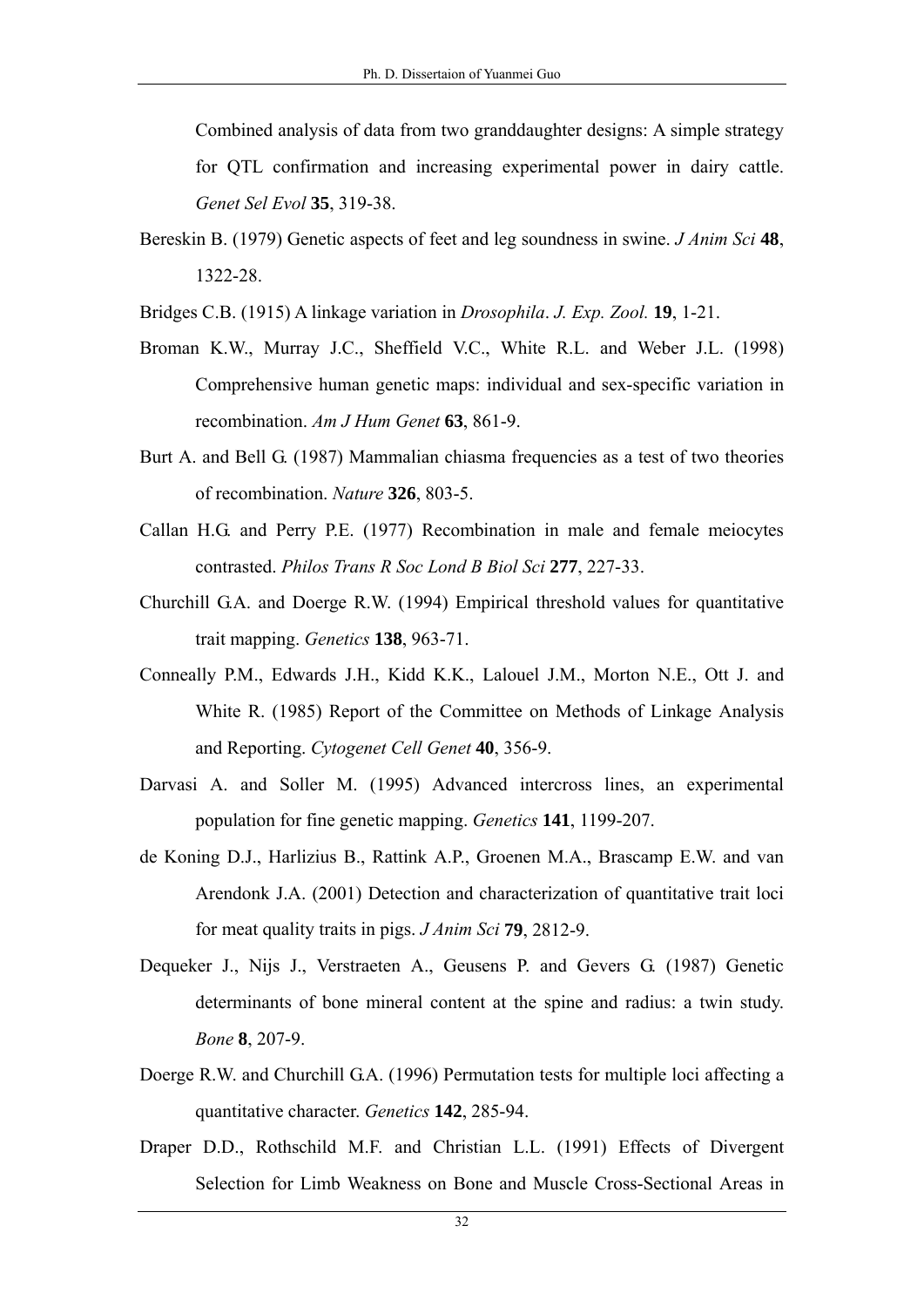Duroc Swine. *American Journal of Veterinary Research* **52**, 164-68.

- Dunn L.C. and Bennett D. (1967) Sex differences in recombination of linked genes in animals. *Genet Res* **9**, 211-20.
- Edwards D.B., Ernst C.W., Tempelman R.J., Rosa G.J., Raney N.E., Hoge M.D. and Bates R.O. (2008) Quantitative trait loci mapping in an  $F_2$  Duroc  $\times$  Pietrain resource population: I. Growth traits. *J Anim Sci* **86**, 241-53.
- Ellegren H., Chowdhary B.P., Johansson M., Marklund L., Fredholm M., Gustavsson I. and Andersson L. (1994) A primary linkage map of the porcine genome reveals a low rate of genetic recombination. *Genetics* **137**, 1089-100.
- Elston R.C., Lange E. and Namboodiri K.K. (1976) Age trends in human chiasma frequencies and recombination fractions. II. Method for analyzing recombination fractions and applications to the ABO: nail-patella linkage. *Am J Hum Genet* **28**, 69-76.
- Fink C., Cooper H.J., Huebner J.L., Guilak F. and Kraus V.B. (2002) Precision and accuracy of a transportable dual-energy X-ray absorptiometry unit for bone mineral measurements in guinea pigs. *Calcif Tissue Int* **70**, 164-9.
- Groenen M.A., Crooijmans R.P., Veenendaal A., Cheng H.H., Siwek M. and van der Poel J.J. (1998) A comprehensive microsatellite linkage map of the chicken genome. *Genomics* **49**, 265-74.
- Grondalen T. (1974) Osteochondrosis, arthrosis and leg weakness in pigs. *Nord Vet Med* **26**, 534-7.
- Grushko T.A., Korochkina S.E. and Klimenko V.V. (1991) Temperature control of the crossing-over frequency in Drosophila melanogaster. Effect of infra- and super-optimal shock temperatures in early ontogenesis on the recombination frequency. *Genetika* **27**, 1714-21.
- Haley C.S. and Knott S.A. (1992) A simple regression method for mapping quantitative trait loci in line crosses using flanking markers. *Heredity* **69**, 315-24.
- Haley C.S., Knott S.A. and Elsen J.M. (1994) Mapping quantitative trait loci in crosses between outbred lines using least squares. *Genetics* **136**, 1195-207.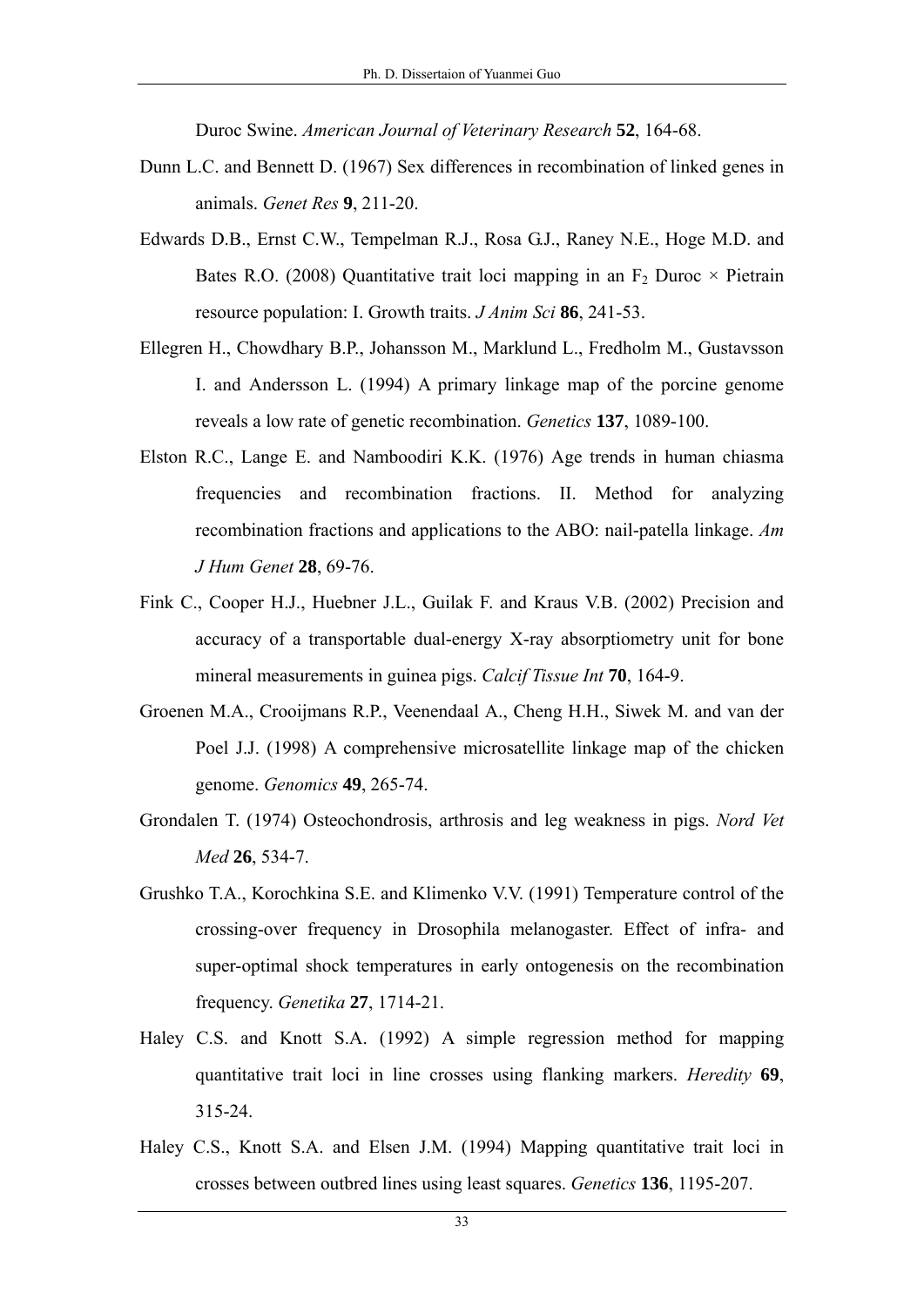- Hetzer H.O., Hankins O.G., King J.X. and Zeller J.H. (1950) Relationship between certain body measurements and carcass characteristics in swine. *J Anim Sci* **9**, 37-47.
- Hetzer H.O. and Miller R.H. (1972) Correlated responses of various body measurements in swine selected for high and low fatness. *J Anim Sci* **35**, 743-51.
- Heyen D.W., Weller J.I., Ron M., Band M., Beever J.E., Feldmesser E., Da Y., Wiggans G.R., VanRaden P.M. and Lewin H.A. (1999) A genome scan for QTL influencing milk production and health traits in dairy cattle. *Physiol Genomics* **1**, 165-75.
- Hill M.A. (1990a) Causes of degenerative joint disease (osteoarthrosis) and dyschondroplasia (osteochondrosis) in pigs. *J Am Vet Med Assoc* **197**, 107-13.
- Hill M.A. (1990b) Economic relevance, diagnosis, and countermeasures for degenerative joint disease (osteoarthrosis) and dyschondroplasia (osteochondrosis) in pigs. *J Am Vet Med Assoc* **197**, 254-9.
- Iraqi F. (2000) Fine mapping of quantitative trait loci using advanced intercross lines of mice and positional cloning of the corresponding genes. *Exp Lung Res* **26**, 641-9.
- Iraqi F., Clapcott S.J., Kumari P., Haley C.S., Kemp S.J. and Teale A.J. (2000) Fine mapping of trypanosomiasis resistance loci in murine advanced intercross lines. *Mamm Genome* **11**, 645-8.
- Jørgensen B. and Andersen S. (2000) Genetic parameters for osteochondrosis in Danish Landrace and Yorkshire boars and correlations with leg weakness and production traits. *Animal Science* **71**, 427-34.
- Jansen R.C. (1996) A general Monte Carlo method for mapping multiple quantitative trait loci. *Genetics* **142**, 305-11.
- Jansen R.C. and Stam P. (1994) High resolution of quantitative traits into multiple loci via interval mapping. *Genetics* **136**, 1447-55.
- Jorgensen B., Arnbjerg J. and Aaslyng M. (1995) Pathological and radiological investigations on osteochondrosis in pigs, associated with leg weakness.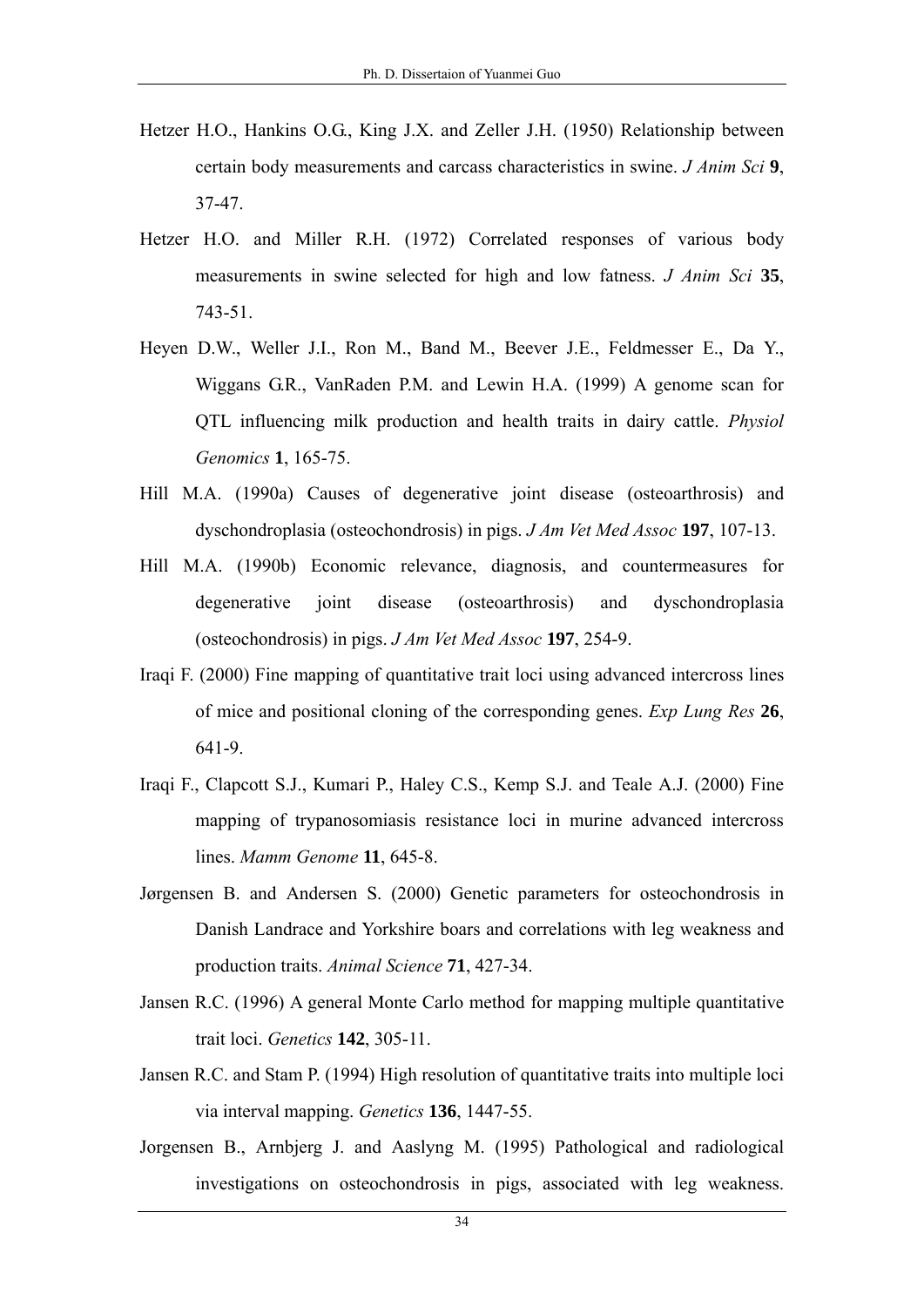*Zentralbl Veterinarmed A* **42**, 489-504.

- Karsenty G. and Wagner E.F. (2002) Reaching a genetic and molecular understanding of skeletal development. *Dev Cell* **2**, 389-406.
- Kim J.J., Rothschild M.F., Beever J., Rodriguez-Zas S. and Dekkers J.C. (2005) Joint analysis of two breed cross populations in pigs to improve detection and characterization of quantitative trait loci. *J Anim Sci* **83**, 1229-40.
- Knott S.A., Marklund L., Haley C.S., Andersson K., Davies W., Ellegren H., Fredholm M., Hansson I., Hoyheim B., Lundstrom K., Moller M. and Andersson L. (1998) Multiple marker mapping of quantitative trait loci in a cross between outbred wild boar and large white pigs. *Genetics* **149**, 1069-80.
- Lander E. and Kruglyak L. (1995) Genetic dissection of complex traits: guidelines for interpreting and reporting linkage results. *Nat Genet* **11**, 241-7.
- Lander E.S. and Botstein D. (1989) Mapping mendelian factors underlying quantitative traits using RFLP linkage maps. *Genetics* **121**, 185-99.
- Lange K., Page B.M. and Elston R.C. (1975) Age trends in human chiasma frequencies and recombination fractions. I. Chiasma frequencies. *Am J Hum Genet* **27**, 410-8.
- Lee G.J., Archibald A.L., Garth G.B., Law A.S., Nicholson D., Barr A. and Haley C.S. (2003) Detection of quantitative trait loci for locomotion and osteochondrosis related traits in Large White × Meishan pigs. *Anim Sci* **76**, 155-65.
- Lopez-Serrano M., Reinsch N., Looft H. and Kalm E. (2000) Genetic correlations of growth, backfat thickness and exterior with stayability in Large White and Landrace sows. *Livest Prod Sci* **64**, 121-31.
- Lu B.C. (1974) Genetic Recombination in Coprinus. IV. a Kinetic Study of the Temperature Effect on Recombination Frequency. *Genetics* **78**, 661-77.
- Lynch M. and Walsh B. (1998) *Genetics and Analysis of Quantitative Traits*. Sinauer Associates, Sunderland, MA.
- Mangin B., Goffinet B. and Rebai A. (1994) Constructing confidence intervals for QTL location. *Genetics* **138**, 1301-8.
- Mariasegaram M., Robinson N.A. and Goddard M.E. (2007) Empirical evaluation of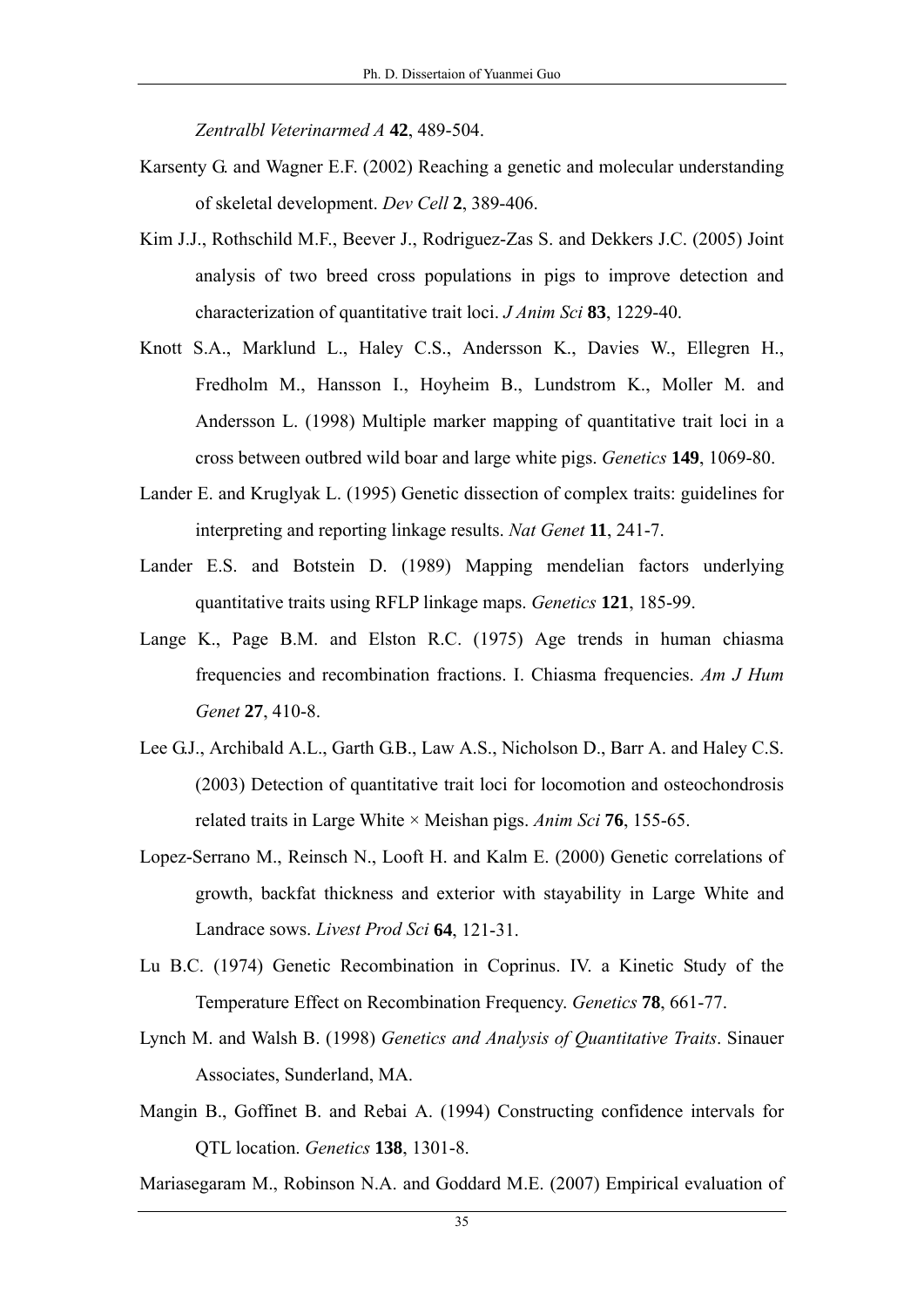selective DNA pooling to map QTL in dairy cattle using a half-sib design by comparison to individual genotyping and interval mapping. *Genet Sel Evol* **39**, 267-83.

- Marklund L., Johansson Moller M., Hoyheim B., Davies W., Fredholm M., Juneja R.K., Mariani P., Coppieters W., Ellegren H. and Andersson L. (1996) A comprehensive linkage map of the pig based on a wild pig-Large White intercross. *Anim Genet* **27**, 255-69.
- Maynard Smith J. (1978) *The evolution of sex*. Cambridge University Press, Cambridge.
- Melton L.J., 3rd, Kan S.H., Frye M.A., Wahner H.W., O'Fallon W.M. and Riggs B.L. (1989) Epidemiology of vertebral fractures in women. *Am J Epidemiol* **129**, 1000-11.
- Mikawa S., Akita T., Hisamatsu N., Inage Y., Ito Y., Kobayashi E., Kusumoto H., Matsumoto T., Mikami H., Minezawa M., Miyake M., Shimanuki S., Sugiyama C., Uchida Y., Wada Y., Yanai S. and Yasue H. (1999) A linkage map of 243 DNA markers in an intercross of Göttingen miniature and Meishan pigs. *Anim Genet* **30**, 407-17.
- Milan D., Jeon J.T., Looft C., Amarger V., Robic A., Thelander M., Rogel-Gaillard C., Paul S., Iannuccelli N., Rask L., Ronne H., Lundstrom K., Reinsch N., Gellin J., Kalm E., Roy P.L., Chardon P. and Andersson L. (2000) A mutation in PRKAG3 associated with excess glycogen content in pig skeletal muscle. *Science* **288**, 1248-51.
- Mitchell A.D., Scholz A.M. and Pursel V.G. (2000) Dual-energy X-ray absorptiometry measurements of the body composition of pigs of 90- to 130-kilograms body weight. *Ann N Y Acad Sci* **904**, 85-93.
- Mitchell A.D., Scholz A.M. and Pursel V.G. (2001) Total body and regional measurements of bone mineral content and bone mineral density in pigs by dual energy X-ray absorptiometry. *J Anim Sci* **79**, 2594-604.
- Morgan T.H., Bridges C.B. and Sturtevant A.H. (1925) The genetics of drosophila. *Bibliogr. Genet.* **2**, 1-262.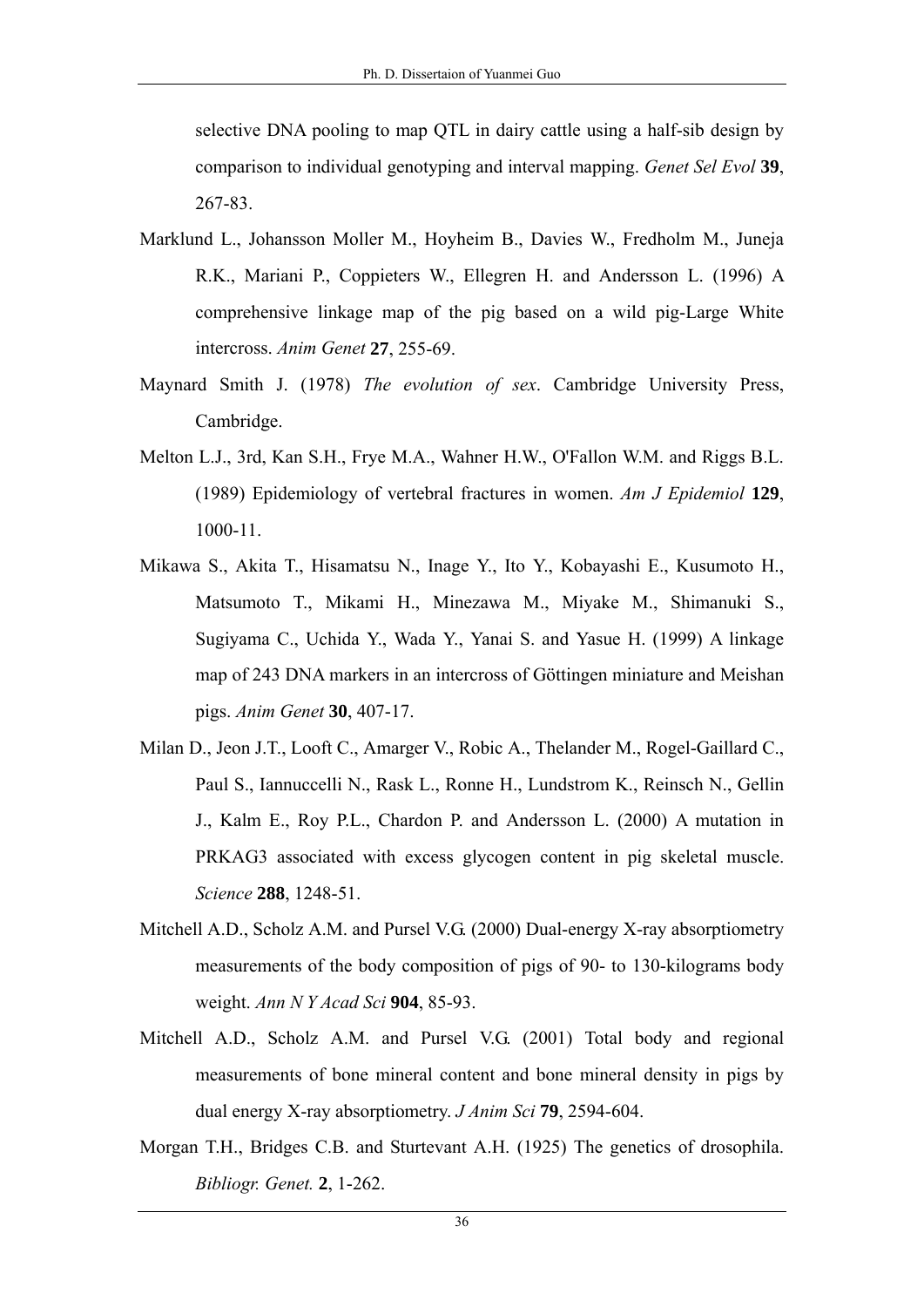- Neff M.W., Broman K.W., Mellersh C.S., Ray K., Acland G.M., Aguirre G.D., Ziegle J.S., Ostrander E.A. and Rine J. (1999) A second-generation genetic linkage map of the domestic dog, *Canis familiaris*. *Genetics* **151**, 803-20.
- Nielsen D.H., McEvoy F.J., Madsen M.T., Jensen J.B. and Svalastoga E. (2007) Relationship between bone strength and dual-energy X-ray absorptiometry measurements in pigs. *J Anim Sci* **85**, 667-72.
- Nii M., Hayashi T., Mikawa S., Tani F., Niki A., Mori N., Uchida Y., Fujishima-Kanaya N., Komatsu M. and Awata T. (2005) Quantitative trait loci mapping for meat quality and muscle fiber traits in a Japanese wild boar x Large White intercross. *J Anim Sci* **83**, 308-15.
- Nii M., Hayashi T., Tani F., Niki A., Mori N., Fujishima-Kanaya N., Komatsu M., Aikawa K., Awata T. and Mikawa S. (2006) Quantitative trait loci mapping for fatty acid composition traits in perirenal and back fat using a Japanese wild boar x Large White intercross. *Anim Genet* **37**, 342-7.
- Perez-Enciso M., Mercade A., Bidanel J.P., Geldermann H., Cepica S., Bartenschlager H., Varona L., Milan D. and Folch J.M. (2005) Large-scale, multibreed, multitrait analyses of quantitative trait loci experiments: the case of porcine X chromosome. *J Anim Sci* **83**, 2289-96.
- Redfield H. (1966) Delayed mating and the relationship of recombination to maternal age in Drosophila melanogaster. *Genetics* **53**, 593-607.
- Reiland S., Ordell N., Lundeheim N. and Olsson S.E. (1978) Heredity of osteochondrosis, body constitution and leg weakness in the pig. A correlative investigation using progeny testing. *Acta Radiol Suppl* **358**, 123-37.
- Reiner G., Kliemt D., Willems H., Berge T., Fischer R., Kohler F., Hepp S., Hertrampf B., Daugschies A., Geldermann H., Mackenstedt U. and Zahner H. (2007) Mapping of quantitative trait loci affecting resistance/susceptibility to Sarcocystis miescheriana in swine. *Genomics* **89**, 638-46.
- Ren J., Guo Y.M., Ma J.W. and Huang L.S. (2006) Growth and meat quality QTL in pigs with special reference to a very large Erhualian×White Duroc resource population. In: *8th World Congress on Genetics Applied in Livestock*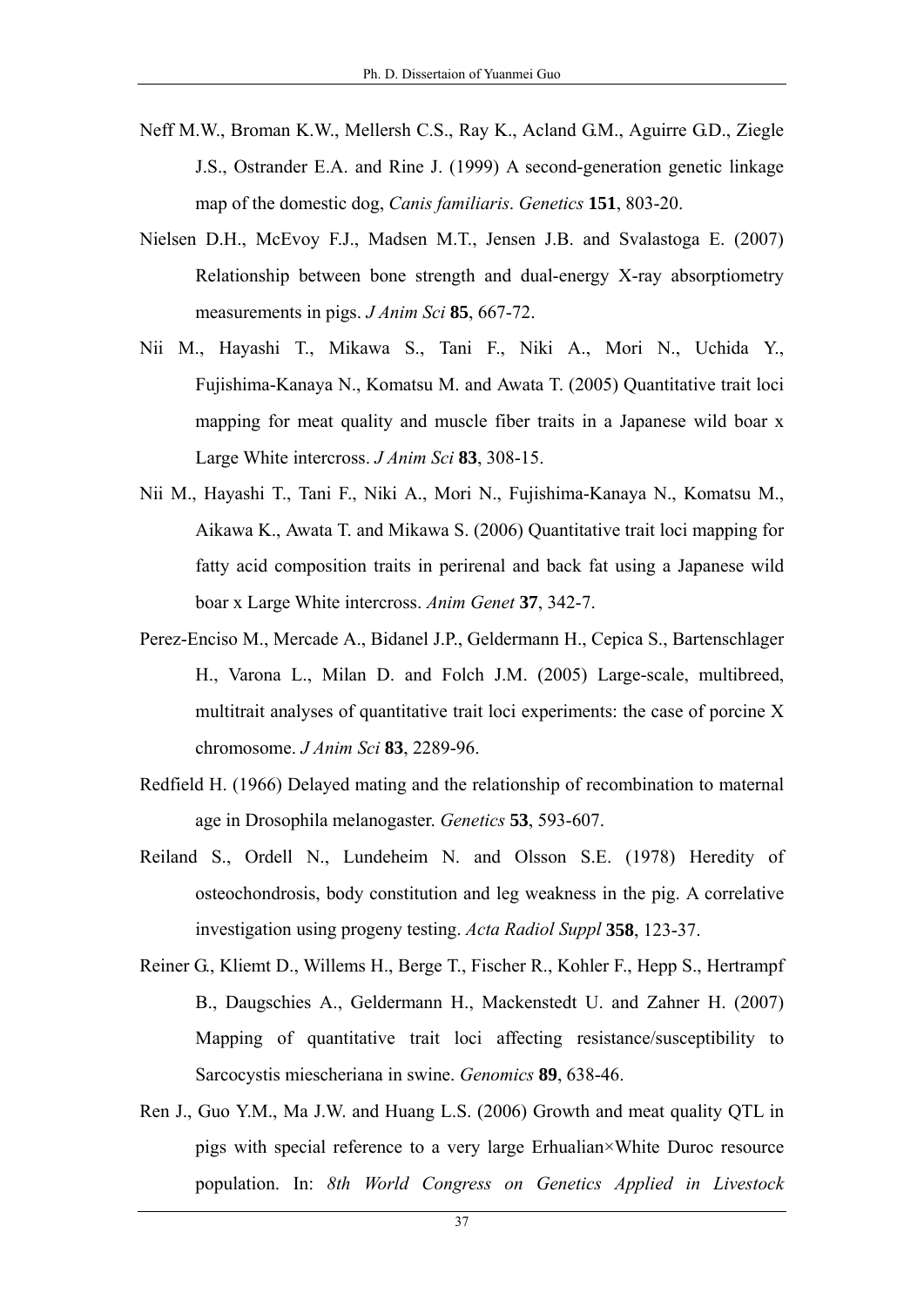*Production*, Brazil.

- Renwick J.H. and Schulze J. (1965) Male and female recombination fractions for the *nailpatella*: *ABO* linkage in man. *Ann. Hum. Genet.* **28**, 379-92.
- Rohrer G.A., Alexander L.J., Hu Z., Smith T.P., Keele J.W. and Beattie C.W. (1996) A comprehensive map of the porcine genome. *Genome Res* **6**, 371-91.
- Rohrer G.A., Alexander L.J., Keele J.W., Smith T.P. and Beattie C.W. (1994) A microsatellite linkage map of the porcine genome. *Genetics* **136**, 231-45.
- Rohrer G.A., Thallman R.M., Shackelford S., Wheeler T. and Koohmaraie M. (2006) A genome scan for loci affecting pork quality in a Duroc-Landrace F population. *Anim Genet* **37**, 17-27.
- Rose A.M. and Baillie D.L. (1979) The Effect of Temperature and Parental Age on Recombination and Nondisjunction in *Caenorhabditis Elegans*. *Genetics* **92**, 409-18.
- Rothschild M.F. and Christian L.L. (1988) Genetic control of front-leg weakness in Duroc swine. I. Direct response to five generations of divergent selection. *Livest Prod Sci* **19**, 459-71.
- Rothschild M.F., Liu H.C., Tuggle C.K., Yu T.P. and Wang L. (1995) Analysis of pig chromosome 7 genetic markers for growth and carcass performance traits. *J Anim Breed Genet* **112**, 341-8.
- Rothschild M.F. and Ruvinsky A. (1998) *The Genetic of the Pig*. CAB International, Oxon, UK.
- Seaton G., Haley C.S., Knott S.A., Kearsey M. and Visscher P.M. (2002) QTL Express: mapping quantitative trait loci in simple and complex pedigrees. *Bioinformatics* **18**, 339-40.
- Seaton G., Hernandez J., Grunchec J.A., White I., Allen J., De Koning D.J., Wei W., Berry D., Haley C.S. and Knott S.A. (2006) GridQTL: A Grid Portal for QTL Mapping of Compute Intensive Datasets. *Proceedings of the 8th World Congress on Genetics Applied to Livestock Production, August 13-18, 2006. Belo Horizonte, Brazil.*

Simchen G. and Stamberg J. (1969) Fine and coarse controls of genetic recombination.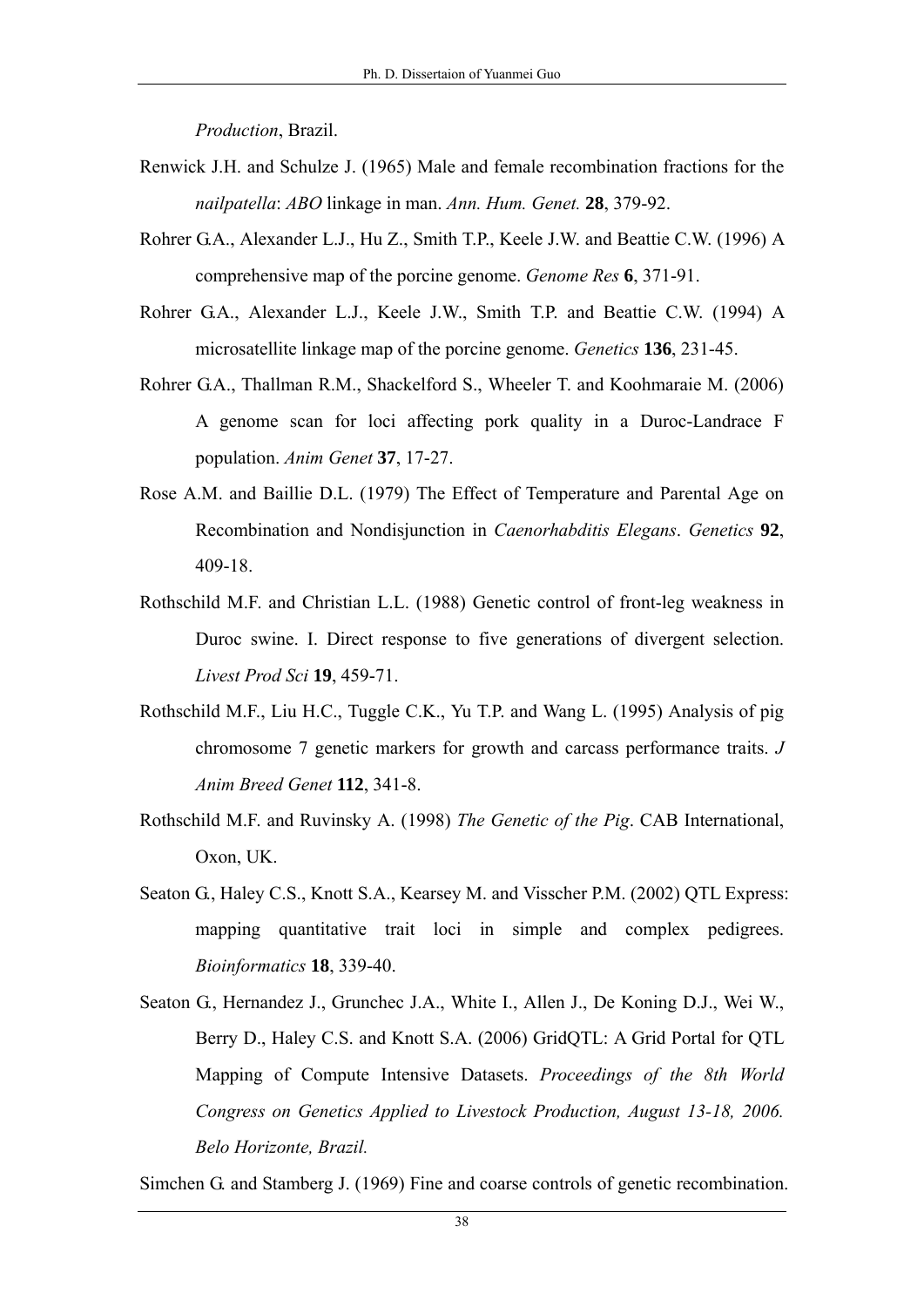*Nature* **222**, 329-32.

- Sternbergen E.J.v. (1989) Description and evaluation of a linear scoring system for exterior traits in pigs. *Livest Prod Sci* **23**, 163-81.
- van Ooijen J.W. (1992) Accuracy of mapping quantitative trait loci in autogamous species. *Theor. Appl. Genet.* **84**, 803-11.
- van Ooijen J.W. and Maliepaard C. (1996) MapQTL Version 3.0: Software for the Calculation of QTL Positions on Genetic Maps. *Plant Genome IV (Abs.)*, p105.
- Visscher P.M., Thompson R. and Haley C.S. (1996) Confidence intervals in QTL mapping by bootstrapping. *Genetics* **143**, 1013-20.
- Walling G.A., Archibald A.L., Cattermole J.A., Downing A.C., Finlayson H.A., Nicholson D., Visscher P.M., Walker C.A. and Haley C.S. (1998) Mapping of quantitative trait loci on porcine chromosome 4. *Anim Genet* **29**, 415-24.
- Walling G.A., Visscher P.M., Andersson L., Rothschild M.F., Wang L., Moser G., Groenen M.A., Bidanel J.P., Cepica S., Archibald A.L., Geldermann H., de Koning D.J., Milan D. and Haley C.S. (2000) Combined analyses of data from quantitative trait loci mapping studies. Chromosome 4 effects on porcine growth and fatness. *Genetics* **155**, 1369-78.
- Wang M., Lemon W.J., Liu G., Wang Y., Iraqi F.A., Malkinson A.M. and You M. (2003a) Fine mapping and identification of candidate pulmonary adenoma susceptibility 1 genes using advanced intercross lines. *Cancer Res* **63**, 3317-24.
- Wang X., Le Roy I., Nicodeme E., Li R., Wagner R., Petros C., Churchill G.A., Harris S., Darvasi A., Kirilovsky J., Roubertoux P.L. and Paigen B. (2003b) Using advanced intercross lines for high-resolution mapping of HDL cholesterol quantitative trait loci. *Genome Res* **13**, 1654-64.
- Webb A.J., Russell W.S. and Sales D.I. (1983) Genetics of leg weakness in performance-tested boars. *Animal Production* **36**, 117-30.
- Weitkamp L.R. (1973) Human autosomal linkage groups. In: *Proceedings of the 4th International Congress on Human Genetics*, pp. 445-60, Exerpta Medica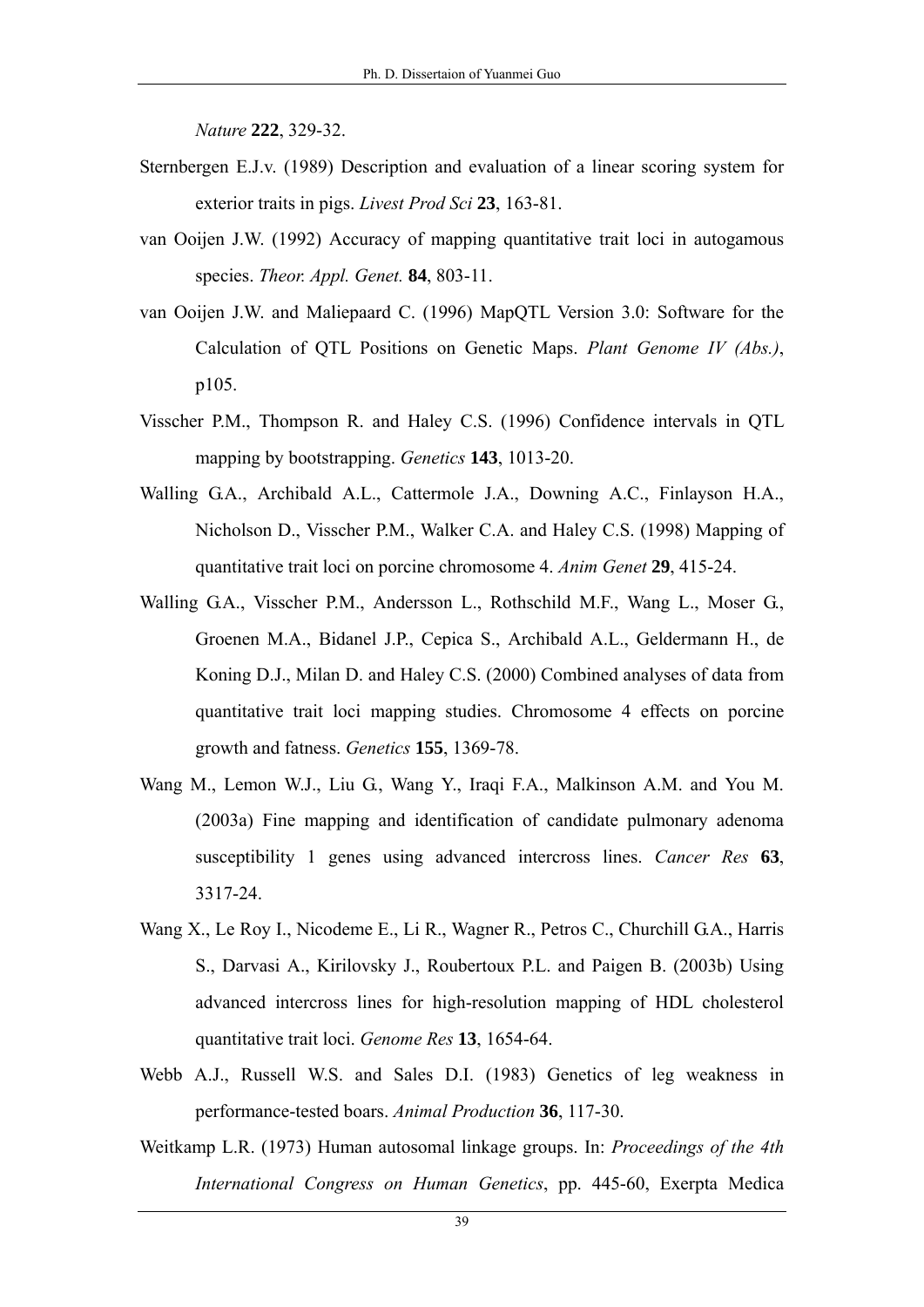International Congress Series.

- Weitkamp L.R., van Rood J.J., Thorsby E., Bias W., Fotino M., Lawler S.D., Duausset J., Maryr W.R., Bodmer J., Ward F.E., Seignalet J., Payne R., Kissmeyer-Nielsen F., Gatti R.A., Sachs J.A. and Lamm L.U. (1973) The relation of parental sex and age to reombination in the HL-A system. *Hum. Hered.* **23**, 197-205.
- Wood C.M. (2001) Don't Ignore Feet and Leg Soundness in Pigs, Livestock Update. *Animal & Poultry Sciences, VA Tech*.
- Zetka M.C. and Rose A.M. (1995) Mutant rec-1 eliminates the meiotic pattern of crossing over in Caenorhabditis elegans. *Genetics* **141**, 1339-49.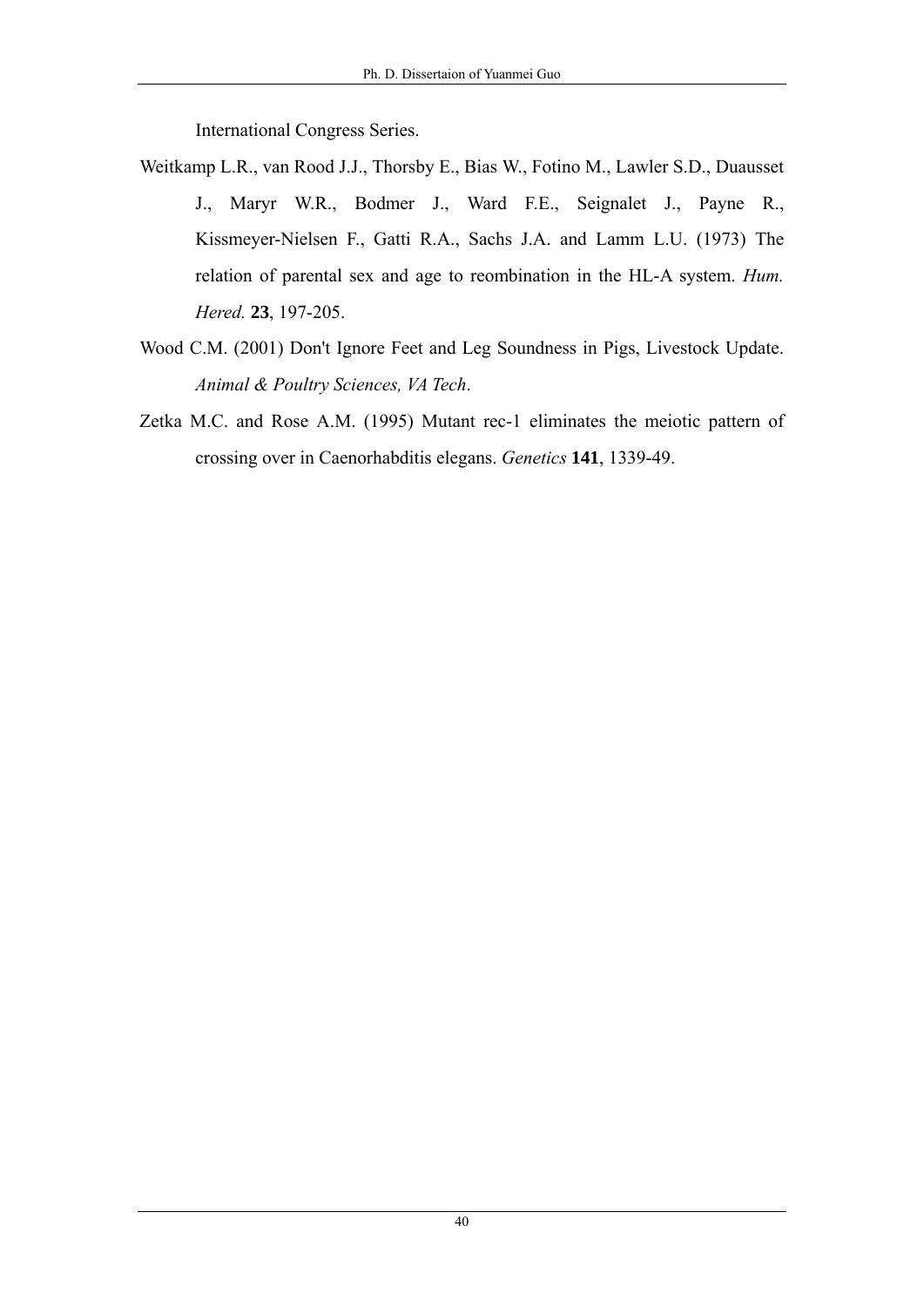# **Quantitative trait loci for production traits in pigs:**

# **a combined analysis of two Meishan × Large White populations**

**Y.-M. Guo**<sup>1, 2, 3</sup>, G. J. Lee<sup>1</sup>, A. L. Archibald<sup>1</sup>, C. S. Haley<sup>1</sup>

*1 Roslin Institute (Edinburgh), Roslin, Midlothian EH25 9PS, UK* 

<sup>2</sup> Key Laboratory for Animal Biotechnology of Jiangxi Province and the Ministry of *Agriculture of China, Jiangxi Agricultural University, Nanchang 330045, China* 

<sup>3</sup> Institute of Veterinary Medicine, Georg-August-University of Göttingen, *Burckhardtweg 2, 37077 Göttingen, Germany*

*Animal Genetics* 39(5): 486-495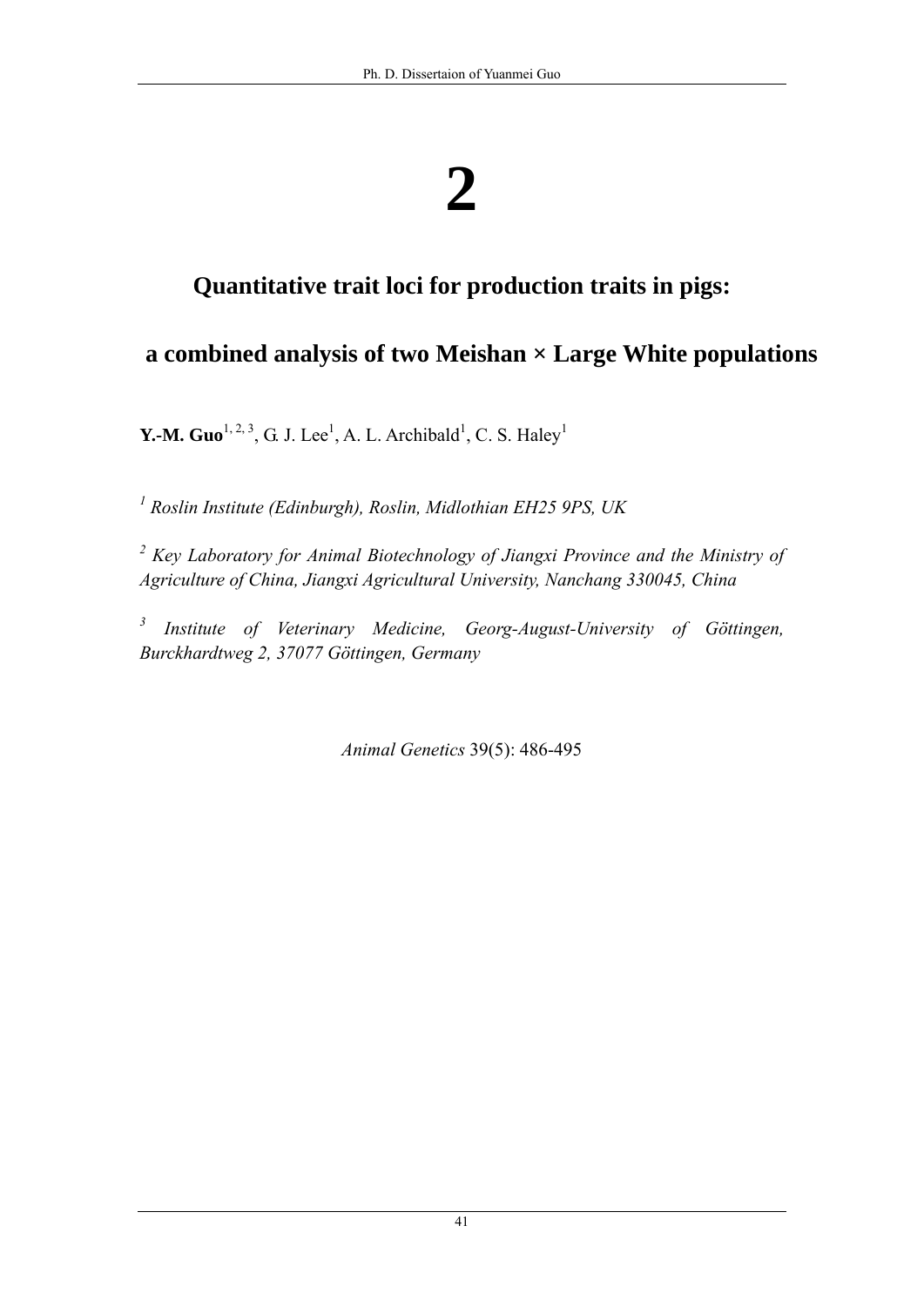# **A linkage map of the porcine genome from a large scale White Duroc × Erhualian resource population and evaluation of factors affecting recombination rates**

**Yuanmei Guo**<sup>1,2,3</sup>, Huirong Mao<sup>1</sup>, Jun Ren<sup>1</sup>, Xueming Yan<sup>1</sup>, Yanyu Duan<sup>1</sup>, Guangcheng Yang<sup>1</sup>, Dongren Ren<sup>1</sup>, Zhiyan Zhang<sup>1</sup>, Bin Yang<sup>1</sup>, Jing Ouyang<sup>1</sup>, Bertram Brenig<sup>3</sup>, Chris Haley<sup>2,4</sup>, Lusheng Huang<sup>1†</sup>

<sup>1</sup> Key Laboratory for Animal Biotechnology of Jiangxi Province and the Ministry of *Agriculture of China, Jiangxi Agricultural University, Nanchang 330045, China* 

<sup>2</sup> Roslin Institute and Royal (Dick) School of Veterinary Studies, University of *Edinburgh, Roslin BioCentre, Roslin, Midlothian EH25 9PS, UK* 

*3 Institute of Veterinary Medicine, Georg-August-University of Göttingen, Burckhardtweg 2, 37077 Göttingen, Germany* 

<sup>4</sup> MRC Human Genetics Unit, Western General Hospital, Crew Road, Edinburgh, *EH4 2XU* 

*Animal Genetics* 40(1): 47-52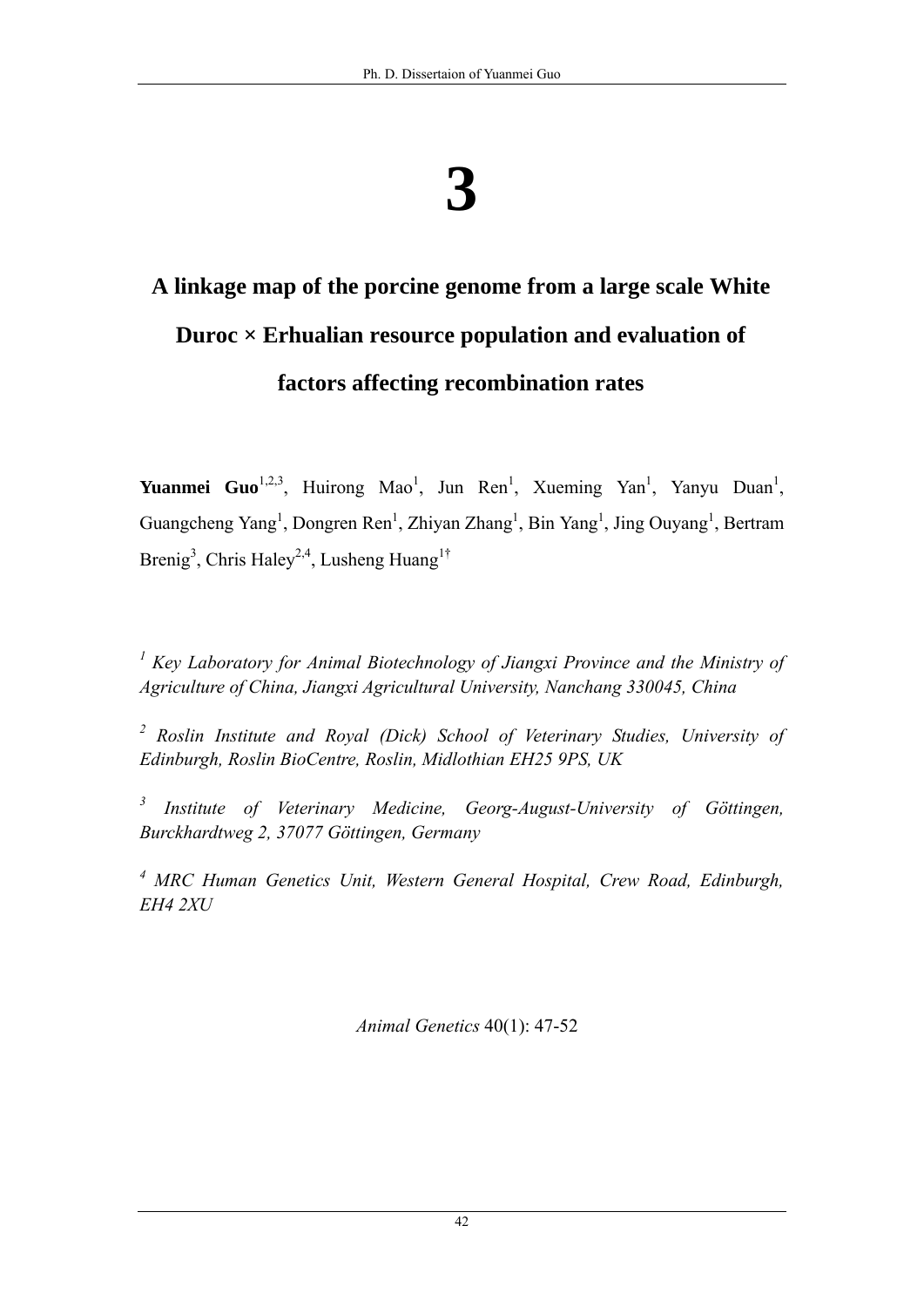# **A whole genome scanning for quantitative trait loci for leg**  weakness and its related traits in a large  $F_2$  intercross **population between White Duroc and Erhualian**

**Y. M. Guo**<sup>\*, †, ‡</sup>, H. S. Ai<sup>\*</sup>, J. Ren<sup>\*</sup>, G. J. Wang<sup>#</sup>, Y. Wen<sup>\*</sup>, H. R. Mao<sup>\*</sup>, L. T. Lan<sup>\*</sup>, J. W. Ma<sup>\*</sup>, B. Brenig<sup>†</sup>, M. F. Rothschild<sup>§</sup>, C.S. Haley<sup>‡</sup>, L. S. Huang<sup>\*</sup>

<sup>\*</sup> Key Laboratory for Animal Biotechnology of Jiangxi Province and the Ministry of *Agriculture of China, Jiangxi Agricultural University, Nanchang 330045, China* 

<sup>†</sup> Institute of Veterinary Medicine, Georg-August-University of Göttingen, *Burckhardtweg 2, 37077 Göttingen, Germany* 

*‡ Roslin Institute and Royal (Dick) School of Veterinary Studies, University of Edinburgh, Roslin BioCentre, Roslin, Midlothian EH25 9PS, UK* 

*§ Department of Animal Science, Center for Integrated Animal Genomics, 2255 Kildee Hall, Iowa State University Ames, Iowa 50011-3150, USA* 

*# PIC China, Xin'an Mansion, 99 Tian Zhou Road, Shanghai 200233, China* 

Accepted by *Journal of Animal Science*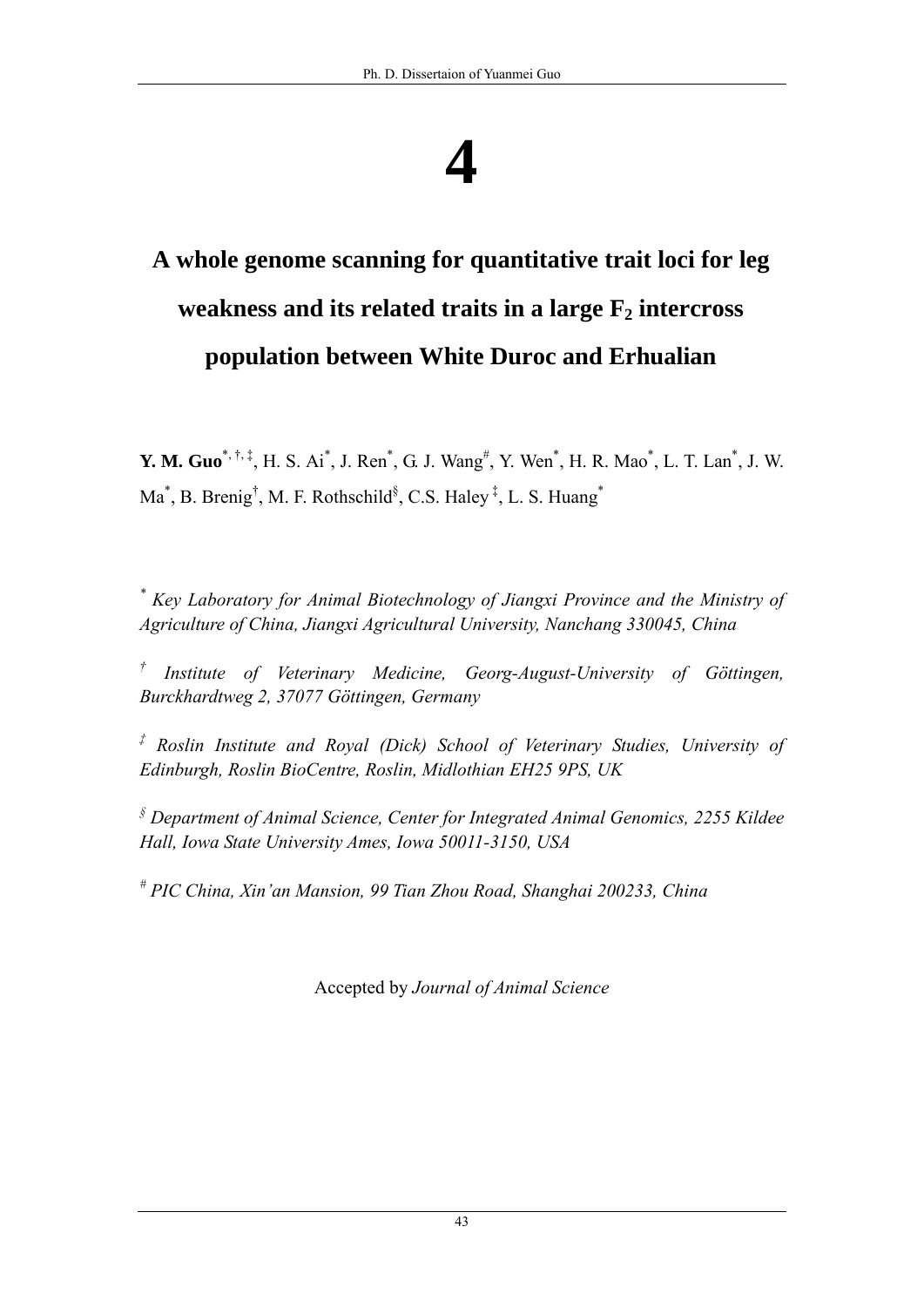# **A genome-wide scan for quantitative trait loci affecting limb bone lengths and areal bone mineral density of the distal femur in a large White Duroc**  $\times$  **Erhualian**  $F_2$  **population**

Huirong Mao<sup>1†</sup>, **Yuanmei Guo**<sup>1, 2†</sup>, Guangcheng Yang<sup>1</sup>, Bin Yang<sup>1</sup>, Jun Ren<sup>1</sup>, Sanfeng Liu<sup>1</sup>, Huashui Ai<sup>1</sup>, Junwu Ma<sup>1</sup>, Bertram Brenig<sup>2</sup>, Lusheng Huang<sup>1\*</sup>

<sup>1</sup> Key Laboratory for Animal Biotechnology of Jiangxi Province and the Ministry of *Agriculture of China, Jiangxi Agricultural University, Nanchang 330045, China* 

*2 Institute of Veterinary Medicine, Georg-August-University of Göttingen, Burckhardtweg 2, 37077 Göttingen, Germany* 

<sup>†</sup> These authors have the same contribution to the paper

*BMC Genetics* 9: 63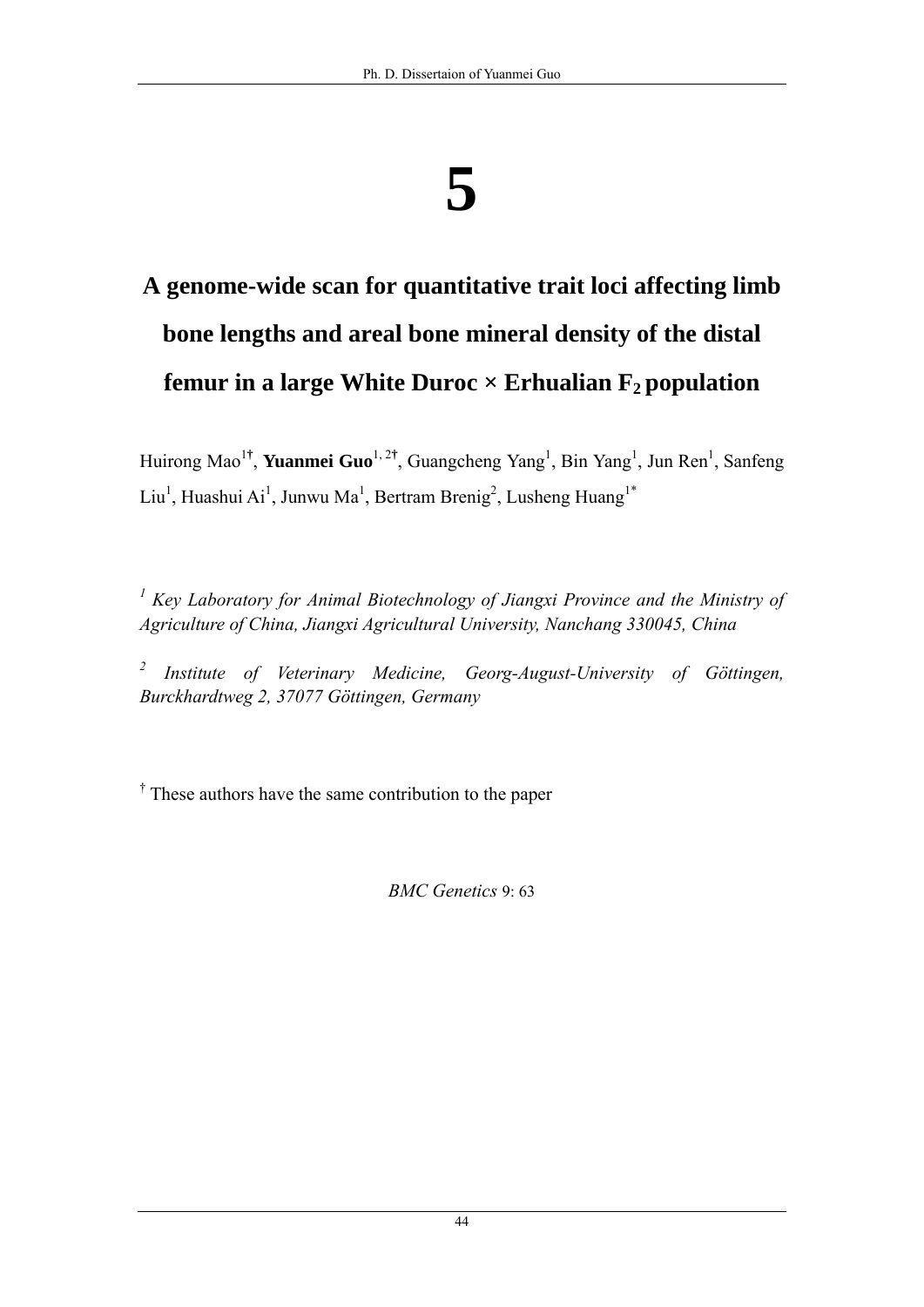# **Acknowledgements**

I sincerely appreciate my dissertation director Prof. Dr. Dr. Bertram Brenig and the two co-directors of the dissertation Prof. Dr. Dr. Chris Haley and Prof. Dr. Dr. Lusheng Huang. Their supervisions and advice in the last four years led me to the success of completion my PhD degree at the Faculty of Agriculture Sciences, Georg-August-University of Göttingen. I am very grateful to Dr. Dirk-Jan de Koning, Dr. Wenhua Wei, Dr. Yinhua Huang, Dr. Monique Germerodt and Mr. Yuyun Xing for their helps when I studied in Roslin Institute and Göttingen. I also want express my appreciation to Dr. Jun Ren for his review of the thesis.

I acknowledge my friends and colleagues at Jiangxi Agricultural University in my home country, Mrs. Jun Gao, Lihua Zhou and Lin Li, and Mr. Nengshui Ding, Huashui Ai, Congyin Chen and Junwu Ma for their encouragements and their helps during the last four years.

I wish to give my sincere gratitude to all the other colleagues in Roslin Institute, Göttingen and Jiangxi Agricultural University whom I didn't listed in detail for their kindly helps in my dissertation.

Finally I would appreciate my family for their endless supports and encouragements. Without their supports and encouragements, I couldn't finish this dissertation.

45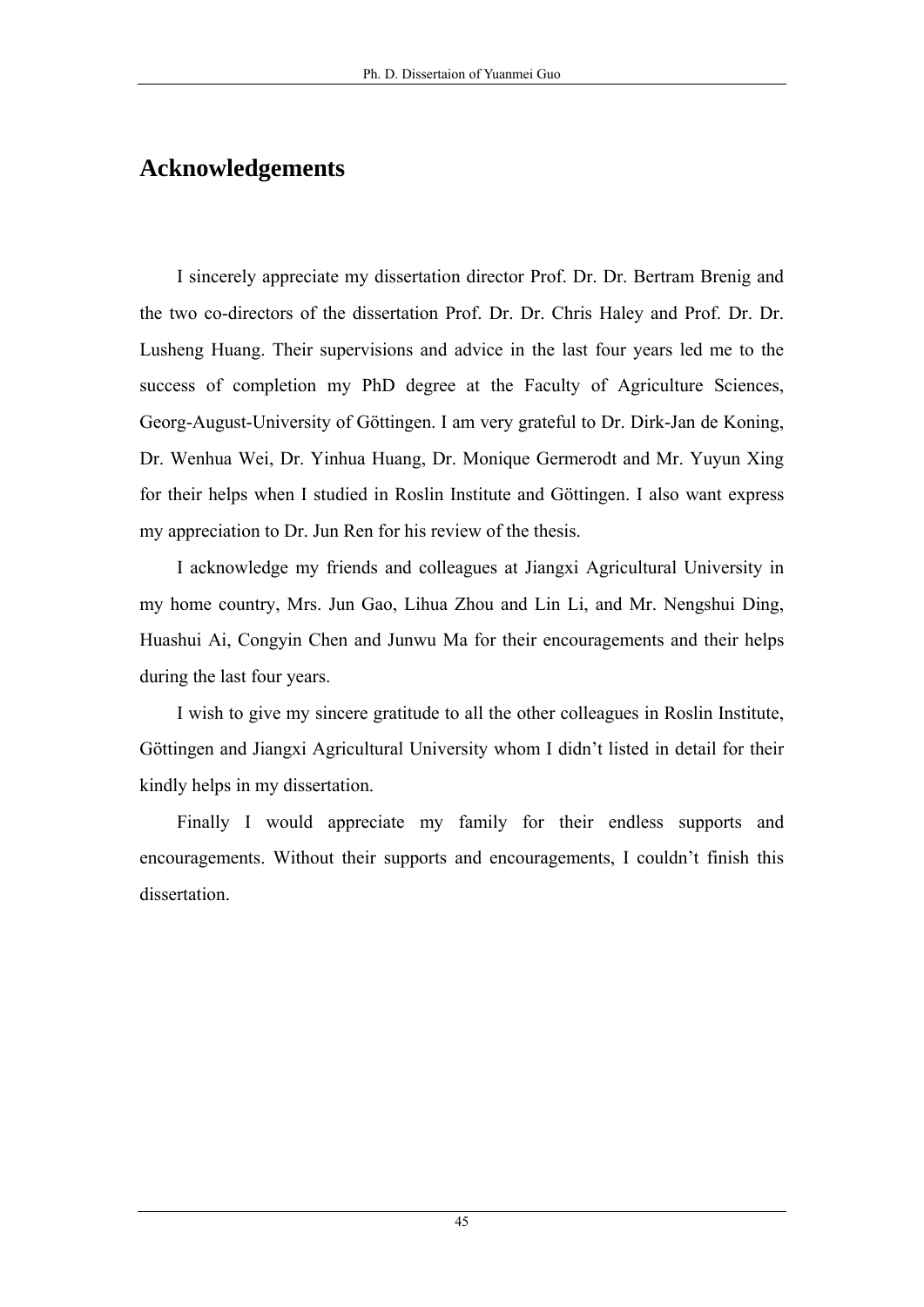# **List of Publications**

- 1. Chen C.-Y., Gilbert C.L., Yang G.-C., **Guo Y.-M.**, Segonds-Pichon A., Ma J.-W., Brenig B., Sargent C., Affara N. and Huang L.-S. (2008) Maternal infanticide in sows: Incidence and behavioural comparisons between savaging and non-savaging sows at parturition. *Appl Animl Behav Sci*. 109: 238-48.
- 2. Chen R.-R., Day A.E., Ren J., Chen C.-Y., Ai H.-S., Ding N.-S., Ma J.-W., **Guo Y.-M.**, Siggens K.W., Harvey K.M., Evans G.J. and Huang L.-S. (2005) Characterization of three SNPs and localization of the porcine sperm adhesion molecule (SPAM1) gene to chromosome 18 by radiation hybrid mapping. *Anim Genet* **36**, 273-5.
- 3. Chistiakov D. A., Tsigenopoulos C. S., Lagnel J., **Guo Y.-M.**, Hellemans B., Haley C. S., Volckaert F. A. M. and Kotoulas G. (2008) A combined AFLP and microsatellite linkage map and pilot comparative genomic analysis of European sea bass *Dicentrarchus labrax* L. *Anim Genet* 39(6): 623-34.
- 5. **Guo Y.-M.**, Lee G. J., Archibald A. L. and Haley C. S. (2008) Quantitative trait loci for production traits in pigs: a combined analysis of two Meishan  $\times$  Large White populations. *Anim Genet* 39(5): 486-95.
- 6. **Guo Y. -M.**, Mao H. -R., Ren J., Yan X. -M., Duan Y. -Y., Yang G. -C., Ren D. -R., Zhang Z. -Y., Yang B., Ouyang J., Brenig B., Haley C. S. and Huang L. -S. (2009) A linkage map of the porcine genome from a large scale White Duroc  $\times$  Erhualian resource population and evaluation of factors affecting recombination rates. *Anim Genet* 40(1): 47-52.
- 7. Huang L.-S., Ma J.-W., Ren J., Ding N.-S., **Guo Y.-M.**, Ai H.-S., Li L., Zhou L.-H. and Chen C.-Y. (2004) Genetic variations of the porcine PRKAG3 gene in Chinese indigenous pig breeds. *Genet Sel Evol* **36**, 481-6.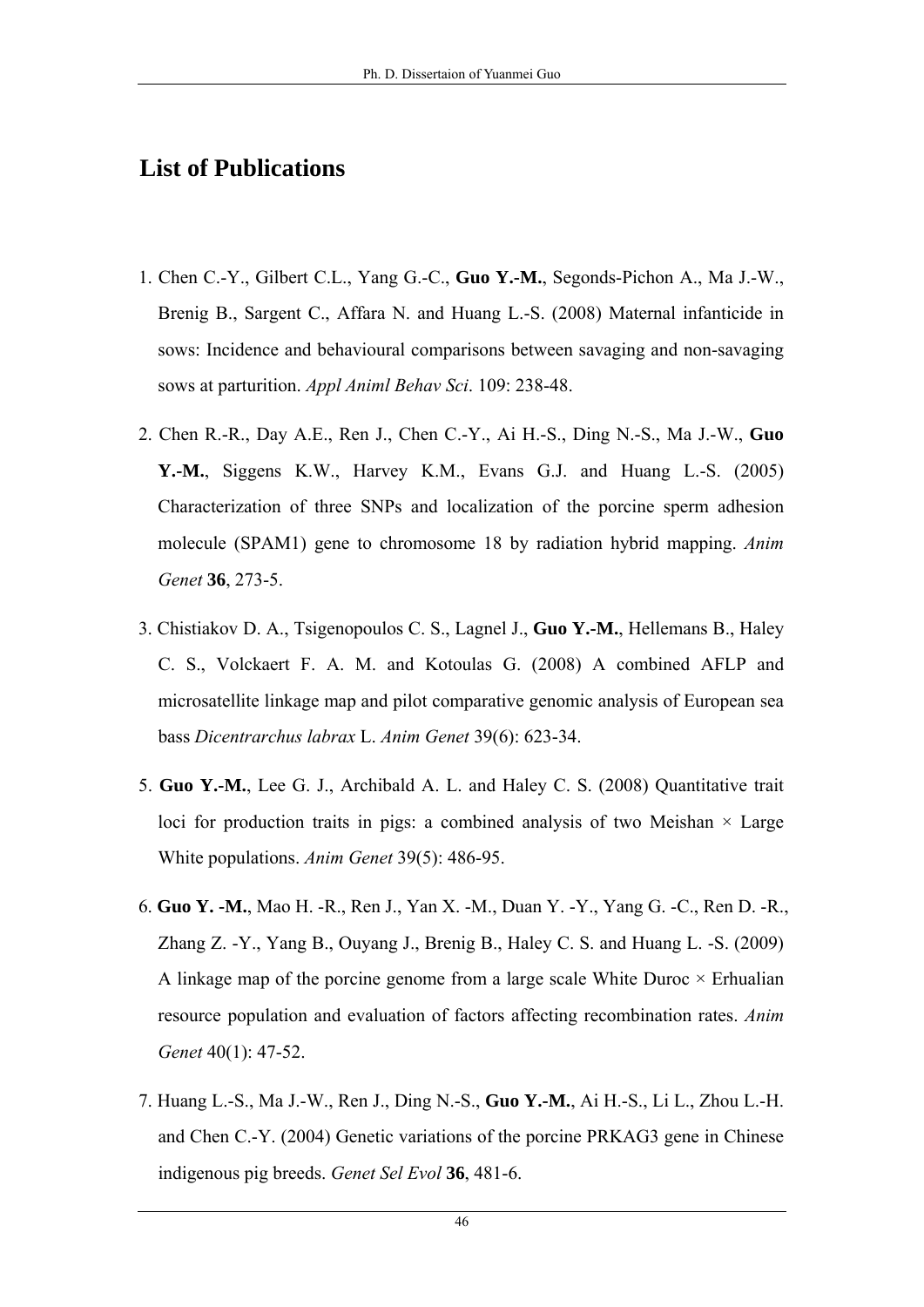- 8. Lai F.-J., Ren J., Ai H.-S., Ding N.-S., Ma J.-W., Zeng D.-Q., Chen C.-Y., **Guo Y.-M.** and Huang L.-S. (2007) Chinese White Rongchang Pig Does Not Have the Dominant White Allele of KIT but Has the Dominant Black Allele of MC1R. *J Hered* **98**, 84-7.
- 9. Li S.-J., Ren J., Yang G.-C., **Guo Y.-M.** and Huang L.-S. (2008) Characterization of the porcine Kisspeptins receptor gene and evaluation as candidate for timing of puberty in sows. *J Anim Breed Genet* **125**, 219-27.
- 10. Mao H.-R.\* , **Guo Y.-M.**\* , Yang G.-C., Yang B., Ren J., Liu S.-F, Ai H.-S, Brenig B. and Huang L.-S. A genome-wide scan for quantitative trait loci affecting limb bone lengths and areal bone mineral density of the distal femur in a White Duroc  $\times$ Erhualian F2 population. *BMC Genet*. 2008, 9: 63.
- 11. Ren D.-R., Ren J., Xing Y.-Y., **Guo Y.-M.**, Wu Y.-B., Yang G.-C., Mao H.-R. and Huang L.-S. (2008) A genome scan for quantitative trait loci affecting male reproductive traits in a White Duroc  $\times$  Chinese Erhualian resouce population. *J Anim Sci* (Online on July 3, 2008 as doi:10.2527/jas.2008-0923**)**.
- 12. Ren J., **Guo Y.-M.**, Ma J.-W. and Huang L.-S. (2006) Growth and meat quality QTL in pigs with special reference to a very large Erhualian×White Duroc resource population. In: *8th World Congress on Genetics Applied in Livestock Production*, Brazil.
- 13. Ren J., Knorr C., **Guo Y.-M.**, Ding N.-S., Ai H.-S., Brenig B. and Huang L.-S. (2004) Characterization of five single nucleotide polymorphisms in the porcine stearoyl-CoA desaturase (SCD) gene. *Anim Genet* **35**, 255-7.
- 14. Xing Y.-Y., Ren J., Ren D.-R., **Guo Y.-M.**, Wu Y.-B., Yang G.-C., Mao H.-R., Brenig B. and Huang L.-S. Quantitative trait loci for traits related to sperm quality and ejaculation in a White Duroc × Erhualian intercross. *Anim Reprod Sci*. (Online on 8 August 2008, doi: 10.1016/j.anireprosci.2008.08.008).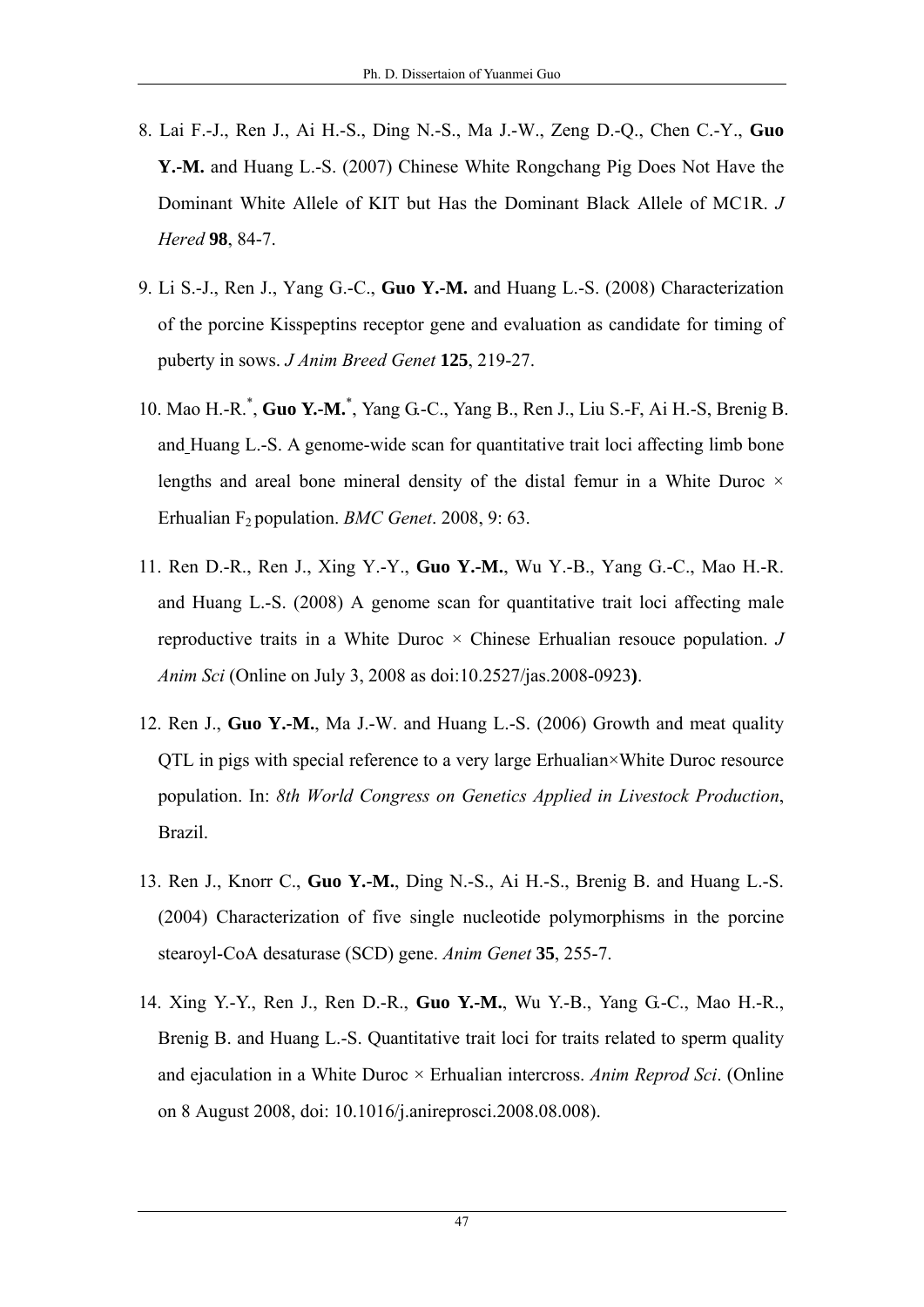- 15. Xu G.-L., Ren J., Ding N.-S., Ai H.-S., **Guo Y.-M.**, Chen C.-Y. and Huang L.-S. (2006) Genetic analysis of the KIT and MC1R genes in Chinese indigenous pigs with belt-like coat color phenotypes. *Anim Genet* **37**, 518-9.
- 16. Yan X.-M., Ren J., Ai H.-S., Ding N.-S., Gao J., **Guo Y.-M.**, Chen C.-Y., Ma J.-W., Shu Q.-L. and Huang L.-S. (2004) Genetic variations analysis and characterization of the fifth intron of porcine NRAMP1 gene. *Asian Austral J Anim Sci* **17** 1183-87.
- 17. Yang G.-C., Ren J., **Guo Y.-M.**, Ding N.-S., Chen C.-Y. and Huang L.-S. (2006) Genetic evidence for the origin of an IGF2 quantitative trait nucleotide in Chinese pigs. *Anim Genet* **37**, 179-80.
- 18. Yang G.-C., Ren J., Li S.-J., Mao H.-R., **Guo Y.-M.**, Zou Z.-Z., Ren D.-R., Ma J.-W. and Huang L.-S. (2008) Genome-wide identification of QTL for age at puberty in gilts using a large intercross  $F_2$  population between White Duroc  $\times$ Erhualian. *Genet Sel Evol* 40: 529-39.